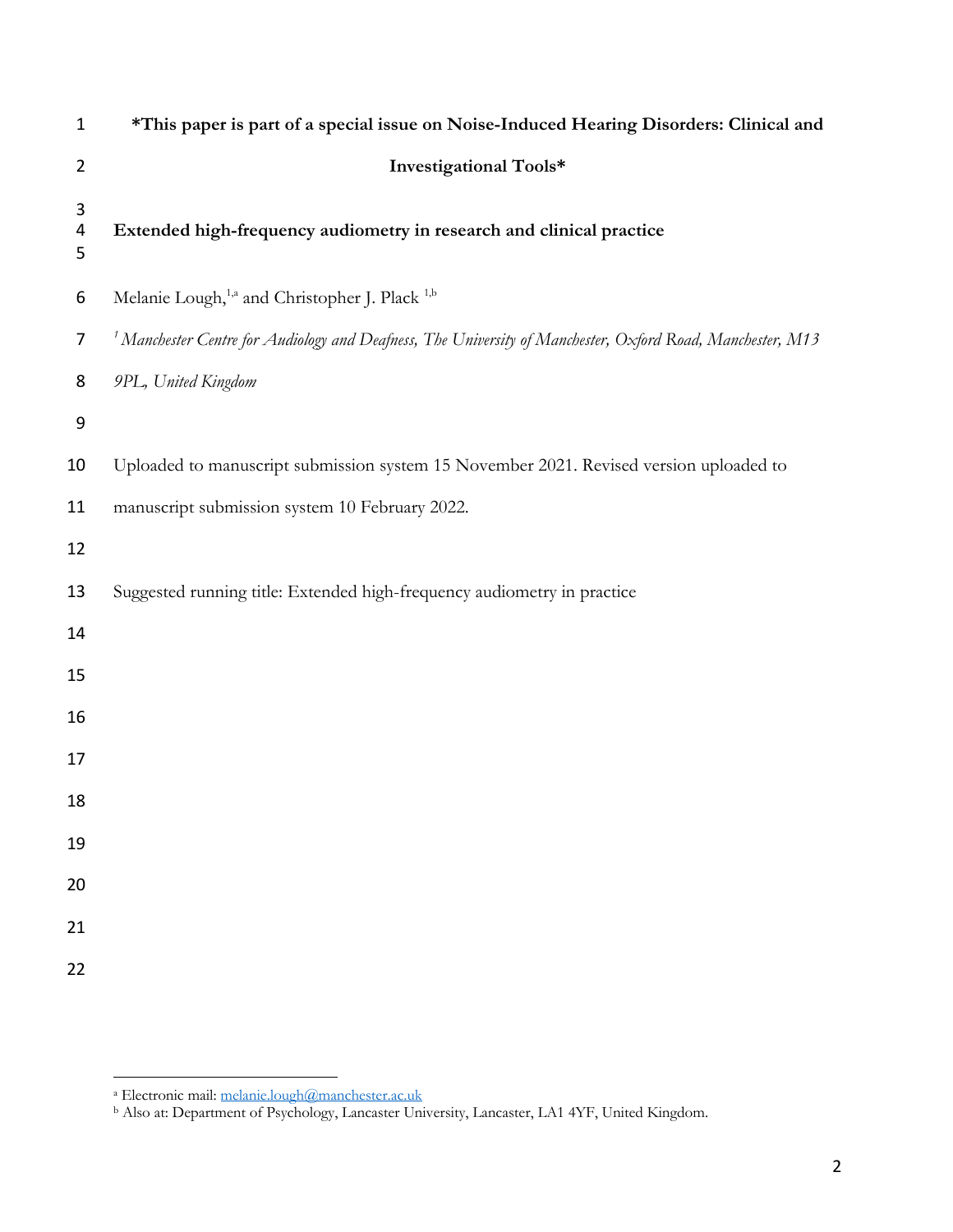| 23 | Audiometric testing in research and in clinical settings rarely considers frequencies above 8 kHz.     |
|----|--------------------------------------------------------------------------------------------------------|
| 24 | However, the sensitivity of young healthy ears extends to 20 kHz, and there is increasing evidence     |
| 25 | that testing in the extended high-frequency (EHF) region, above 8 kHz, might provide valuable          |
| 26 | additional information. Basal (EHF) cochlear regions are especially sensitive to the effects of aging, |
| 27 | disease, ototoxic drugs, and possibly noise exposure. Hence, EHF loss may be an early warning of       |
| 28 | damage, useful for diagnosis and for monitoring hearing health. In certain environments, speech        |
| 29 | perception may rely on EHF information, and there is evidence for an association between EHF           |
| 30 | loss and speech perception difficulties, although this may not be causal: EHF loss may instead be a    |
| 31 | marker for sub-clinical damage at lower frequencies. If there is a causal relation, then amplification |
| 32 | in the EHF range may be beneficial if the technical difficulties can be overcome. EHF audiometry in    |
| 33 | the clinic presents with no particular difficulty, the biggest obstacle being lack of specialist       |
| 34 | equipment. Currently EHF audiometry has limited but increasing clinical application. With the          |
| 35 | development of international guidelines and standards, it is likely that EHF testing will become       |
| 36 | widespread in future.                                                                                  |
| 37 |                                                                                                        |
| 38 |                                                                                                        |
| 39 |                                                                                                        |
| 40 |                                                                                                        |
| 41 |                                                                                                        |
| 42 |                                                                                                        |
| 43 |                                                                                                        |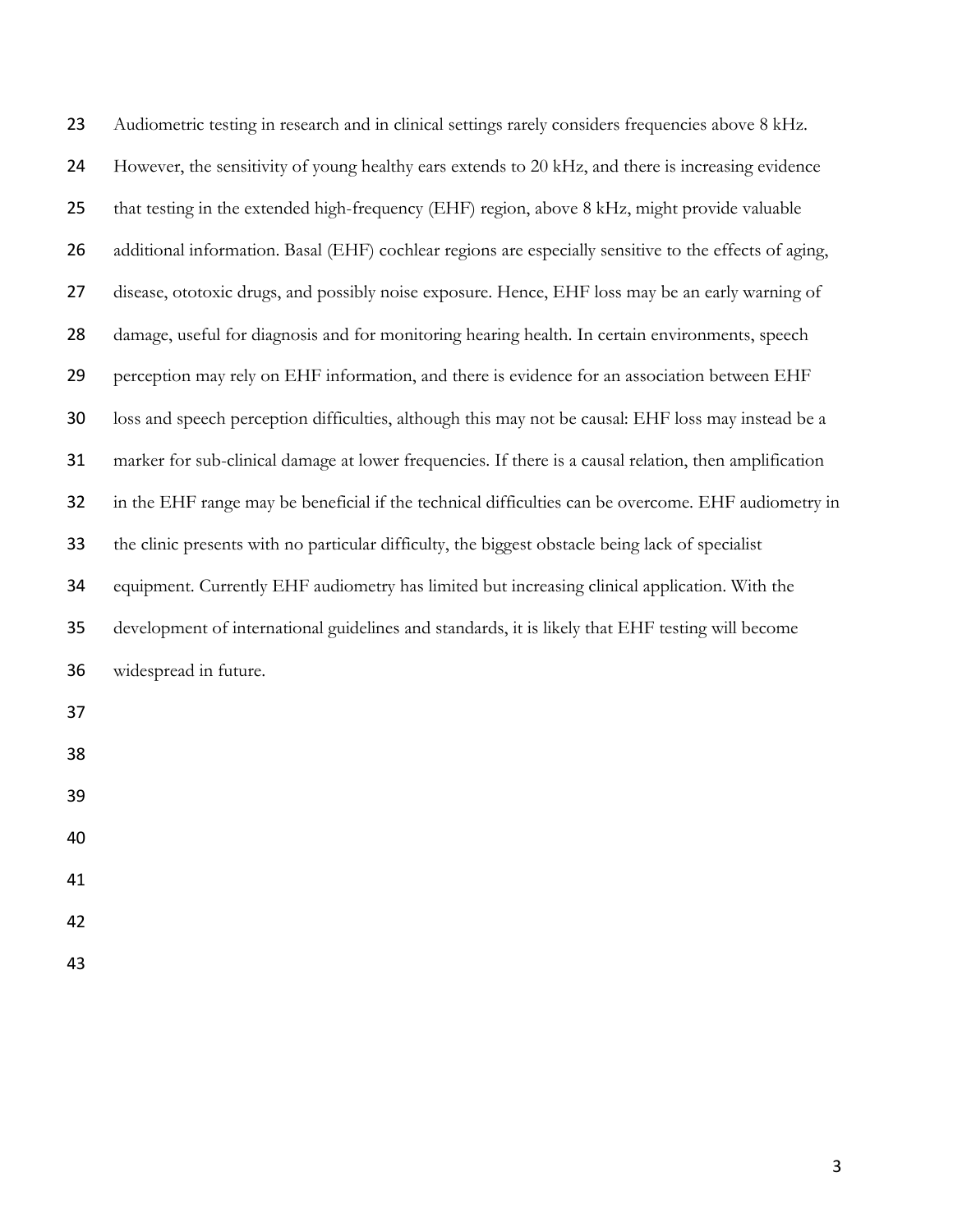### **I. INTRODUCTION**

| 45 | Pure-tone audiometry (PTA), the basis of clinical hearing testing, involves measurements of          |
|----|------------------------------------------------------------------------------------------------------|
| 46 | hearing thresholds for pure tones over a range of test frequencies, although frequencies above 8     |
| 47 | kHz are rarely included. For example, the British Society of Audiology (2018) recommends             |
| 48 | testing between 250 Hz and 8 kHz. Standard PTA has a wide range of practical uses, including         |
| 49 | clinical diagnosis, hearing aid fitting, and occupational hearing health monitoring. Standard PTA    |
| 50 | is also used extensively in hearing research, for assessment of hearing loss and as a screening tool |
| 51 | for participants. However, for young people with normal hearing, sensitivity extends up to 20        |
| 52 | kHz, and there is increasing interest in examining sensitivity at frequencies above 8 kHz: the       |
| 53 | "extended high-frequency" (EHF) range (Hunter et al., 2020).                                         |
|    |                                                                                                      |
| 54 | Even among listeners with normal hearing in the standard PTA frequency range, the variability        |
| 55 | in EHF thresholds can be substantial (Lee et al., 2012). The filled circles in Fig. 1 show mean      |
| 56 | hearing thresholds for a group of young listeners, measured using circum-aural headphones            |
| 57 | specialized for EHF testing. The error bars (standard deviations) plotted in the figure show that    |
| 58 | there is much more between-listener variability at EHFs compared to lower frequencies. Also          |
| 59 | shown are thresholds for two listeners with similar thresholds in the standard clinical range, but   |
| 60 | with wildly different thresholds in the EHF range, particularly at 16 kHz. Both these listeners      |
| 61 | would be regarded as having "normal hearing" if they were tested in an audiology clinic, but it is   |
| 62 | obvious that their hearing sensitivities differ greatly in the EHF region. What are the causes of    |
| 63 | this variability, and what do their EHF thresholds have to tell us about the real-world hearing      |
| 64 | abilities of these individuals?                                                                      |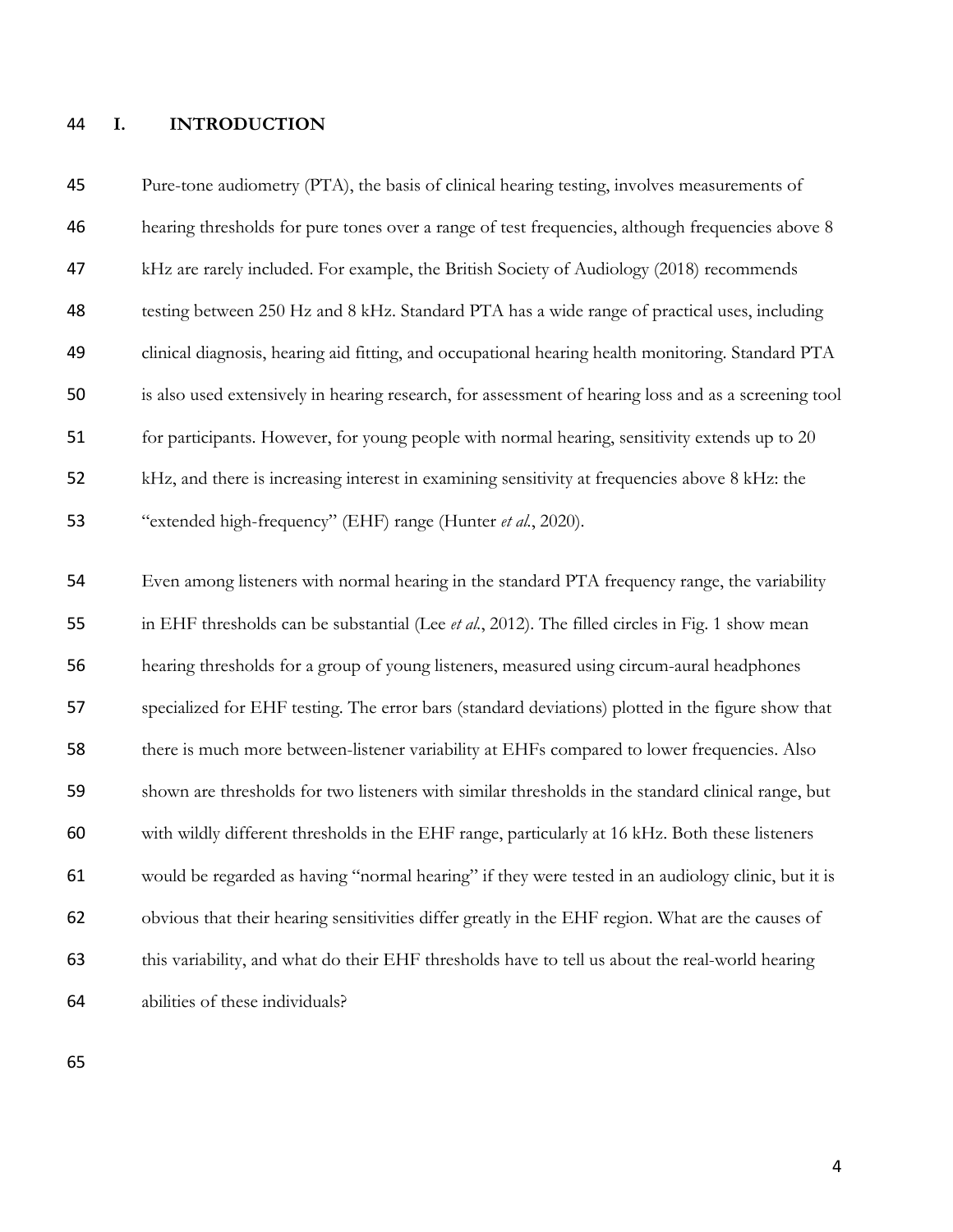

67 FIG. 1. (Colour online). Mean hearing threshold as a function of frequency for a group of 68 normal-hearing listeners, aged 19-39 yrs (black circles). Error bars show +/- 1 standard 69 deviation. The purple squares and green triangles show the results for two listeners with very 70 similar thresholds up to 8 kHz, but markedly different thresholds above 8 kHz (in the EHF 71 range). Data from Carcagno and Plack (2020).

### 72 **II. MEASURING EHF THRESHOLDS**

 A problem with measuring EHF thresholds accurately is that standing wave interference patterns in the ear canal, which are particularly prominent in the EHF region, lead to frequency- dependent variations in the sound pressure level at the eardrum for a given nominal input level (Souza *et al.*, 2014; Bharadwaj *et al.*, 2019). Hence, some of the variability in EHF thresholds seen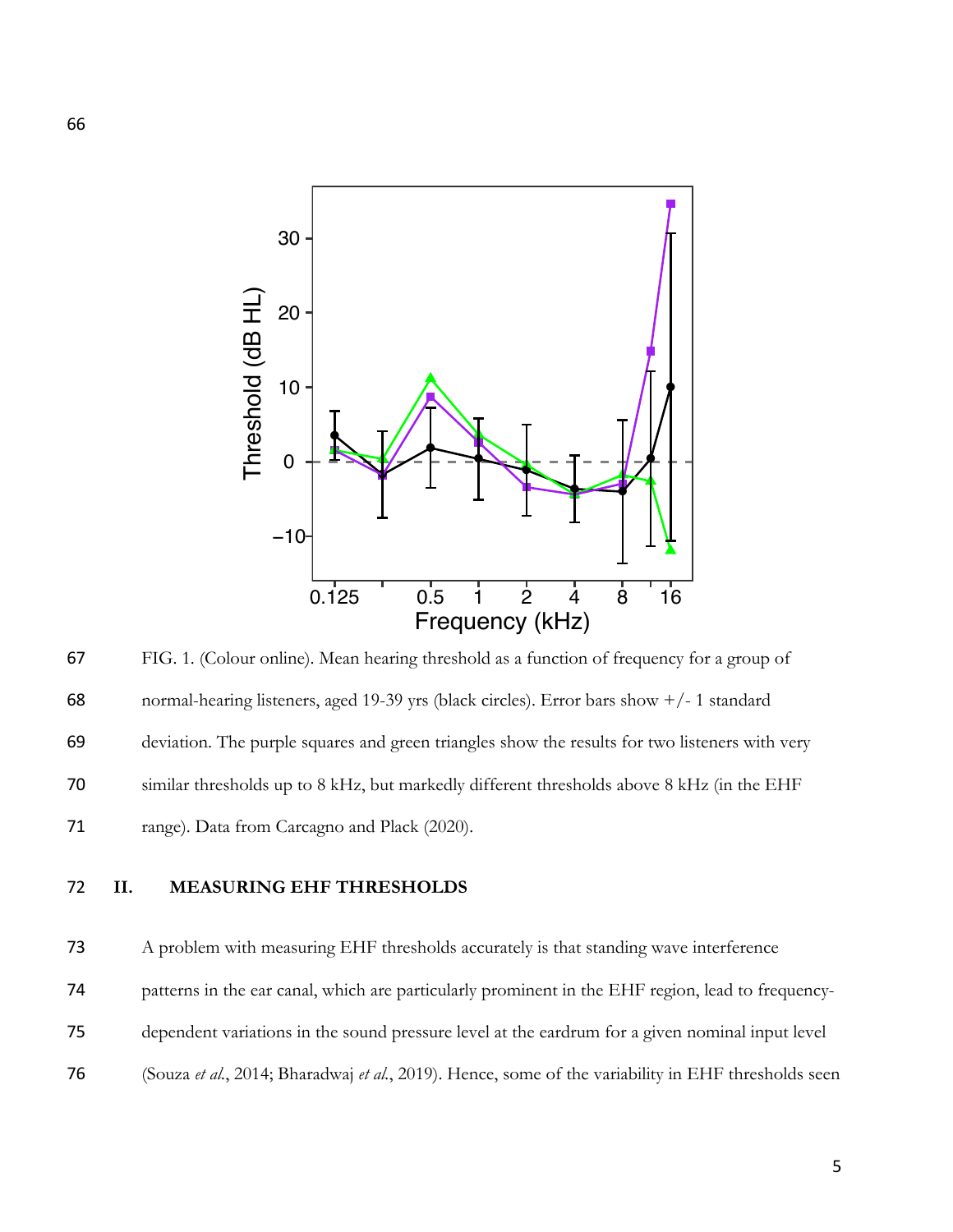| 77       | in Fig. 1 may result from problems of calibration in the EHF range, due in part to individual                                                                                           |
|----------|-----------------------------------------------------------------------------------------------------------------------------------------------------------------------------------------|
| 78       | differences in ear canal anatomy. This is particularly an issue for insert earphones, as compared                                                                                       |
| 79       | to circum-aural headphones which theoretically should be less affected by the properties of the                                                                                         |
| 80       | ear canal due to their lower impedance (Bharadwaj et al., 2019). Thresholds for insert earphones                                                                                        |
| 81       | at frequencies above 3 kHz can also be affected by insertion depth (Souza et al., 2014). However,                                                                                       |
| 82       | even in the case of insert earphones, calibration issues probably don't account for more than                                                                                           |
| 83       | about 20 dB of the variance in thresholds (Souza et al., 2014; Bharadwaj et al., 2019). When using                                                                                      |
| 84       | a depth-compensated calibration technique for insert earphones, Lee et al. (2012) found much                                                                                            |
| 85       | more variability in thresholds at EHFs compared to lower frequencies, even among young                                                                                                  |
| 86       | listeners.                                                                                                                                                                              |
| 87<br>88 | The standing wave confound can be avoided by using "forward pressure level (FPL)"<br>calibration, which is based on an accurate estimation of sound level at the eardrum (Souza et al., |
| 89       | 2014; Lapsley Miller et al., 2018; Bharadwaj et al., 2019). However, currently this requires                                                                                            |
| 90       | expensive specialist equipment, such as the Etymotic ER10X system. Test-retest reliability for                                                                                          |
| 91       | circum-aural high-frequency headphones, such as Sennheiser HDA 200s, is good (Frank, 2001;                                                                                              |
| 92       | Hunter et al., 2020), and at present it is not clear that the clinical benefits of FPL calibration                                                                                      |
| 93       | outweigh the expense and technical difficulties.                                                                                                                                        |
| 94       | In some studies, bands of noise, rather than pure tones, have been used to measure EHF                                                                                                  |
| 95       | thresholds with circum-aural headphones (Guest et al., 2017; Prendergast et al., 2017). This                                                                                            |
| 96       | approach is based on the assumption that thresholds for noise bands, being dependent on the                                                                                             |
| 97       | response to a broad frequency range, will be less affected by variations in the frequency response                                                                                      |

of the ear canal compared to thresholds measured using pure tones.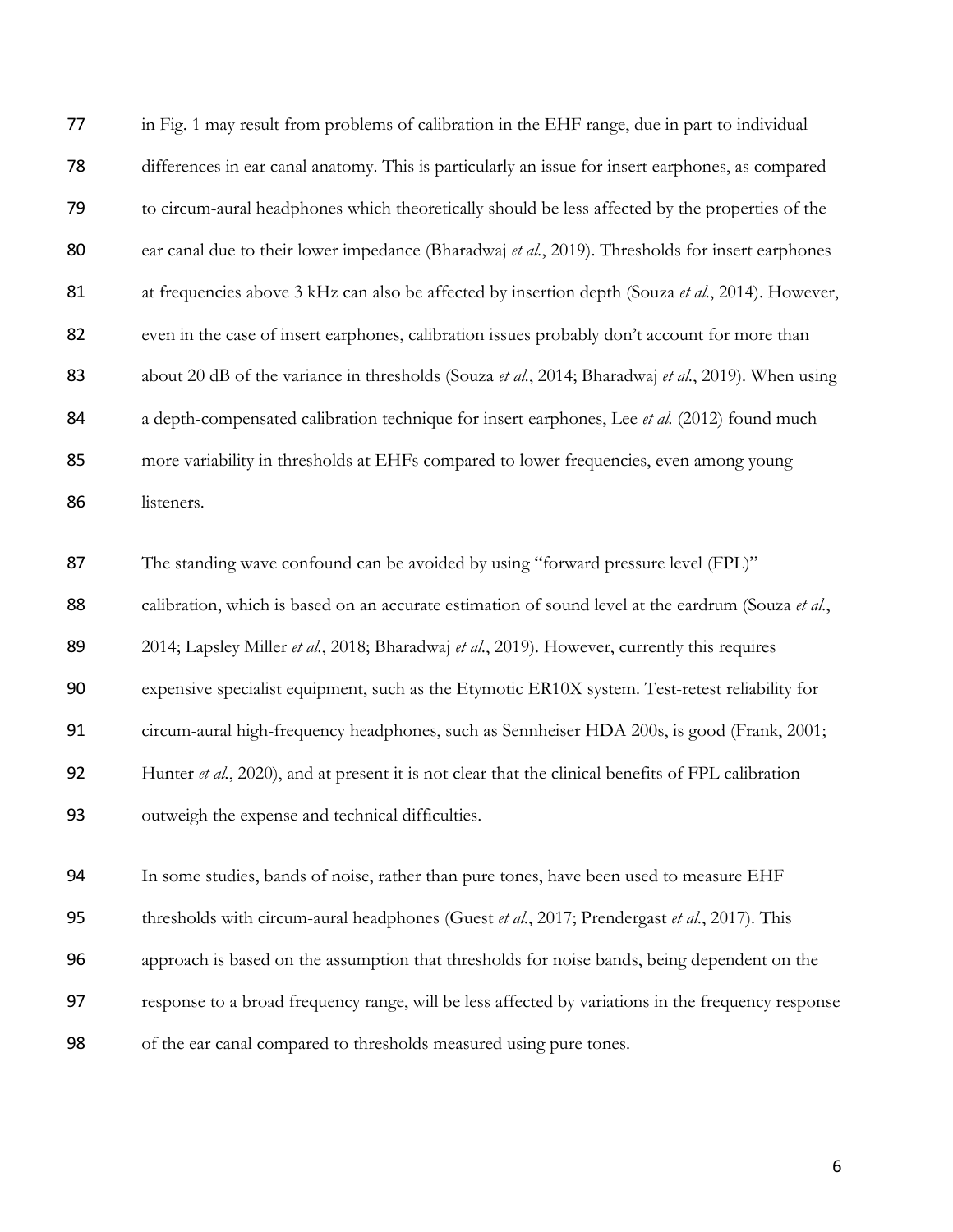#### **III. CAUSES OF EHF HEARING LOSS**

**A. Age**

 Hearing deteriorates as we age, from early adulthood onwards. A "ski-slope" loss in the audiogram is characteristic of the effects of aging, with high frequencies affected much more than low frequencies. Histopathological data from human temporal bones show substantial age- related loss of inner and outer hair cells, particularly in the cochlear base (Wu *et al.*, 2021). EHF thresholds are particularly sensitive to the early effects of aging, and age-related EHF threshold elevations are seen even in young populations (Stelmachowicz *et al.*, 1989; Jilek *et al.*, 2014). For example, Stelmachowicz *et al.* (1989) reported thresholds above 14 kHz to be about 10-20 dB higher for listeners aged 20-29 years compared to listeners aged 10-19 years, even though thresholds at 8 kHz were almost identical for these groups. Fig. 2 shows typical patterns of hearing thresholds as a function of age and frequency. Age-related hearing loss is due in part to the age-related reduction in the endocochlear potential, which degrades hair cell function. However, the effects of age *per se* are compounded by the cumulative effects of other insults over time, which may include lifetime noise exposure and the effects of ototoxic drugs (Dubno *et al.*, 2013). These two causes tend to affect the cochlear base,

and hence increase the loss at EHFs compared to lower frequencies.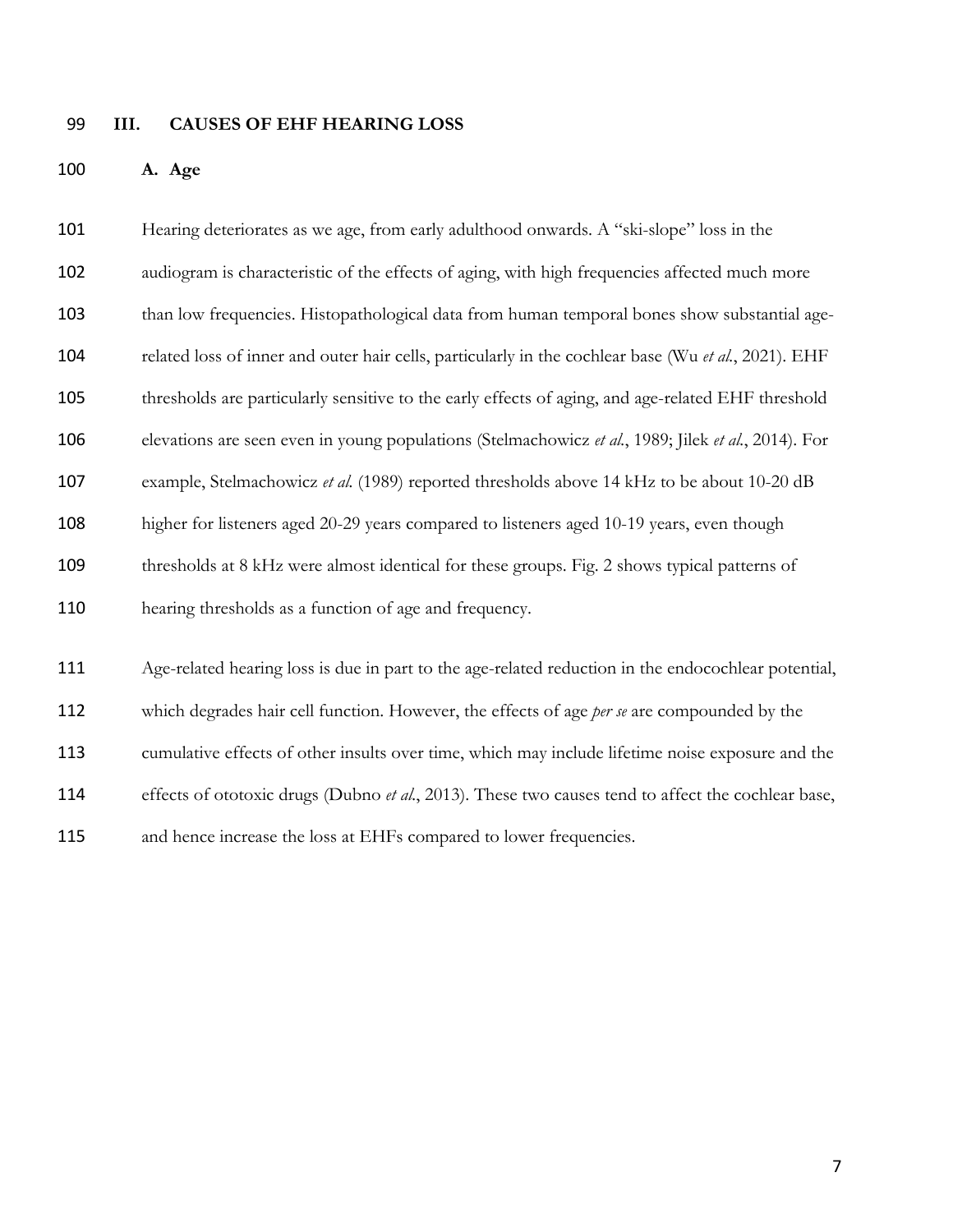

116 FIG. 2. (Colour online). Mean hearing threshold as a function of frequency for groups of young, 117 middle-aged, and older listeners. Data from Carcagno and Plack (2020).

### 118 **B. Middle ear disease, dysfunction, and surgery**

 Otitis media is a disease of the middle ear that most commonly affects children. It can be infective (suppurative) or non-infective (non-suppurative), acute or chronic; however, these categories are interrelated (World Health Organization, 2021b). All forms of otitis media have been shown to cause EHF hearing loss that persists beyond recovery of the disease (Hunter *et al.*, 1996; Margolis *et al.*, 2000; Ryding *et al.*, 2002). This can occur despite negligible effects on hearing thresholds between 250 Hz and 8 kHz. EHF hearing tends to be worse in people with more severe disease histories, as defined by the number of acute otitis media (AOM) episodes, for example (Laitila *et al.*, 1997), but even a single episode of AOM can cause lasting damage to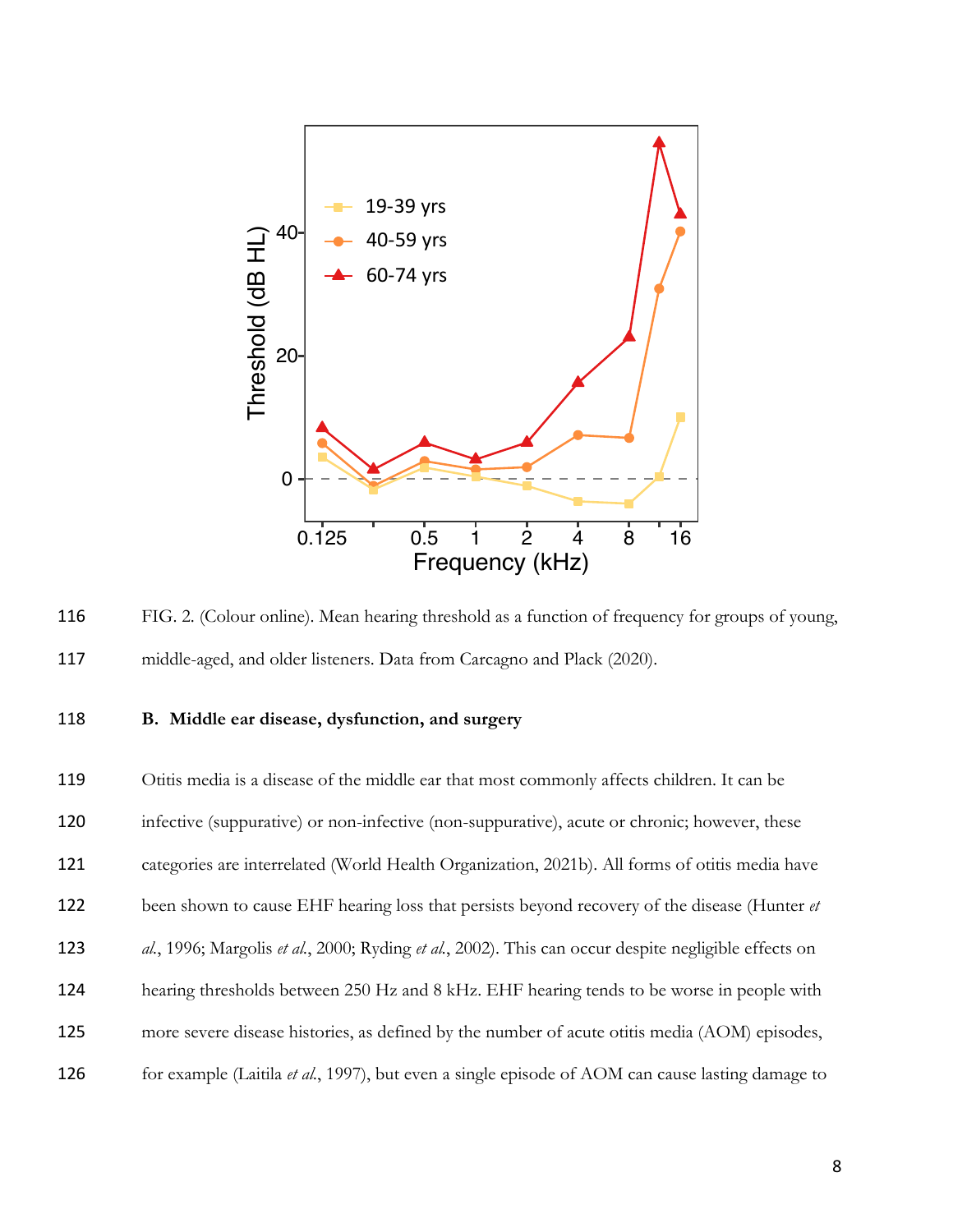EHF hearing (Cordeiro *et al.*, 2018). Because the hearing loss worsens with increasing frequency and appears to be unrelated to middle ear impedance and reflectance measurements up to about 129 10 kHz, it is speculated to be sensorineural in origin, and attributed to toxins entering the inner ear via the round window membrane (Margolis *et al.*, 2000). However, this is not unequivocal and, particularly whilst the disease is still active, other mechanisms may well contribute to the EHF hearing loss.

 Indeed, because middle ear impedance is mass-dominated above 4 kHz (and possibly from slightly lower; Withnell and Gowdy, 2013), any structural changes as a result of disease or injury that increase the mass of the middle ear system could theoretically cause conductive hearing loss 136 in the EHF region. The formation of scars or crusts on the eardrum subsequent to pressure equalization tube operations or traumatic eardrum perforations have been associated with poorer EHF hearing thresholds (Hunter *et al.*, 1996; Hallmo, 1997).

 Some EHF hearing losses are iatrogenic, meaning they are inadvertently caused by medical procedures/treatment. Middle ear surgery can lead to temporary or permanent EHF hearing 141 loss. Hunter *et al.* (1996) showed that total number of pressure equalization tube operations can predict EHF hearing thresholds, and whereas stapes surgery may lead to improvements in 143 median air conduction thresholds  $\leq$ 8 kHz, the opposite has been recorded above 8 kHz, with only partial recovery (i.e., to pre-operative levels) observed at three months (Babbage *et al.*, 2017).

**C. Ototoxicity**

 Several widely used drug treatments are ototoxic. In particular, aminoglycoside antibiotics and the chemotherapy medication cisplatin can cause loss of outer hair cells, in part through the generation of reactive oxygen species (Chen *et al.*, 2007; Rybak and Ramkumar, 2007; Jiang *et al.*,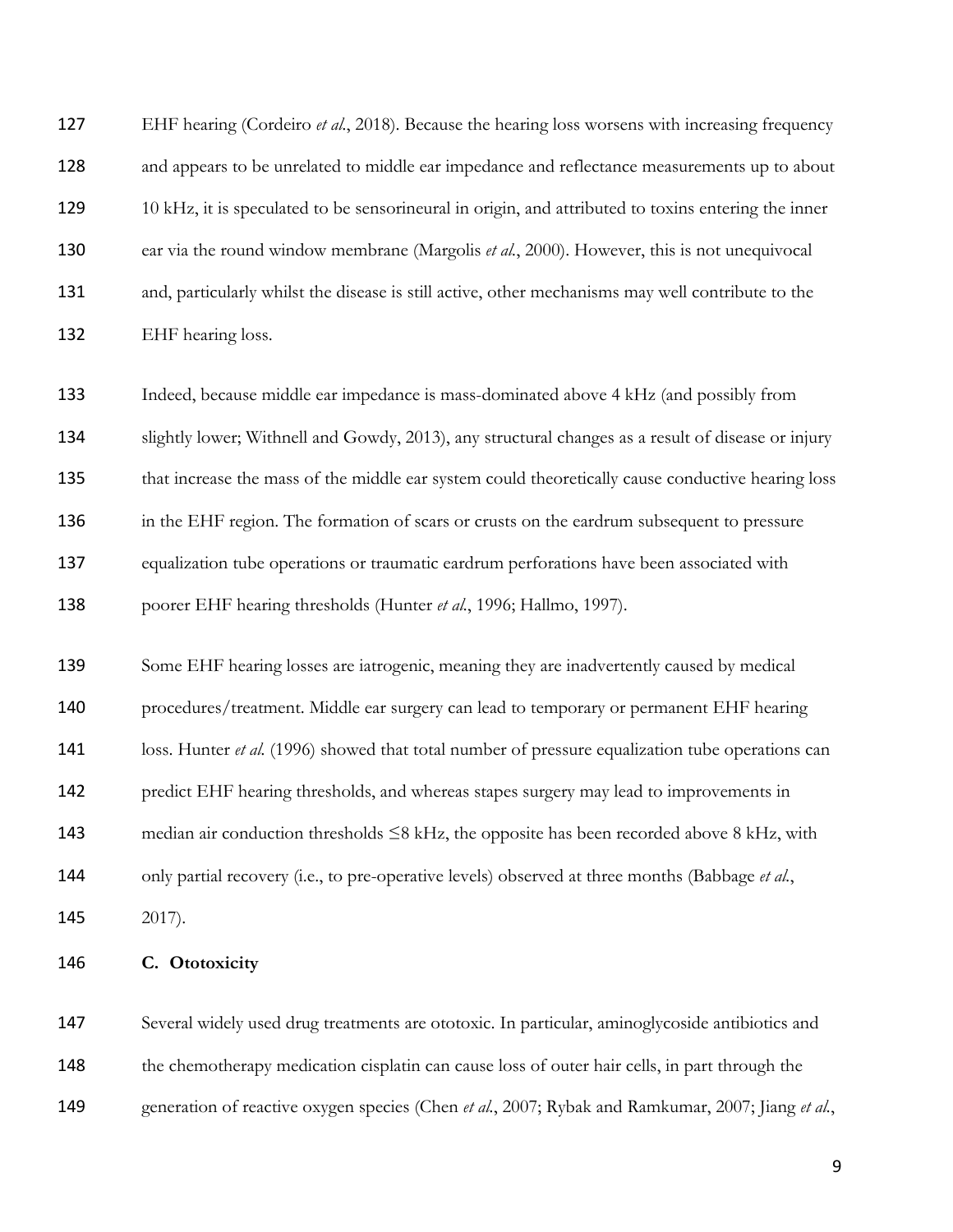2017). Cisplatin also causes damage to spiral ganglion cells and the stria vascularis (Rybak *et al.*, 2007). Outer hair cell damage progresses from the basal turn of the cochlea to the apex, and hence these drugs particularly affect EHF thresholds (Konrad-Martin *et al.*, 2010; Garinis *et al.*, 2017). EHF threshold monitoring is a valuable tool for early identification of hearing loss due to these drugs, at least for patients with measurable thresholds in this range (Campbell and Le Prell, 2018; Konrad-Martin *et al.*, 2018).

 Patients receiving radiotherapy for head and neck cancer are also at risk of developing permanent hearing loss. The risk appears to be dose-dependent, with increased incidence of ototoxicity with cochlear radiation doses upwards of 45-60 Gy (Mujica–Mota *et al.*, 2013). A limited number of studies report EHF audiometry findings in affected patients, and fewer present data exclusively for radiotherapy (as distinct from chemoradiotherapy). However, those 161 that do indicate that radiation-induced hearing loss is more severe, and occurs sooner, at higher frequencies (Schot *et al.*, 1992; Mujica–Mota *et al.*, 2013; Bass *et al.*, 2018), although onset can still be delayed by months or years after completion of treatment (Jereczek-Fossa *et al.*, 2003). The loss is also likely to be asymmetric (Cheraghi *et al.*, 2015).

**D. Noise exposure**

 Overexposure to noise can damage the hair cells in the cochlea. Noise-induced hearing loss (NIHL) is traditionally associated with an audiometric "notch" between 3 and 6 kHz (McBride and Williams, 2001). This corresponds to the region of the cochlea that is maximally stimulated by broadband stimuli after filtering by the middle ear. However, a number of studies have found an association between noise exposure and EHF threshold elevation, even for young people with normal hearing in the standard clinical range (Le Prell *et al.*, 2013; Sulaiman *et al.*, 2014; Liberman *et al.*, 2016; Prendergast *et al.*, 2017). In other words, an EHF loss may precede the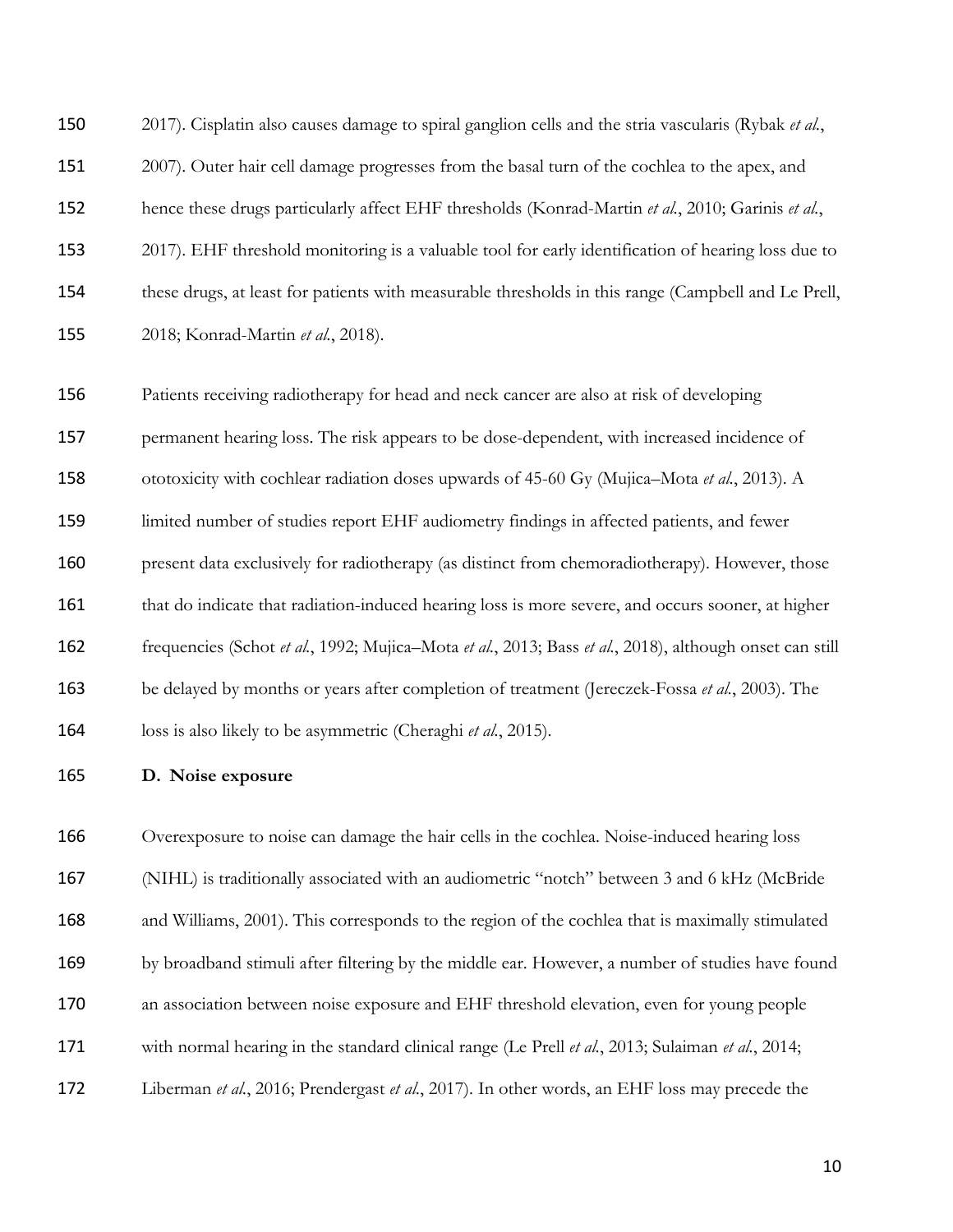| 173 | notch at lower frequencies. In particular, several studies have reported an association between      |
|-----|------------------------------------------------------------------------------------------------------|
| 174 | EHF thresholds and personal listening device use (Peng et al., 2007; Le Prell et al., 2013;          |
| 175 | Sulaiman et al., 2014). For example, Sulaiman et al. (2014) reported about 10 dB worse thresholds    |
| 176 | at 16 kHz for young users of personal listening devices compared to controls who never or            |
| 177 | rarely used these devices, despite little between-group threshold differences for frequencies up to  |
| 178 | 8 kHz. With respect to occupational noise exposure, Ahmed et al. (2001) reported that, for           |
| 179 | participants with normal thresholds up to 8 kHz, EHF thresholds were higher for those exposed        |
| 180 | to industrial noise compared to non-exposed controls.                                                |
| 181 | However, the findings are mixed and other studies show little relation between recreational noise    |
| 182 | exposure and EHF thresholds. For example, despite reporting a relation between EHF                   |
| 183 | thresholds and long-term personal listening device use, Le Prell et al. (2013) found little relation |
| 184 | between EHF thresholds and noise exposure due to other activities, such as bar or club               |
| 185 | attendance, or attendance at loud sporting events. Wei et al. (2017) found no associations           |
| 186 | between total leisure noise exposure (including use of personal listening devices) and EHF           |
| 187 | thresholds, and Mishra et al. (2021) found no relation between earphone or headphone use and         |
| 188 | EHF thresholds after controlling for age.                                                            |
| 189 | A possible reason for the negative findings is the difficulty of estimating lifetime noise exposure  |
| 190 | reliably (Wei et al., 2017), since the estimates are largely based on self-report and depend on what |
| 191 | events are included and how noise levels are calculated (Guest et al., 2018). It is particularly     |
| 192 | important to determine if EHF threshold elevation is a useful predictor of future NIHL in the        |
| 193 | standard clinical range. If so, this would make EHF thresholds a valuable tool for monitoring        |

hearing health, for example, in occupational settings, and EHF testing could be used to screen

for individuals at risk of losing hearing ability due to recreational activities.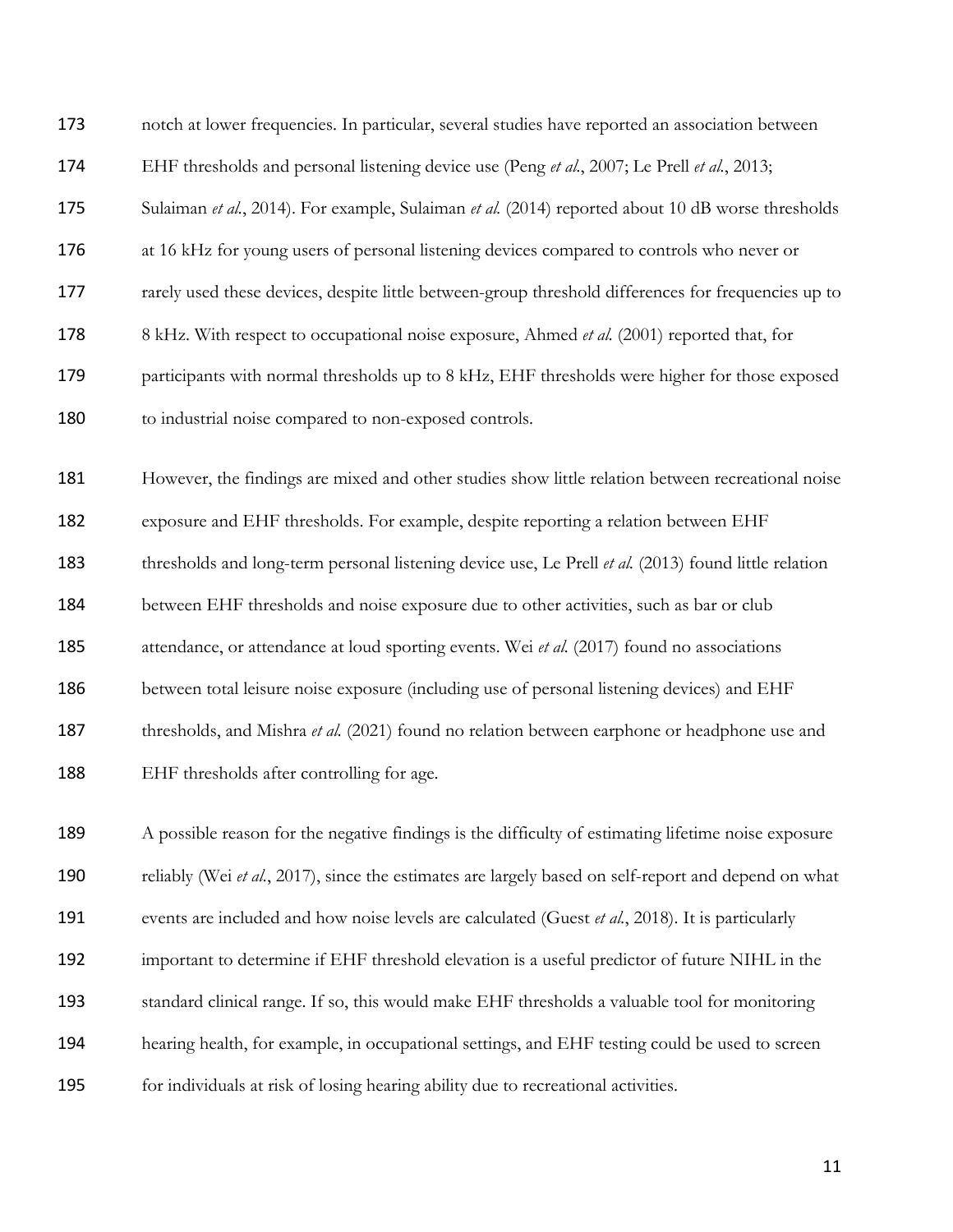### **E. Systemic disease**

 with systemic autoimmune rheumatic diseases, such as rheumatoid arthritis, primary Sjögren syndrome, and systemic lupus erythematosus have significantly worse EHF hearing thresholds when compared to age- and sex-matched controls (Lasso de la Vega *et al.*, 2017; Galarza- Delgado, 2018). Hearing loss in patients with these diseases is also far more likely to be picked up by EHF audiometry than by conventional PTA (Lasso de la Vega *et al.*, 2017; Galarza- Delgado, 2018). Similar audiometric findings are reported for patients with polycystic ovarian syndrome, an endocrine disorder that is described as a 'chronic proinflammatory state' (Kucur *et al.*, 2013). In all of the aforementioned diseases, the pathogenesis of EHF hearing loss is not well understood, although animal models and temporal bone studies report inner ear degeneration consistent with either inflammatory or ischemic mechanisms (Ruckenstein, 2004).

Systemic disease, as the name suggests, affects multiple body parts or the whole body. Patients

#### **IV. RELEVANCE OF EHF HEARING LOSS FOR PERCEPTION**

**A. Sound localization**

 EHF components provide important cues for sound localization. In particular, EHF information is important for determination of sound elevation and for resolving front/back confusions. Peaks and notches in the EHF spectrum are introduced by the filtering effects of the pinna, and these patterns are dependent on the elevation angle of the sound source relative to the listener. The patterns also vary due to individual differences in pinna morphology (Otte *et al.*, 2013). Low-pass filtering stimuli at 8 kHz, removing EHF components, leads to poorer elevation judgements and in more front/back confusions. This applies to both non-speech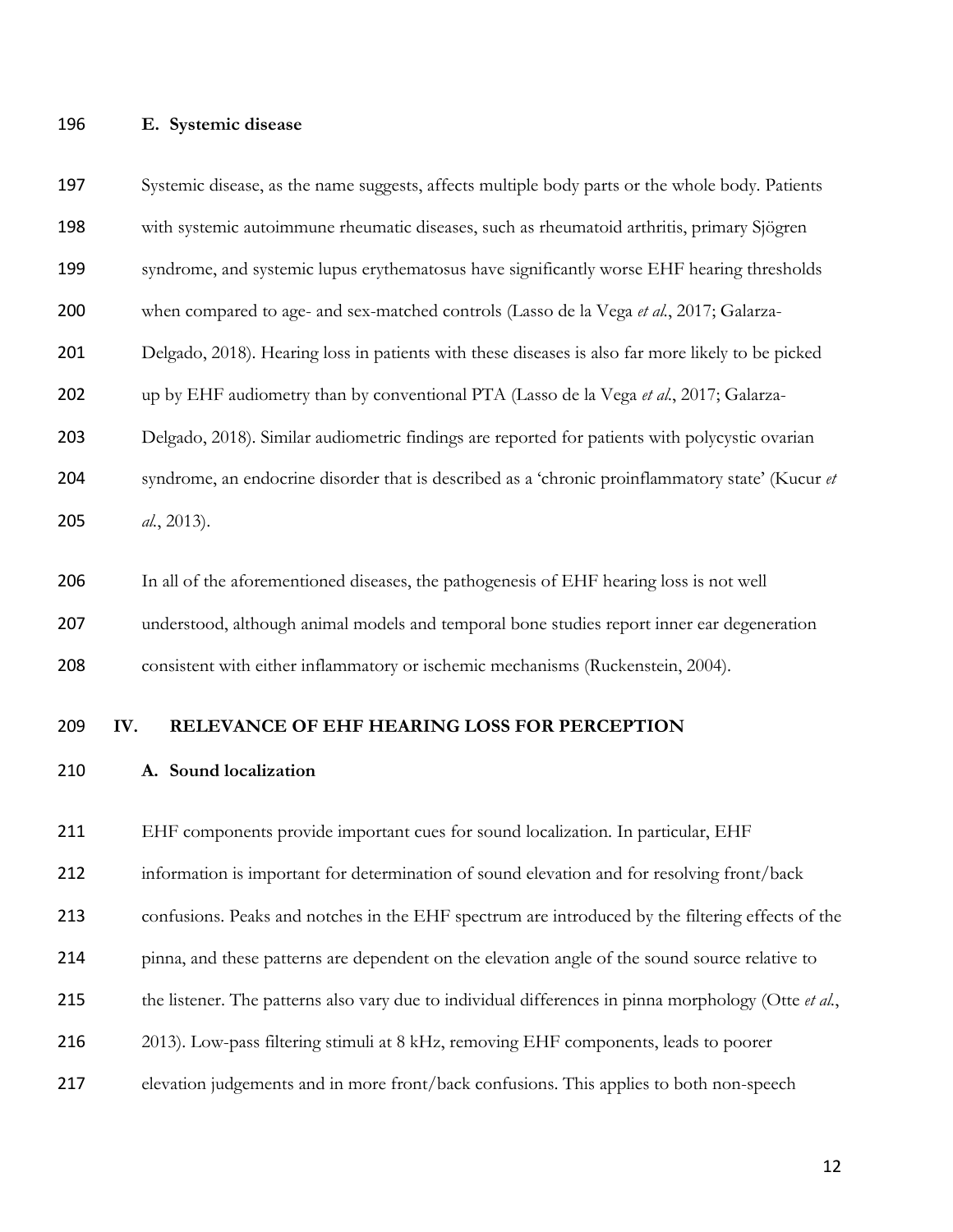| 218 | sounds (Brungart and Simpson, 2009) and speech sounds (Best et al., 2005). Consistent with            |
|-----|-------------------------------------------------------------------------------------------------------|
| 219 | these findings, older adults with an EHF hearing loss are worse than younger adults at                |
| 220 | determining sound elevation (Otte et al., 2013).                                                      |
| 221 | <b>B.</b> Speech perception                                                                           |
| 222 | EHFs between 8 and 10 kHz improve the quality of speech (Moore and Tan, 2003) and provide             |
| 223 | useful information for speech recognition, particularly for consonants (Monson et al., 2014; Levy     |
| 224 | et al., 2015). However, although speech is characterized by occasional bursts of EHF energy,          |
| 225 | such as during production of voiceless fricatives (i.e., /s/, /f/, and /v/), most speech energy       |
| 226 | occurs in the standard clinical frequency range (Byrne et al., 1994; Monson et al. 2012b).            |
| 227 | Although several studies have reported a relation between EHF loss and impaired performance           |
| 228 | on speech-in-noise tasks (Badri et al., 2011; Motlagh Zadeh et al., 2019; Yeend et al., 2019), it was |
| 229 | thought that the EHF region has little direct importance for speech understanding. Recent             |
| 230 | studies question this assumption (Hunter et al., 2020).                                               |
| 231 | Motlagh Zadeh et al. (2019) reported that performance on the popular "digits in noise" test           |
| 232 | improved (3.2 dB lower speech reception threshold) when the masking noise was low-pass                |
| 233 | filtered at 8 kHz compared to when the noise was broadband, suggesting that cochlear regions          |
| 234 | tuned above 8 kHz provide useful information. Until recently, tests of speech intelligibility in a    |
| 235 | multi-talker environment have used a target talker (who the listener is required to understand)       |
| 236 | and competing talkers directing speech towards the listener. This is a very unusual situation.        |
| 237 | Normally, competing talkers would be facing away from the listener, and directing their speech        |
| 238 | to someone else. When the competing talkers are facing away, the high frequencies from the            |
| 239 | competing speech are reduced in level, because high frequencies are produced with high                |
| 240 | directivity from the mouth and diffract less (Monson et al., 2012a). This means that the high         |
|     |                                                                                                       |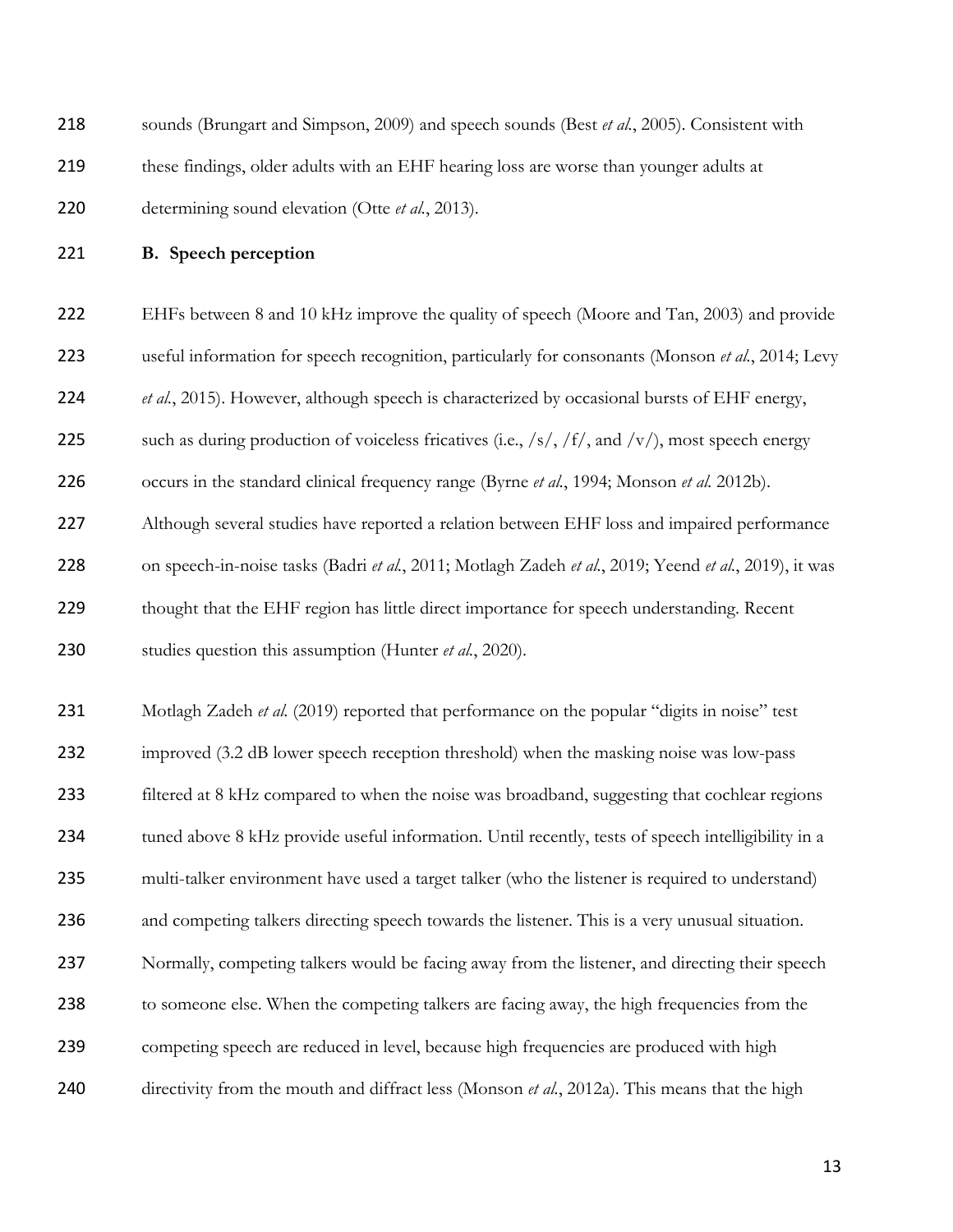frequencies in the target speech may be more audible relative to the low frequencies (which may be obscured by the low frequencies in the competing speech). Monson *et al.* (2019) found that 243 when the interfering speech was directed away from the listener, people performed better (about 2.5 dB improvement in signal-to-noise ratio at threshold) when frequencies above 8 kHz were present than when they were removed by filtering. This implies that these EHFs were contributing important information. Furthermore, Monson *et al.* found that EHF energy helped 247 listeners to judge the orientation of the speaker, which is important when determining who is 248 talking to you. In follow-up articles, Monson and colleagues reported that both temporal and spectral information may contribute to the EHF benefit in these masking situations (Trine and Monson, 2020), and that the benefit of having a masker orientation away from the listener decreases for people with a threshold elevation at 16 kHz (Braza *et al.*, 2022).

### **C. EHF loss as a marker for damage in lower frequency regions**

 In the previous section, it was noted that EHF hearing loss has been shown in some studies to be related to deficits in speech-in-noise perception. However, this does not imply causation. In addition to having direct effects on perception, EHF loss may be a marker for sub-clinical deficits (i.e. deficits that are not revealed by standard PTA) in the standard frequency range (Hunter *et al.*, 2020). If so, then EHF audiometry might have broad diagnostic utility.

 Over the past decade, there has been considerable interest in cochlear synaptopathy; a loss of synapses between inner hair cells and auditory nerve fibers that is caused by noise exposure or aging in animal models (Kujawa and Liberman, 2009), and has been inferred from nerve fiber loss in human histopathological studies (Wu *et al.*, 2018; Wu *et al.*, 2021). In animal models synaptopathy can occur in the absence of any elevation in hearing threshold (i.e., the loss would be sub-clinical in humans). However, it is possible that an EHF loss is a marker for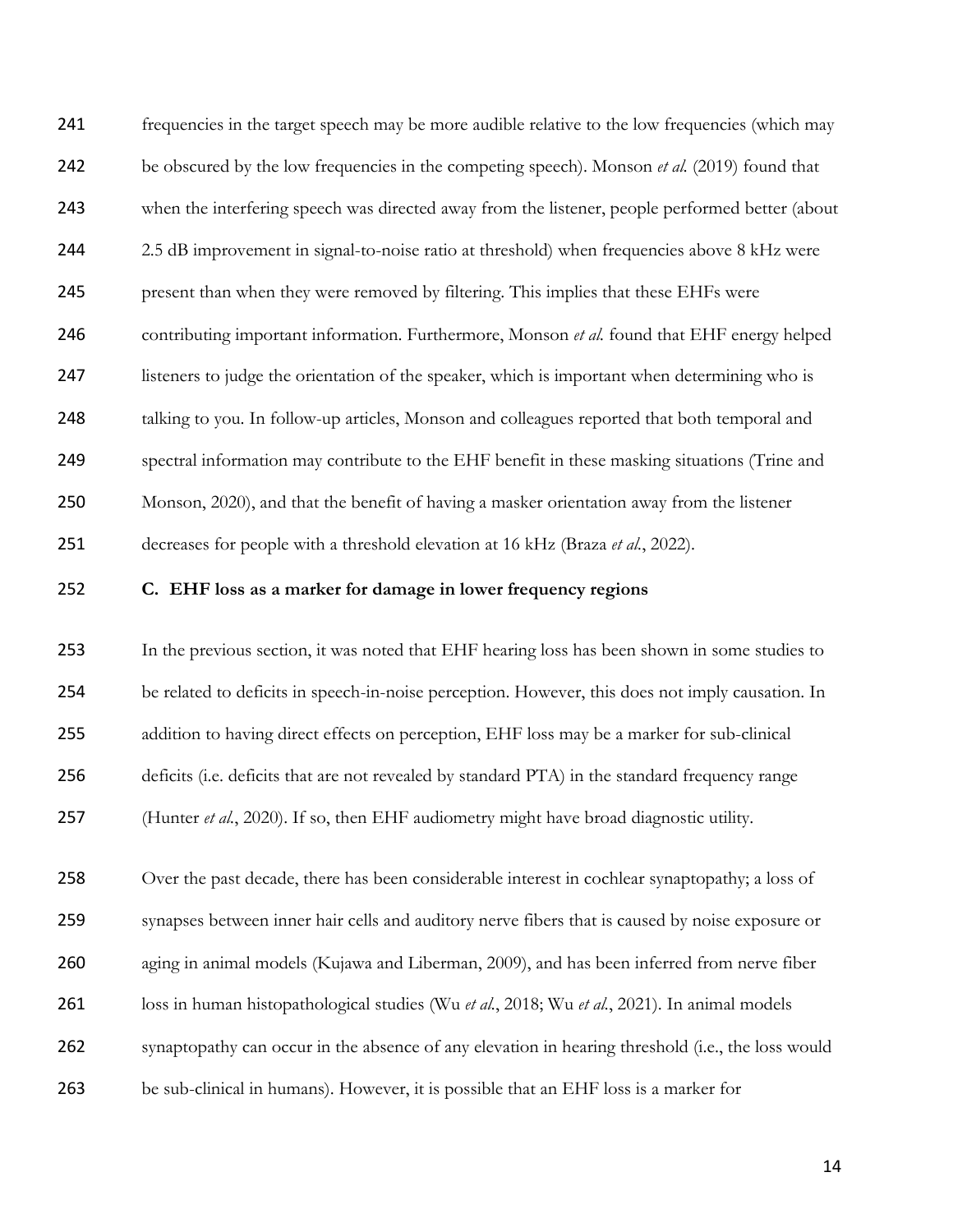| 264 | synaptopathy in a lower frequency region (Liberman et al., 2016; Bharadwaj et al., 2019). In other   |
|-----|------------------------------------------------------------------------------------------------------|
| 265 | words, insults that cause synaptopathy, such as noise exposure, may also cause an EHF hearing        |
| 266 | loss, even when standard PTA is normal. If so, then EHF testing might have utility for the           |
| 267 | diagnosis of synaptopathy.                                                                           |
| 268 | Similarly, EHF hearing loss may be a marker for sub-clinical hair cell loss in the standard          |
| 269 | frequency range. In animal models, up to 80% of inner hair cells can be lost without affecting       |
| 270 | threshold sensitivity (Lobarinas et al., 2013), and noise exposure can cause 20-40% loss of outer    |
| 271 | hair cells in the apex of the cochlea without threshold elevation (Bohne and Clark, 1982; Clark et   |
| 272 | al., 1987). Hence, standard PTA is likely not very sensitive to hair cell loss. It is possible that, |
| 273 | since EHF hearing loss often appears to precede threshold elevation in the standard range, EHF       |
| 274 | thresholds may be providing important information regarding hair cell loss at lower frequencies.     |
| 275 | This is supported by Mishra et al. (2021), who found that listeners with an EHF loss had a           |
| 276 | greater number of absent distortion-product otoacoustic emissions (DPOAEs) between 2 and 5           |
| 277 | kHz compared to controls, and a lower average DPOAE level compared to controls when the              |
| 278 | emissions were present. Hearing thresholds in the standard frequency range were similar for the      |
| 279 | two groups. This suggests that EHF thresholds may be an early marker for outer hair cell             |
| 280 | damage affecting lower frequency regions (Mishra et al., 2021).                                      |
|     |                                                                                                      |

**V. USE OF EHF AUDIOMETRY IN CLINICAL TRIALS**

 The World Health Organization (WHO) defines clinical trials as prospective, interventional studies involving human participants that aim to assess the impact of the respective intervention on health outcomes (World Health Organization, 2021a). Therefore, clinical trials involving

EHF audiometry may be ones in which: i) the intervention (as a diagnostic test) is EHF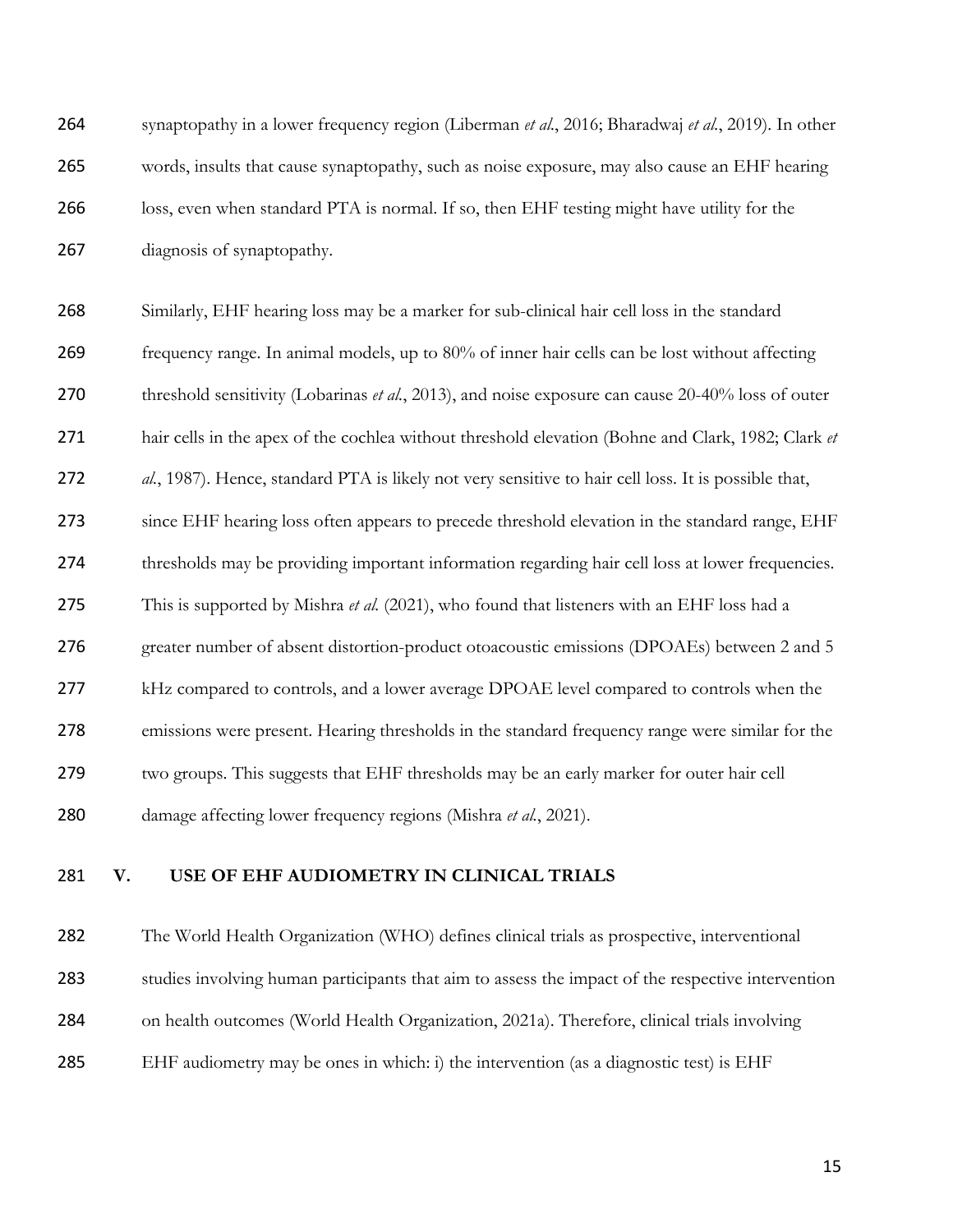286 audiometry; or ii) EHF audiometry is employed as an outcome measure for studies in which a drug, or other treatment, is the intervention.

 A search of the following clinical trial registries, using the search term "extended high frequency 289 audiometry," was conducted: ClinicalTrials.gov; EU Clinical Trials Register; LRSCTN Registry; 290 and the WHO International Clinical Trials Registry Platform (November 2021). The results comprised nine clinical trials. Five of these trials were listed as complete, but the results were 292 only available for one of these. Expanding the search using broader search terms only increased the yield by one after the records (and associated trial protocols) were screened for relevance, completeness and accessibility. The following reasons may explain this apparent lack of registered clinical trials involving EHF audiometry: i. Such trials have been conducted but were not registered. 297 ii. A registered clinical trial may include EHF audiometry as a subsidiary part of the protocol, and therefore this test is not listed explicitly. Or, the information on the registry is not detailed enough to be able to determine whether EHF audiometry is included (e.g., "audiometry" is listed but test frequencies are not specified). 301 iii. In clinical trials involving audiometry, only conventional frequencies are tested. This is particularly plausible given that many clinical trials utilize the Common Terminology Criteria for Adverse Events (CTCAE); EHF hearing loss does not constitute an adverse event, even in the latest version (v.5) of the CTCAE (National Cancer Institute, 2017). Nevertheless, examples of the use of EHF audiometry in phase I, II and III clinical trials can be

found. In phase I and IIa clinical trials, EHF audiometry has been utilized to evaluate the safety,

feasibility and potential efficacy of pharmaceutical interventions (Campbell *et al.*, 2003; Peek *et*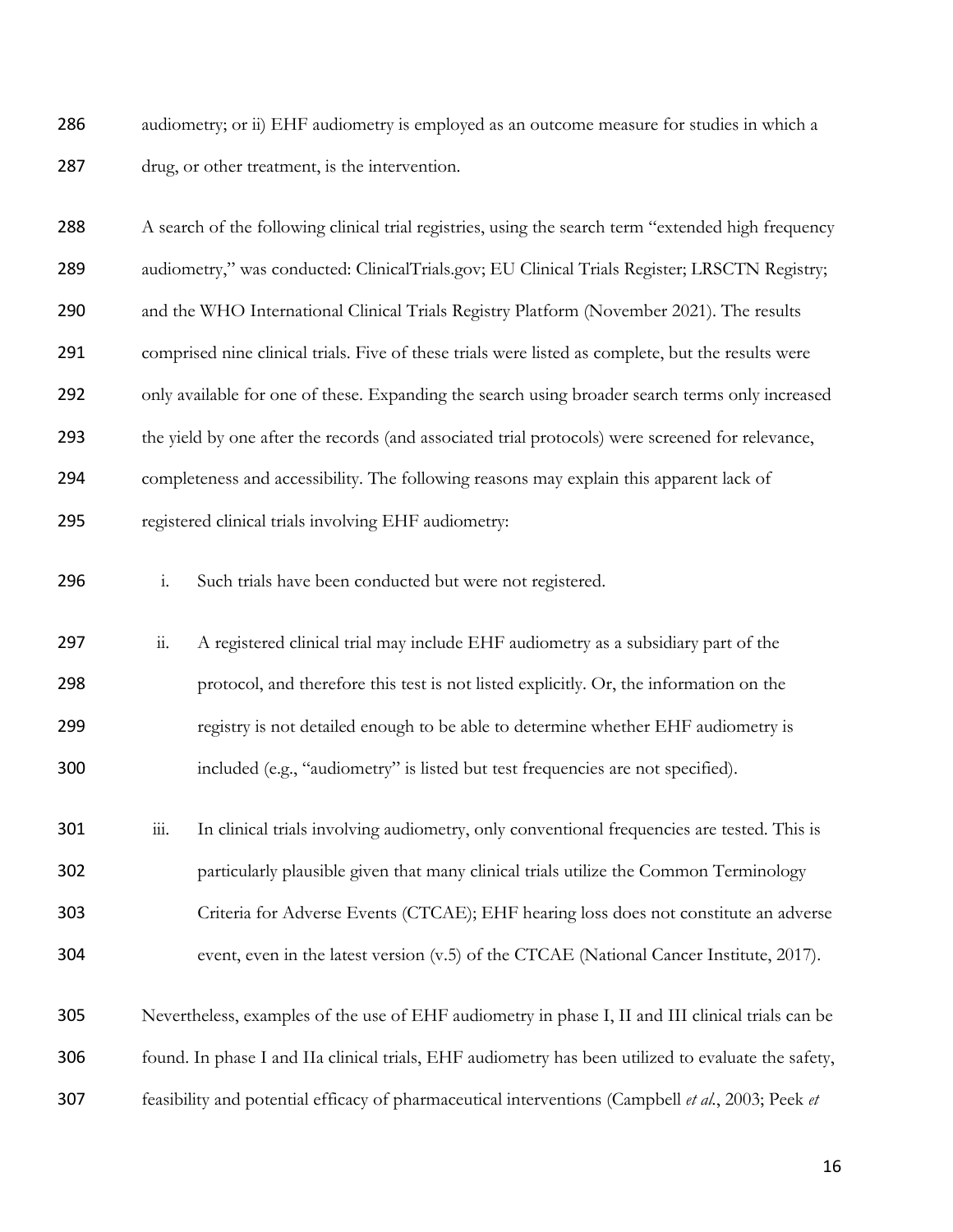*al.*, 2020; Duinkerken *et al.*, 2021). In an ongoing phase III trial of intensity-modulated proton beam therapy versus intensity-modulated radiotherapy, the TORPEdO trial (ISRCTNregistry, 2020), EHF audiometry has been included in the trial protocol as a means of monitoring ototoxicity. This will ultimately contribute to our knowledge about multi-toxicity reduction in oropharyngeal cancer and should provide insight into whether EHF audiometry is a more sensitive, or useful, measure (i.e., than conventional PTA) for detecting differences in ototoxic effects between two types of radiotherapy.

### **VI. CURRENT CLINICAL USE OF EHF AUDIOMETRY**

 To determine the current clinical use of EHF audiometry across the globe, professional audiology societies from 55 countries (across six continents) were emailed, and asked the following two questions:

319 1. Is extended high-frequency audiometry performed routinely in [country]?

320 2. Do you have a standard protocol/procedure for doing extended high-frequency audiometry in [country]?

Contact details for professional audiology societies were obtained from the ASHA website.

Contact details were not readily available for all countries, so to broaden the reach of our

enquiry the following was also posted on Twitter:

 "Is extended high frequency audiometry (testing >8 kHz) performed routinely in your country (excluding research)? For screening / monitoring / other? Are there standard guidelines you follow?"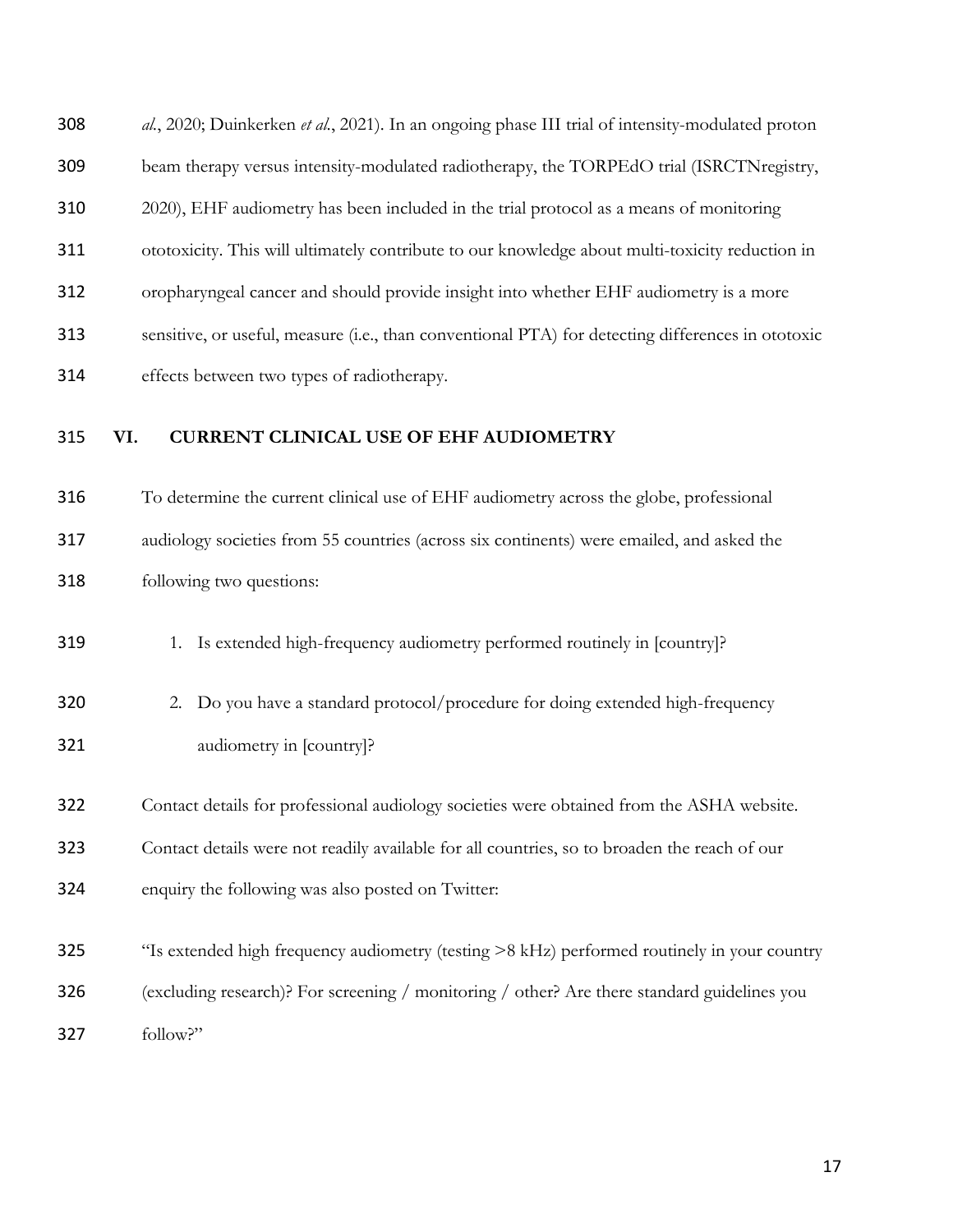- The responses to question one, along with the anecdotal feedback from other countries via
- Twitter, are displayed (separately) in Fig. 3.



 FIG. 3. (Colour online). Map depicting countries in which EHF audiometry is (or is not) routinely performed.

| 333 | Contacts in Belgium, India, New Zealand, Saudi Arabia, and the United States (US) confirmed           |
|-----|-------------------------------------------------------------------------------------------------------|
| 334 | that EHF audiometry is routinely performed in their respective countries. However, a caveat is        |
| 335 | needed here. In the majority of these countries, EHF audiometry is only routine for certain           |
| 336 | groups of patients, or within certain sectors. In New Zealand, for example, EHF audiometry is         |
| 337 | performed routinely on patients receiving ototoxic medical treatment, as well as in some clinics      |
| 338 | that provide tinnitus counselling and management, but it is rarely done outside of these settings.    |
| 339 | Similarly, in India, it is a routine procedure in the training institutions, but the situation in the |
| 340 | private sector is unknown.                                                                            |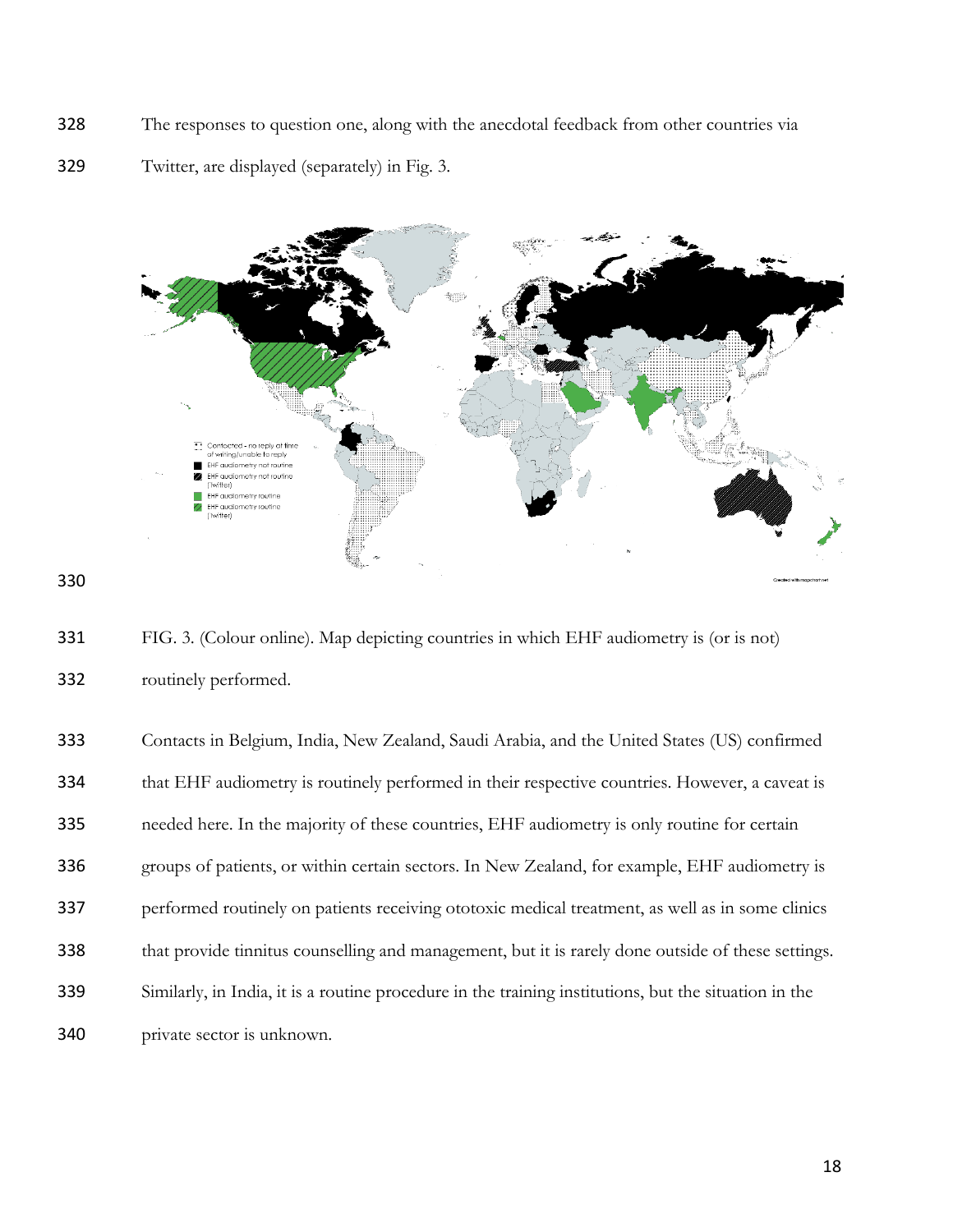EHF audiometry has not been entirely neglected in other countries, although its application is certainly patchier. The results of a recent web-based survey of pediatric audiology departments 343 in the UK showed that approximately 18% of responding services perform EHF audiometry as part of a pediatric ototoxicity monitoring protocol (Brown *et al.*, 2021). This article also raises an interesting point about inconsistencies in the test procedure employed. Even between the small number of services who reported performing EHF audiometry, there was, "no uniformity of practice or agreement" in terms of number and combination of frequencies tested (Brown *et al.*, 2021). As described previously, in the UK, the scope of the recommended procedure for performing PTA does not extend to testing frequencies above 8 kHz (British Society of Audiology, 2018).

 It is possible that the existence of a nationally recognized standard/procedure (as distinct from locally derived guidelines) is a better benchmark of the establishment of EHF audiometry within a country. Only Belgium and the US have so far been identified as having these. However, in the US, the guideline for performing PTA (American Speech-Language-Hearing Association, 2005) only alludes to EHF audiometry once, suggesting that it may be conducted for "special purposes;" further direction on dealing with the unique challenges that come with testing in the EHFs, such as increased inter-subject variability, is not given.

Ototoxicity monitoring is an example of one such "special purpose" and this appears to be the

- field in which EHF audiometry has gained most traction to date. In 2009, the American
- Academy of Audiology (AAA) published guidelines, which propounded the incorporation of
- EHF audiometry within an ototoxicity monitoring test battery (American Academy of
- Audiology, 2009). The Health Professions Council of South Africa has published similar
- recommendations (Health Professions Council of South Africa, 2018). A number of the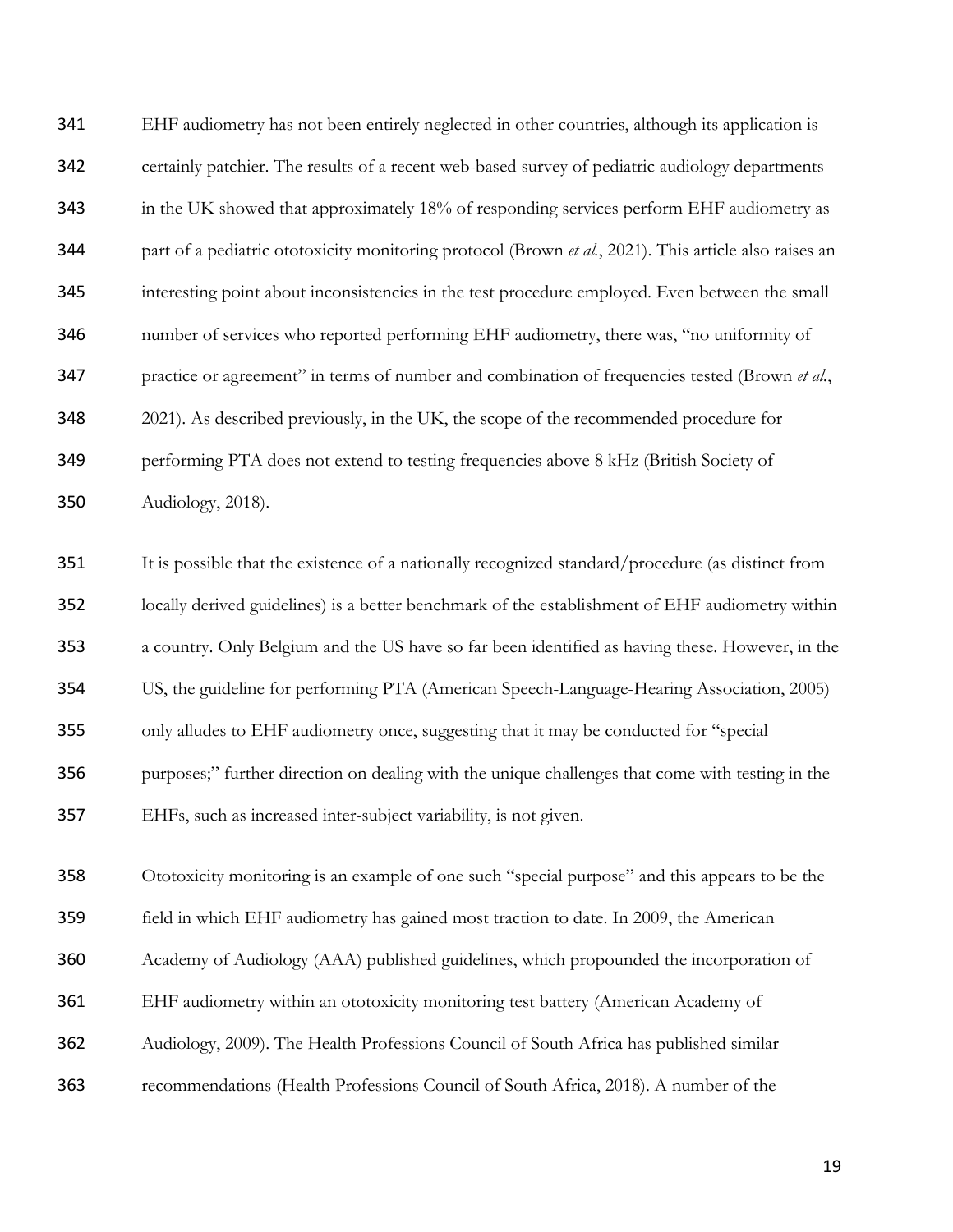| 364 | professionals who were contacted by the authors provided additional contextual information;     |
|-----|-------------------------------------------------------------------------------------------------|
| 365 | this information hints that when EHF audiometry is performed, it is mostly for assessing the    |
| 366 | effects of ototoxic treatment.                                                                  |
| 367 | Other current uses of EHF audiometry, according to our international contacts, are displayed in |
| 368 | Table I.                                                                                        |
| 369 | TABLE I. Reported uses of EHF audiometry, excluding monitoring ototoxic effects of medical      |

#### 370 treatment.

| Use of EHF audiometry                                                                                                                 | Country/countries                                                                                | Further detail provided                                                                                                                                                                                                                    |
|---------------------------------------------------------------------------------------------------------------------------------------|--------------------------------------------------------------------------------------------------|--------------------------------------------------------------------------------------------------------------------------------------------------------------------------------------------------------------------------------------------|
| During tinnitus assessment and<br>rehabilitation appointments.                                                                        | Australia<br>India<br>New Zealand<br>Romania<br>Spain<br>Taiwan<br>Trinidad and Tobago<br>Turkey | Used to pitch-match high frequency tinnitus<br>that is outside the conventional testing range<br>[Australia].                                                                                                                              |
| In cases of self-reported hearing<br>difficulty, where thresholds in the<br>conventional frequency range are<br>within normal limits. | Australia<br>Romania<br>Turkey                                                                   | EHF audiometry can form part of the test<br>battery within an auditory processing disorder<br>clinic, or it is performed ad hoc when patients<br>report speech-in-noise hearing difficulties or a<br>sensation of unilateral hearing loss. |
| To monitor the hearing of patients<br>with certain (unnamed) neurological<br>or urological diagnoses, or<br>cytomegalovirus (CMV).    | Australia<br>Jamaica                                                                             | Only performed on patients with CMV once<br>reliable thresholds at conventional frequencies<br>have been determined [Australia].                                                                                                           |
| Where patients report a history of<br>noise exposure.                                                                                 | India<br>Trinidad and Tobago                                                                     |                                                                                                                                                                                                                                            |
| In cases of asymmetric hearing, and<br>vestibular complaints.                                                                         | Romania                                                                                          | Performed on patients whose symptoms are<br>suggestive of unilateral vestibulopathy.                                                                                                                                                       |
| In cases of sudden hearing loss.                                                                                                      | Israel                                                                                           |                                                                                                                                                                                                                                            |
| When requested by parents.                                                                                                            | Australia                                                                                        | Requests reported to be exclusively from<br>parents of children who are being enrolled in a<br>Tomatis sound therapy program.                                                                                                              |

### 371 **VII. FUTURE CLINICAL USE OF EHF TESTING**

### 372 **A. Diagnosis**

373 The preceding section shows that some countries/services are already harnessing the diagnostic

374 advantage of EHF audiometry, but to use this test to its full potential requires a more consistent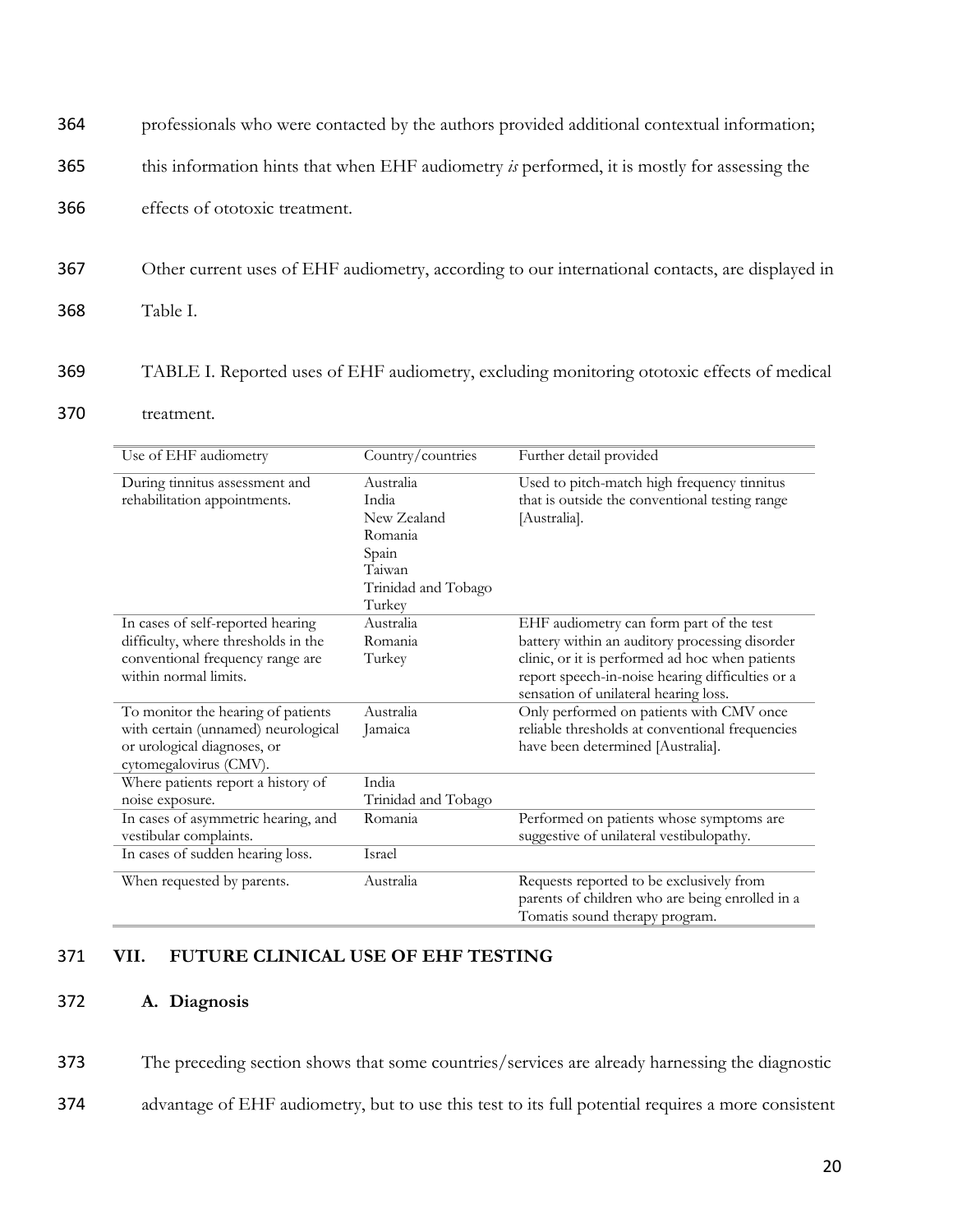| 375 | approach. Evidence already exists of the clinical usefulness of EHF audiometry for all patients      |
|-----|------------------------------------------------------------------------------------------------------|
| 376 | presenting to an audiologist with hearing difficulties or tinnitus, in the absence of a hearing loss |
| 377 | at the conventional PTA test frequencies (Rodríguez Valiente et al., 2016). By comparing test        |
| 378 | results to age-dependent norms (e.g., Jilek et al. (2014) or Rodríguez Valiente et al. (2014)), it   |
| 379 | could help detect premature hearing loss in patients with systemic disease, as well as potentially,  |
| 380 | those with recreational/occupational noise trauma (see Sections III.D and III.E). EHF                |
| 381 | audiometry can also uncover cases of sudden hearing loss in patients with acute tinnitus that        |
| 382 | would otherwise go undetected, and untreated (Abu-Eta et al., 2021). Despite being grey              |
| 383 | literature, a case report by Colucci (2016) demonstrates how the true extent of a unilateral         |
| 384 | sudden hearing loss in a 23-year-old male was only realized once EHF hearing was assessed.           |
| 385 | Furthermore, from a holistic standpoint, doing a more thorough investigation when the standard       |
| 386 | tests prove unenlightening can improve the healthcare experience for the patient. Pryce and          |
| 387 | Wainwright (2008) emphasize the importance of validating a patient's hearing difficulties; they      |
| 388 | stress that a well-meant "reassurance" that nothing is measurably wrong can have quite the           |
| 389 | opposite effect.                                                                                     |
| 390 | For patients with pre-existing hearing loss up to 8 kHz, a similar approach to that described        |
|     |                                                                                                      |
| 391 | above may also prove fruitful. However, the clinical utility of EHF audiometry for these patients    |
| 392 | will likely decline with increasing hearing loss, unless audiometer output limitations in the EHFs   |
| 393 | can be overcome.                                                                                     |
| 394 | One (as yet) unexplored area where EHF audiometry could have future clinical utility is in the       |

early detection of vestibular schwannoma (VS), for the following reasons: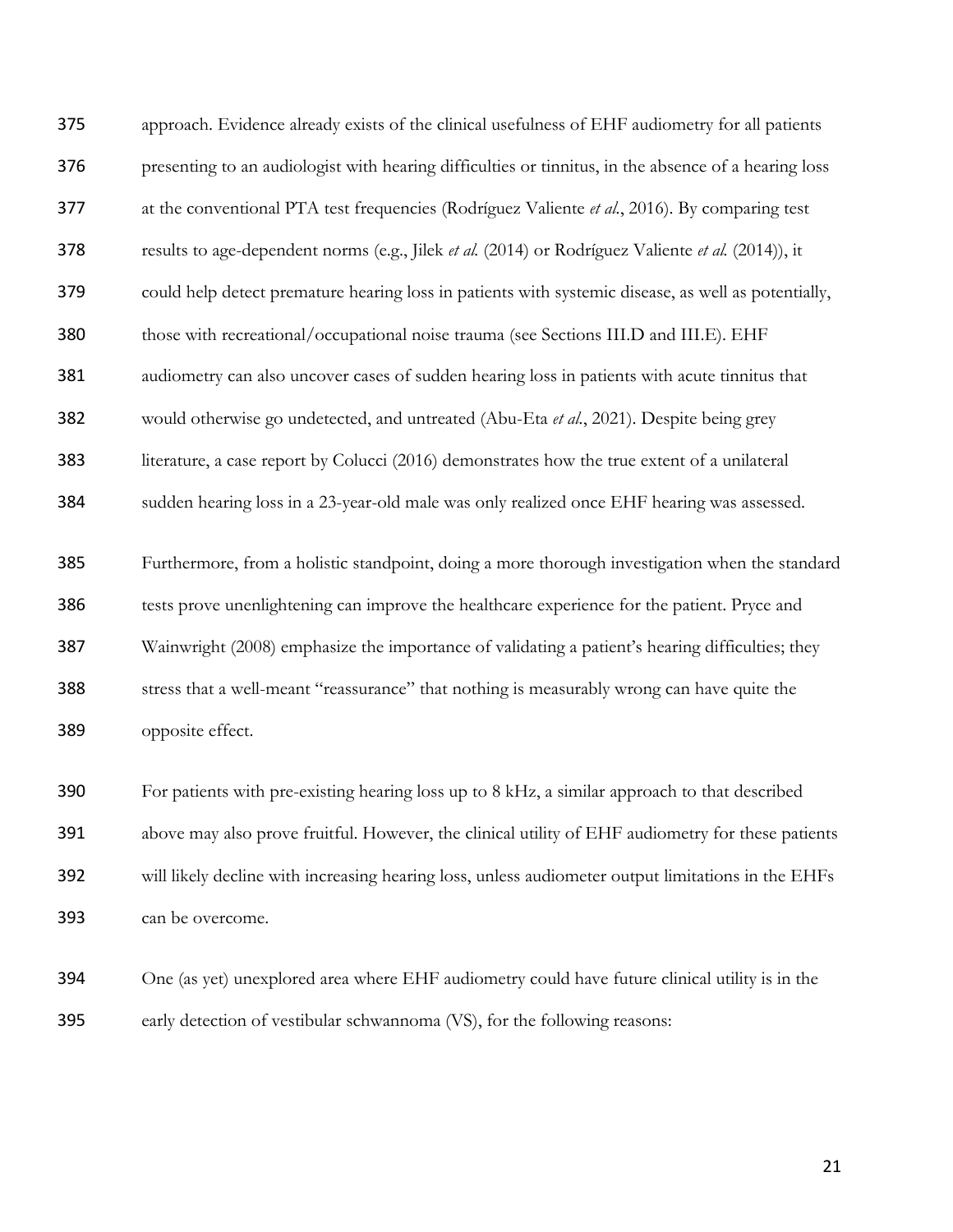| 396 | $\mathbf{i}$ .         | The most common initial presenting symptom of VS is progressive hearing loss on the                |
|-----|------------------------|----------------------------------------------------------------------------------------------------|
| 397 |                        | ipsilesional side (79.5% of VS patients) (Bento et al., 2012).                                     |
| 398 | $\dddot{\mathbf{u}}$ . | Hearing loss is of a sloping configuration (i.e., high-frequency thresholds are worse than         |
| 399 |                        | low-frequency thresholds) in 51.7% of cases (Lee <i>et al.</i> , 2015).                            |
| 400 | $\dddot{\mathbf{m}}$ . | Hearing loss associated with VS can be attributed, in part, to a gradual compression of            |
| 401 |                        | the tonotopically-formed cochlear nerve.                                                           |
| 402 |                        | It therefore seems plausible that a certain degree of asymmetry in EHF hearing thresholds could    |
| 403 |                        | prompt a referral for Magnetic Resonance Imaging (MRI) - the gold standard for VS diagnosis.       |
| 404 |                        | However, MRI is expensive, and it would be essential, firstly, to develop means of differentiating |
| 405 |                        | other causes of EHF asymmetry (e.g., conductive EHF hearing loss) in order to prevent              |
|     |                        |                                                                                                    |
| 406 |                        | unwarranted medical costs or patient anxiety.                                                      |
| 407 |                        | B. Hearing health monitoring                                                                       |
| 408 |                        | Ototoxicity monitoring programs still appear to be the result of individual service initiatives.   |
| 409 |                        | However, EHF audiometry is expected to increasingly feature as a key component of future           |
| 410 |                        | programs, for three reasons:                                                                       |
| 411 | $\mathbf{i}$ .         | It can detect hearing loss sooner than other tests of auditory function (Knight et al.,            |
| 412 |                        | $2007$ ).                                                                                          |
| 413 | $\dddot{\mathbf{u}}$ . | Short-term test-retest variability is generally within 10 dB for HDA 200 earphones and             |
| 414 |                        | ER-2 insert earphones (Schmuziger et al., 2004; John and Kreisman, 2017), which is                 |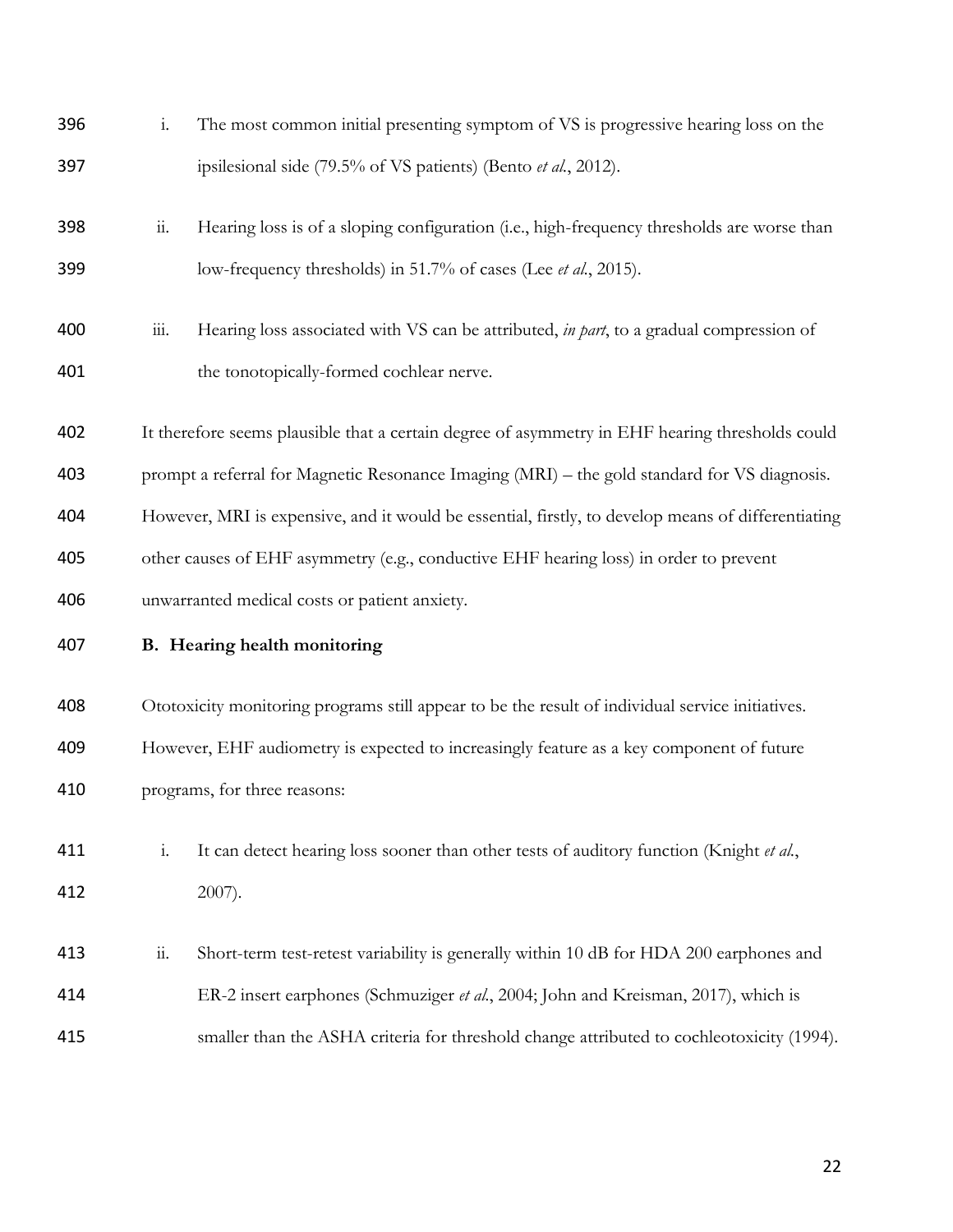416 iii. The ASHA cochleotoxicity criteria for threshold change can be applied to the EHFs (Campbell *et al.*, 2003; Knight *et al.*, 2007).

 This is at least the case for patients who are, i) capable of giving reliable behavioral responses, and ii) likely to have some measurable hearing thresholds in the EHFs. It is already recommended as part of a comprehensive baseline assessment (prior to the administration of ototoxic treatment), as well as at multiple follow-up appointments (American Academy of Audiology, 2009). Opinions differ as to whether frequencies up to and including 14 kHz (Schmuziger *et al.*, 2004), or 20 kHz (Konrad-Martin *et al.*, 2005), should be tested. Conversely, 424 there appears to be current consensus that the EHF audiometry procedure can be truncated after baseline assessment - as described by Fausti et al. (1999) – unless a change in thresholds is recorded. For the reasons outlined in Section III.D, EHF audiometry might also be of use in monitoring 428 the hearing of populations at risk of noise- or music-induced hearing loss. The AAA already recommends performing EHF audiometry, where time and equipment allow, on all musicians/music industry personnel attending audiological services (American Academy of Audiology, 2020). The benefit of being able to alert individuals about the onset of early hearing damage is that they may be encouraged to adopt more protective behaviours, such as using ear defenders. However, such subtle EHF threshold changes as those reported by Liberman *et al.* (2016) and Maccà *et al.* (2015), will be difficult to detect clinically until inter-subject variability

 can be better controlled for. The benefit may also be reduced for people over 30 years of age (Maccà *et al.*, 2015).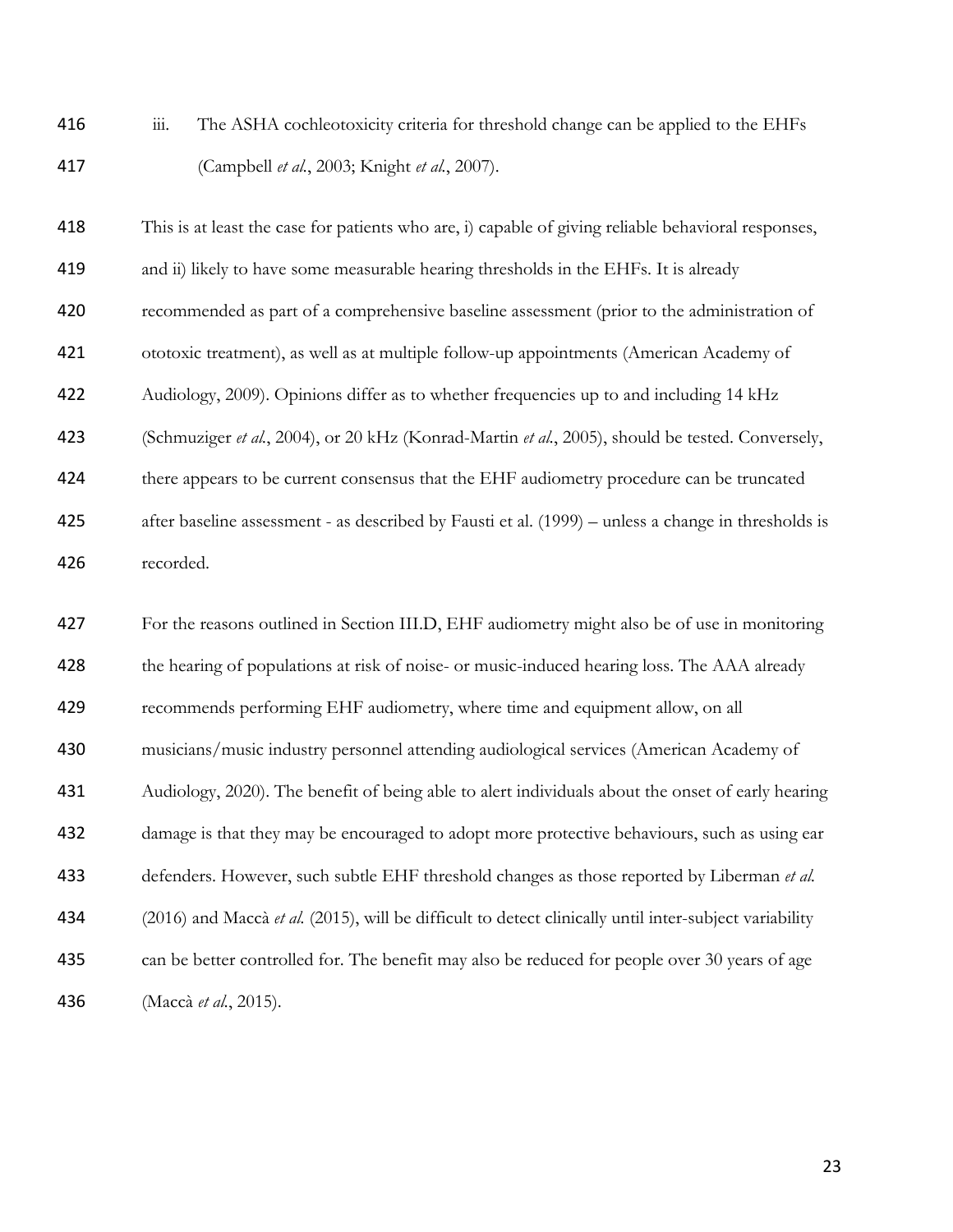#### **C. Fitting hearing aids**

 Articles that demonstrate how EHF audiometry can be utilised to fit hearing aids have largely been limited to the Earlens system (Arbogast *et al.*, 2019). The Earlens system comprises a behind-the-ear sound processor, a signal delivery tip (which encodes the processed sound signal into a pulsed light signal), and a custom-made lens that is positioned on the eardrum (which receives the light signal and directly vibrates the eardrum). The system is marketed as having a relatively wide bandwidth (125 Hz – 10 kHz), an attribute that is associated with better sound quality ratings by people with normal hearing and - in terms of clarity - mild-to-moderate hearing loss (Füllgrabe *et al.*, 2010), as well as by Earlens wearers comparing full-bandwidth and low- pass-filtered speech and music (Vaisberg *et al.*, 2021). As such, EHF audiometry is necessary for generating the prescription target to which the Earlens sound processor is set. The Earlens system can currently be regarded as a niche product, although it is anticipated to become more universally available over time.

 The datasheets of many contemporary conventional hearing aids list bandwidth upper frequencies of 9-10 kHz. Although these values, which have been calculated using American National Standards Institute (ANSI) methods, may not have direct clinical applicability, Kimlinger *et al.* (2015) showed that seven of eight hearing aids they tested had a maximum audible frequency of more than 8 kHz when programed for a flat mild sensorineural hearing loss. It is relevant that in this study, the test hearing aids were selected to have a variety of ANSI bandwidth upper frequencies (i.e., not just the greatest bandwidth upper frequencies). The CAM2 prescription already gives gain recommendations for center frequencies up to 10 kHz (Moore *et al.*, 2010). Thus, in future, EHF audiometry may be clinically useful for i) determining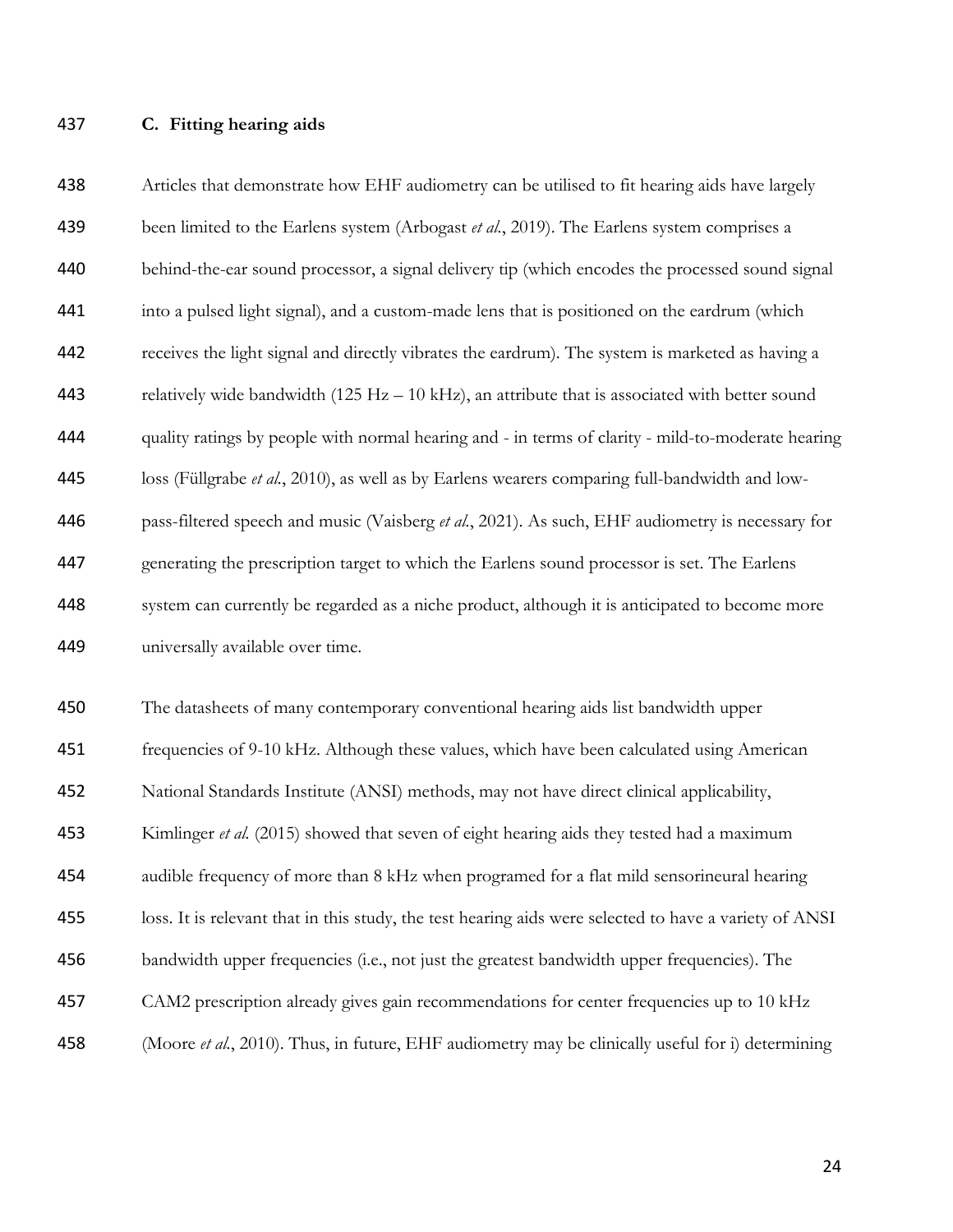suitability for wide bandwidth amplification, or ii) programming hearing aids with such a capacity.

### **D. Obstacles to implementation**

 It appears that the biggest obstacle to clinical implementation of EHF audiometry is a lack of necessary equipment. This point is highlighted by Brown *et al.* (2021), who report that 25% of audited services in the UK cite lack of suitable equipment as a reason for not performing EHF testing as part of an ototoxicity monitoring protocol. Information provided by UK-based participant identification sites, prior to the start of the aforementioned TORPEdO trial, gives a similar picture, with 39% of services stating they did not have the equipment to test beyond 8 kHz. It should be borne in mind, however, that research-active departments may not be representative of all services, and these figures are likely optimistic. Our contacts in Australia, Jamaica, New Zealand, South Africa and Trinidad and Tobago all mentioned lack of necessary equipment as an obstacle to the clinical implementation of EHF audiometry, implying that this barrier is not confined to the UK. Analogous to this, is an account from the Colombian Association of Audiology that EHF audiometry is starting to boom in Columbia *because* of an increased availability of audiometers with EHF testing functionality (personal communication, Saúl Triviño Torres).

 A lack of necessary equipment for performing EHF audiometry may be purely due to financial constraints or the result of a lack of perceived need for the equipment in the first place. For example, just because the preferential effects of platinum-based chemotherapy on the EHFs are well known, does not mean that audiologists (or oncologists) deem EHF audiometry necessary; 480 this was corroborated by 16% of respondents to Brown *et al.* (2021). One reason why this view may be held, is that unless hearing loss occurs in the "speech frequencies," the chemotherapy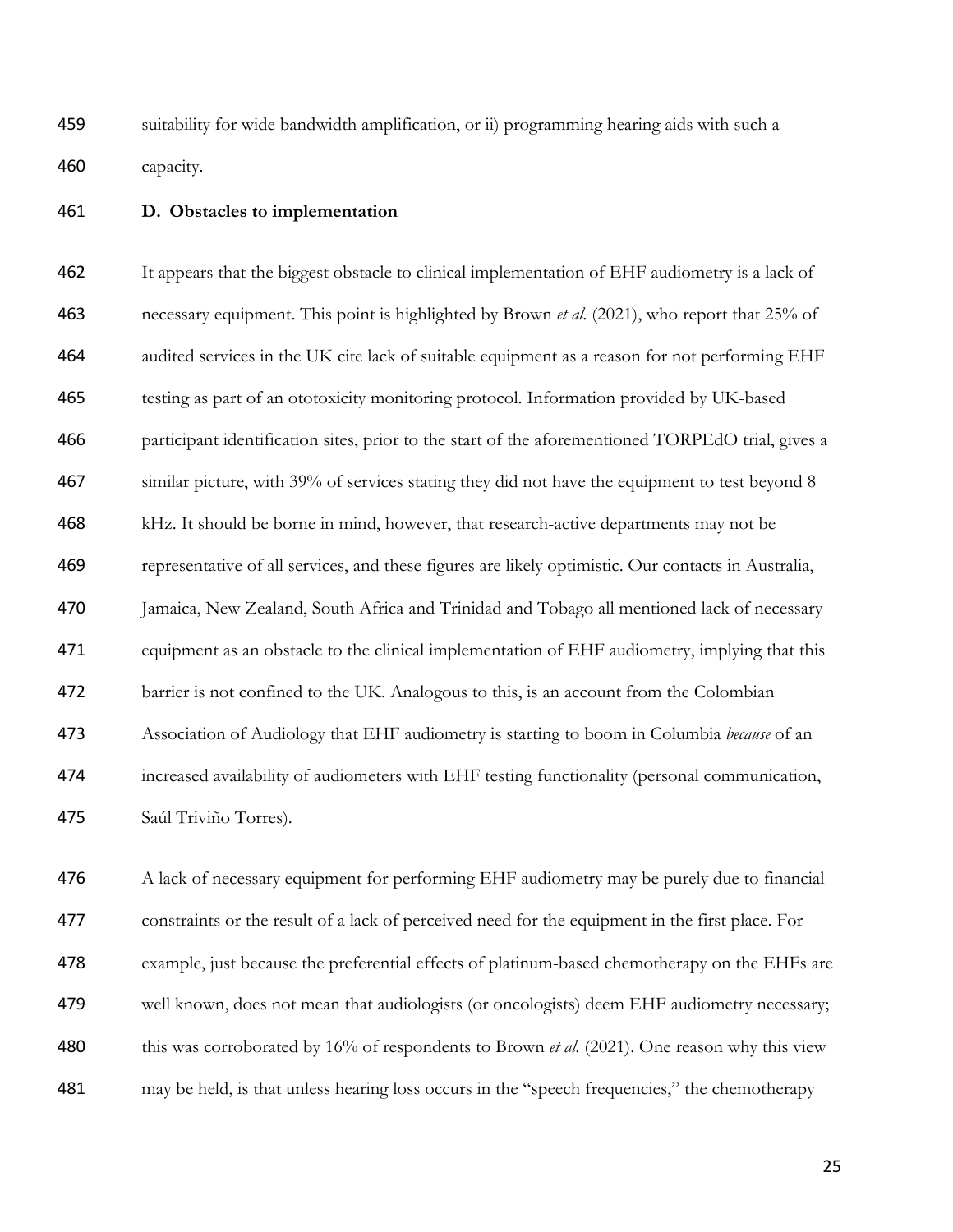regimen is unlikely to be altered; none of the four most widely used cochleotoxicity classification systems specifically describe how to grade EHF hearing loss (Crundwell *et al.*, 2016). Thus, the utility of EHF audiometry in monitoring chemotherapy patients is restricted to counselling them on the likelihood of, "practical speech frequency hearing loss" (Dasgupta *et al.*, 2021). Whilst this is undoubtedly realistic, the role EHF testing can play in forewarning patients should not be underestimated, as counselling about the ototoxic effects in the early stages of treatment has been shown to be particularly important for young cancer patients (Khan *et al.*, 2020). As 489 maintained by the AAA (2009), "...that the patient may suffer a serious and possibly life-threatening illness does not diminish the importance of these [quality of life] issues".

 Even where motivation exists, some hesitancy about the test procedure and interpretation can prevent the translation of EHF audiometry into routine practice. For instance, concerns about normative data for hearing thresholds in the EHF range (Brown *et al.*, 2021), as well as uncertainty about how best to control for the relative variability in the EHF range, may deter services from implementing this test. The development of national/international guidelines (beyond Belgium and the US) that answer clinicians' specific concerns, would help to provide reassurance that EHF audiometry can be performed reliably.

### **VIII. CONCLUSIONS AND GAPS IN KNOWLEDGE**

 The most basal region of the cochlea is the most vulnerable to injury, and hence hearing loss in the EHF range is an important "early warning" of cochlear damage; for example, damage caused by ototoxic drugs, disease, and possibly noise exposure. Furthermore, EHF loss impacts sound localization, and may also have direct effects on speech perception in noisy environments. For these reasons, EHF audiometry has great potential for diagnosis and hearing health monitoring, and for fitting hearing aids. Currently, however, EHF audiometry has only limited application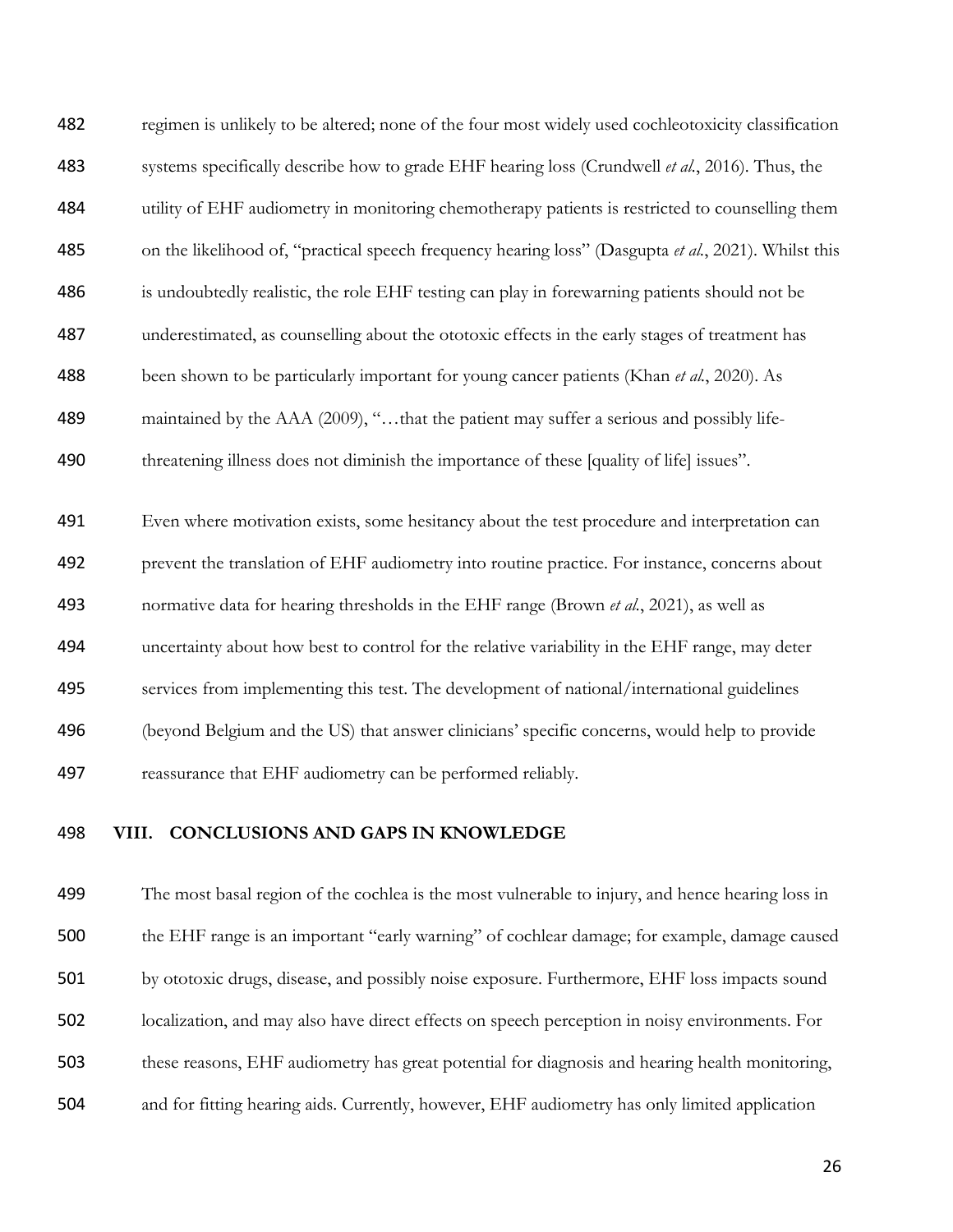internationally, and there is a lack of clinical guidelines and standards. There are also several gaps in knowledge that limit the application of EHF audiometry.

 First, it is unclear the extent to which noise exposure affects EHF thresholds before causing threshold elevation at lower frequencies. Reaching a firm conclusion may depend on longitudinal studies where individuals are tracked over a number of years, with more reliable estimates of noise exposure dose than are currently provided by retrospective self-report.

 The mechanism (or mechanisms) for the relation between EHF hearing loss and speech perception difficulties has not yet been established clearly. In particular, it is unclear the extent to which EHF hearing loss may have a direct effect on speech perception in noise, or is a marker for sub-clinical deficits at lower frequencies. This is important for determining the potential benefits of amplification in the EHF range, and for understanding what EHF audiometry may tell us about cochlear health.

 For the most commonly available EHF headphones, there is a lack of international standard reference equivalent threshold sound pressure levels (RETSPLs), pediatric calibration correction factors, expected test-retest values, and interaural attenuation values. A good explanation of these issues and potential resolutions are provided by Kevin Munro in Hunter *et al.* (2020). Additionally, uncomfortable loudness levels (ULLs) in the EHF range do not appear to have 522 been reported in the literature to date. Knowing what ULLs are typical for a population is important for ensuring patient comfort during testing (Aazh and Moore, 2017), and will have implications for the recommended amplitude of any familiarization tone, as well as whether masking in the EHFs is feasible. Questions concerning the interpretation of EHF hearing thresholds also remain. What degree of asymmetry in the EHFs can be expected normally, and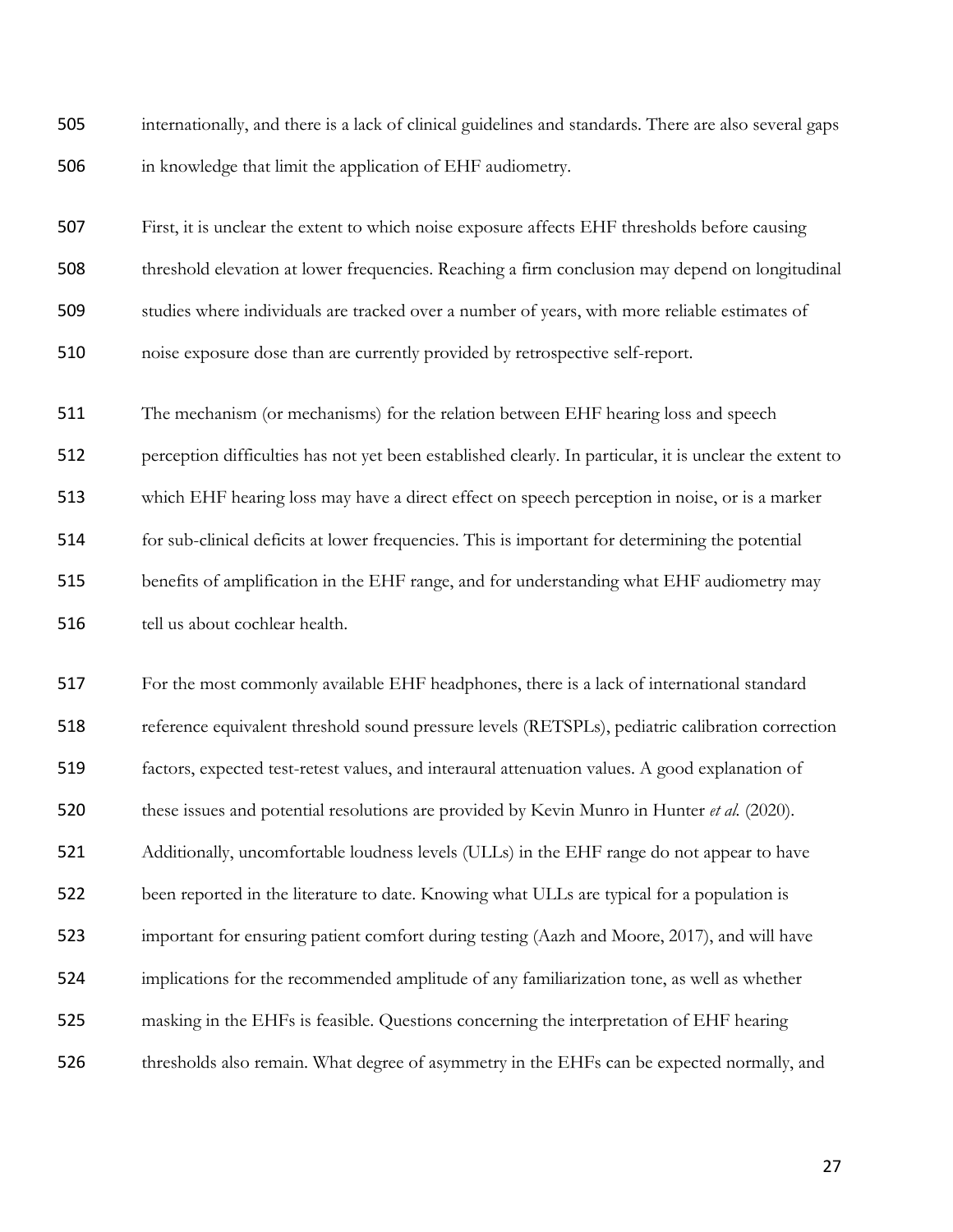what would warrant concern? How can conductive hearing losses be adequately detected in the EHFs?

 Although it is important that these issues are resolved, it is clear that EHF audiometry has clinical utility, and the development of clinical guidelines and standards should not be delayed. These should be founded on the current evidence-base, and supplemented with consensus of expert opinion until such gaps in the knowledge are addressed.

### **ACKNOWLEDGMENTS**

 This work was supported by the Medical Research Council UK (MR/V01272X/1) and by the NIHR Manchester Biomedical Research Centre. The authors also wish to thank the following representatives of professional bodies and/or hearing health practitioners who kindly responded to their request for information: @April\_lyons76, @FranMarie67, @KimthK9 [Australia]; Treasure Kenny-McKinney [Bahamas]; Jan Wouters [Belgium]; Lynda Gibbons [Canada]; Keisha [Caribbean]; Saúl Triviño Torres [Columbia]; Chryssoula Thodi [Cyprus]; Helje Möller [Estonia]; Prawin Kumar [India]; Riki Taitelbaum Swead [Israel]; Jackie Busuttil [Malta]; Andrea Mercer and the New Zealand Audiological Society Standards & Scope of Practice Committee [New Zealand]; Melissa Cravo [Portugal]; Sebastian Cozma [Romania]; G.A. Tavartkiladze [Russia]; Ibrahim Almufarrij [Saudi Arabia]; Tami Mehl, Simi Gangaram [South Africa]; Juan García- Valdecasas [Spain]; Annelie Westlund [Sweden]; Secretary of The Speech-Language-Hearing Association [Taiwan]; Natasa Bratt, Amanda Piper, Sidheshwar Pandey [Trinidad and Tobago]; @colakhasan\_ [Turkey]; @aartimakan [UK]; @Disfanmelk [US].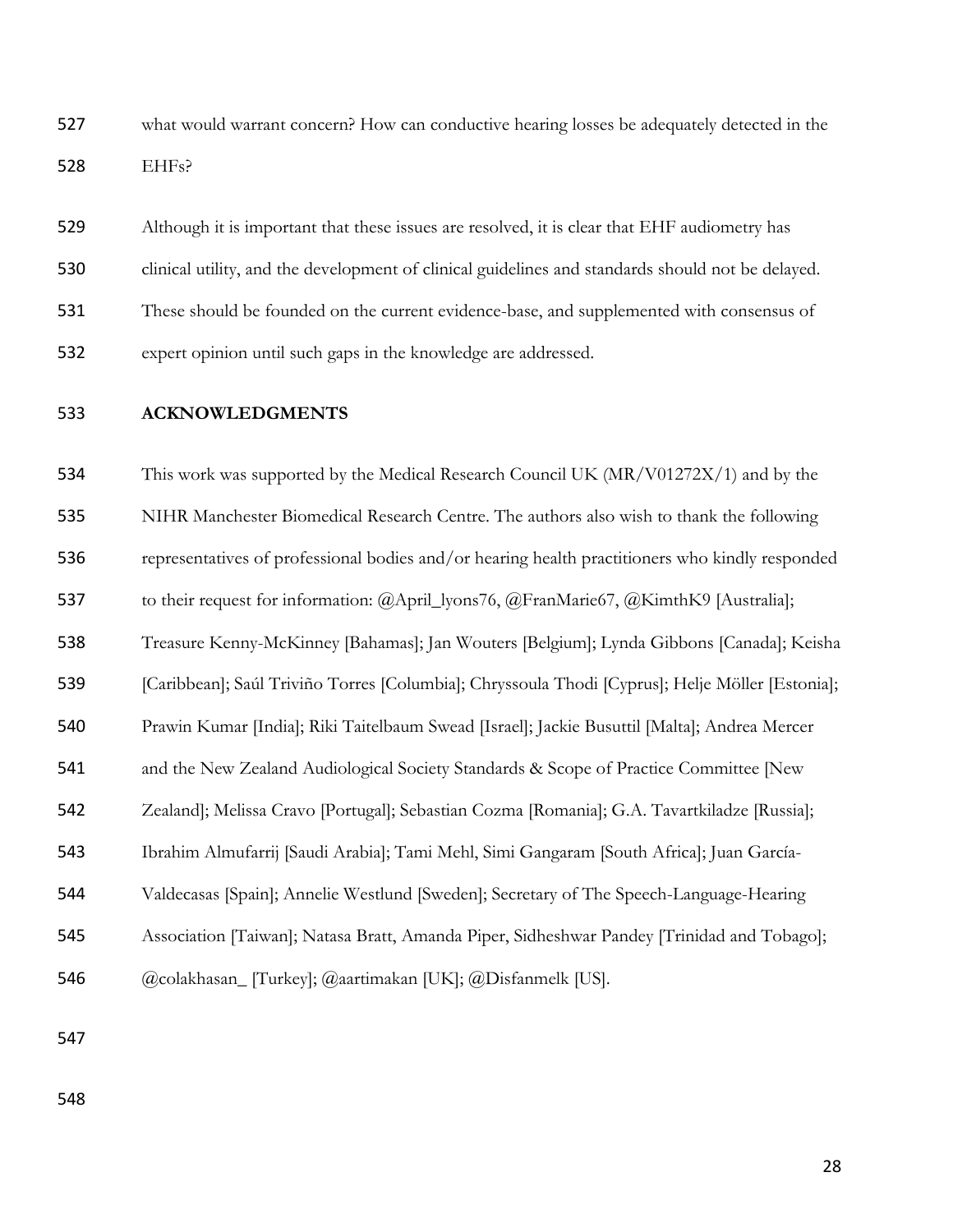### **REFERENCES (BIBLIOGRAPHIC)**

- Aazh, H., and Moore, B. C. J. (**2017**). "Incidence of Discomfort During Pure-Tone Audiometry and
- Measurement of Uncomfortable Loudness Levels Among People Seeking Help for Tinnitus and/or Hyperacusis," Am J Audiol **26**, 226-232.
- Abu-Eta, R., Gavriel, H., and Pitaro, J. (**2021**). "Extended High Frequency Audiometry for Revealing
- Sudden Sensory Neural Hearing Loss in Acute Tinnitus Patients," Int Arch
- Otorhinolaryngol **25**, e413-e415.
- Ahmed, H. O., Dennis, J. H., Badran, O., Ismail, M., Ballal, S. G., Ashoor, A., and Jerwood, D.
- (**2001**). "High-frequency (10-18 kHz) hearing thresholds: reliability, and effects of age and
- occupational noise exposure," Occup Med (Lond) **51**, 245-258.
- American Academy of Audiology (**2009**). "American Academy of Audiology Position Statement and Clinical Practice Guidelines: Ototoxicity Monitoring." Available:
- https://www.audiology.org/wp-
- content/uploads/2021/05/OtoMonGuidelines.pdf\_539974c40999c1.58842217.pdf.
- Retrieved November 15, 2021.
- American Academy of Audiology (**2020**). "Clinical Consensus Document. Audiological Services for
- Musicians and Music Industry Personnel," (American Academy of Audiology). Available:
- https://www.audiology.org/wp-
- content/uploads/legacy/publications/resources/Musicians%20Consensus%20Doc\_Final\_1.
- 23.20.pdf. Retrieved February 5, 2022.
- American Speech-Language-Hearing Association (**1994**). "Audiologic Management of Individuals
- Receiving Cochleotoxic Drug Therapy." Available: https://www.asha.org/policy/GL1994-
- 00003/. Retrieved November 15, 2021.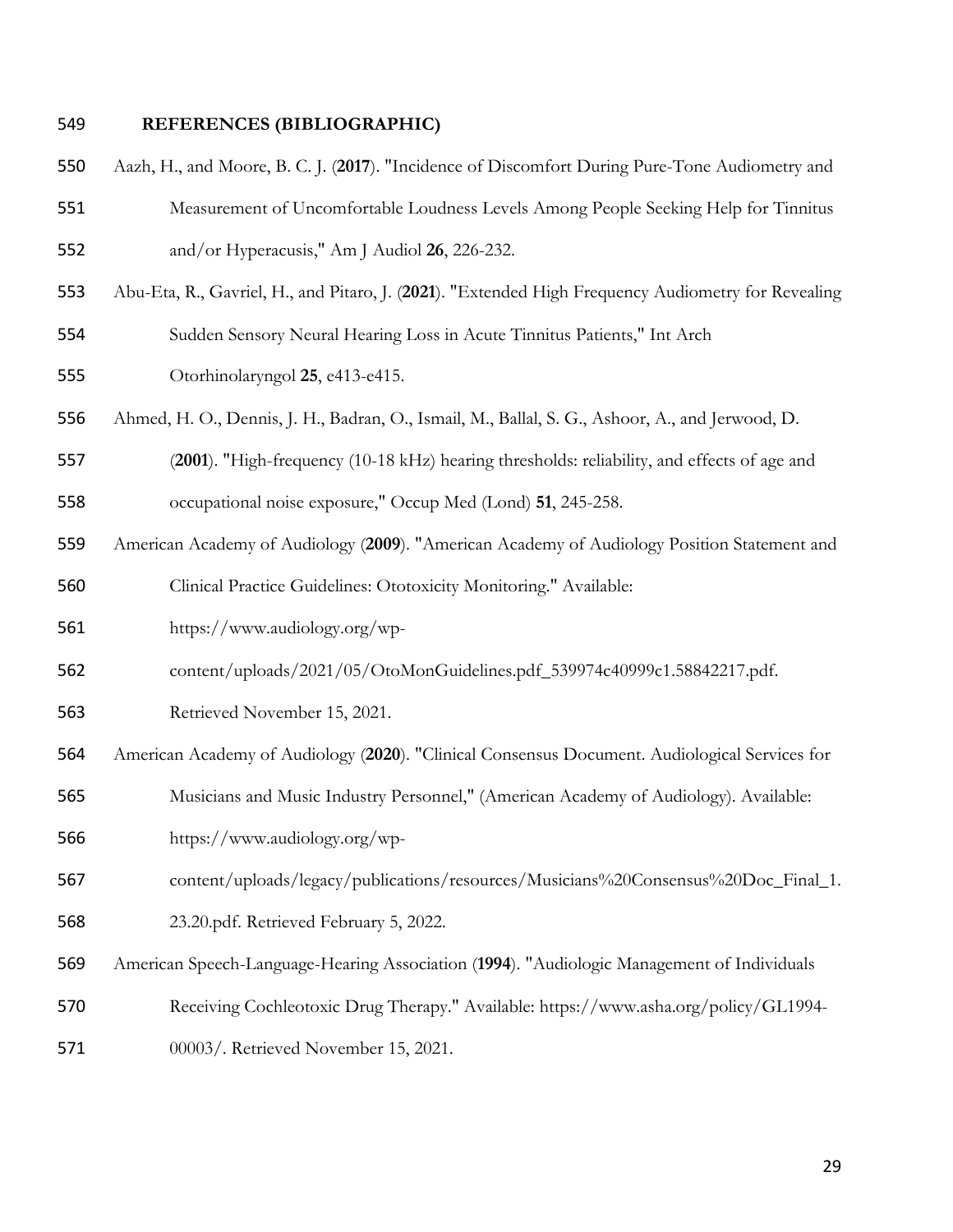- American Speech-Language-Hearing Association (**2005**). "Guidelines for Manual Pure-Tone
- Threshold Audiometry." Available: https://www.asha.org/policy/GL2005-
- 00014/#:~:text=Testing%20Issues%20%20%20%20%20%20,to%20%20...%20%208%20
- more%20rows%20. Retrieved November 15, 2021.
- Arbogast, T. L., Moore, B. C. J., Puria, S., Dundas, D., Brimacombe, J., Edwards, B., and Carr Levy,
- S. (**2019**). "Achieved Gain and Subjective Outcomes for a Wide-Bandwidth Contact Hearing Aid Fitted Using CAM2," Ear Hear **40**, 741-756.
- Babbage, M. J., O'Beirne, G. A., Bergin, M. J., and Bird, P. A. (**2017**). "Patterns of Extended High-frequency Hearing Loss Following Stapes Surgery," Otol Neurotol **38**, 1405-1410.
- Badri, R., Siegel, J. H., and Wright, B. A. (**2011**). "Auditory filter shapes and high-frequency hearing in adults who have impaired speech in noise performance despite clinically normal audiograms," J Acoust Soc Am **129**, 852-863.
- Bass, J. K., Huang, J., Hua, C. H., Bhagat, S. P., Mendel, L. L., Onar-Thomas, A., Indelicato, D. J.,
- and Merchant, T. E. (**2018**). "Auditory Outcomes in Patients Who Received Proton
- Radiotherapy for Craniopharyngioma," Am J Audiol **27**, 306-315.
- Bento, R. F., Pinna, M. H., and Brito Neto, R. V. (**2012**). "Vestibular schwannoma: 825 cases from a 25-year experience," Int Arch Otorhinolaryngol **16**, 466-475.
- Best, V., Carlile, S., Jin, C., and Van Schalk, A. (**2005**). "The role of high frequencies in speech localization," J. Acoust. Soc. Am. **118**, 353-363.
- Bharadwaj, H. M., Mai, A. R., Simpson, J. M., Choi, I., Heinz, M. G., and Shinn-Cunningham, B. G.
- (**2019**). "Non-Invasive Assays of Cochlear Synaptopathy Candidates and Considerations," Neuroscience **407**, 53-66.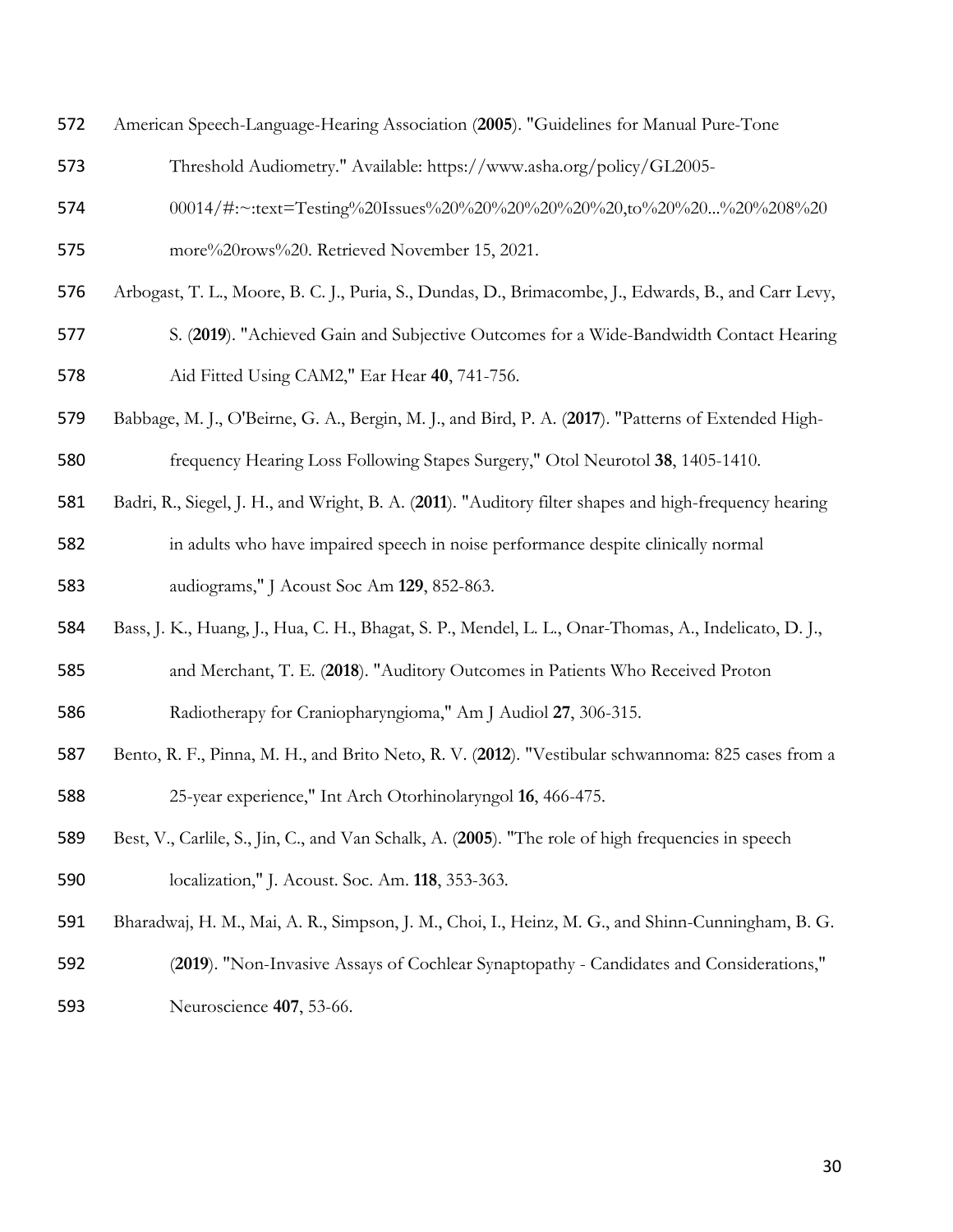| 594 | Bohne, B. A., and Clark, W. W. (1982). "Growth of hearing loss and cochlear lesion with increasing      |
|-----|---------------------------------------------------------------------------------------------------------|
| 595 | duration of noise exposure," in New Perspectives on Noise-induced Hearing Loss, edited by R. P.         |
| 596 | Hamernik, D. Henderson, and R. Salvi (Raven Press, New York), pp. 283-302.                              |
| 597 | Braza, M. D., Corbin, N. E., Buss, E., and Monson, B. B. (2022). "Effect of Masker Head                 |
| 598 | Orientation, Listener Age, and Extended High-Frequency Sensitivity on Speech Recognition                |
| 599 | in Spatially Separated Speech," Ear Hear 43(1), 90-100.                                                 |
| 600 | British Society of Audiology (2018). "Recommended Procedure. Pure-tone air-conduction and bone-         |
| 601 | conduction threshold audiometry with and without masking." Available:                                   |
| 602 | https://www.thebsa.org.uk/resources/pure-tone-air-bone-conduction-threshold-                            |
| 603 | audiometry-without-masking/. Retrieved November 15, 2021.                                               |
| 604 | Brown, E. C. M., Caimino, C., Benton, C. L., and Baguley, D. M. (2021). "An audit of UK                 |
| 605 | audiological practice in specialist paediatric oncology centres regarding hearing assessment of         |
| 606 | children at risk of ototoxicity due to chemotherapy," J Laryngol Otol 135, 14-20.                       |
| 607 | Brungart, D. S., and Simpson, B. D. (2009). "Effects of bandwidth on auditory localization with a       |
| 608 | noise masker," J Acoust Soc Am 126, 3199-3208.                                                          |
| 609 | Byrne, D., Dillon, H., Tran, K., Arlinger, S., Wilbraham, K., Cox, R., Hagerman, B., Hetu, R., Kei, J., |
| 610 | Lui, C., Kiessling, J., Kotby, M. N., Nasser, N. H. A., El Kholy, W. A. H., Nakanishi, Y.,              |
| 611 | Oyer, H., Powell, R., Stephens, D., Meredith, R., Sirimanna, T., Tavartkiladze, G., Frolenkov,          |
| 612 | G. I., Westerman, S., and Ludvigsen, C. (1994). "An international comparison of long-term               |
| 613 | average speech spectra," J. Acoust. Soc. Am. 96, 2108-2120.                                             |
| 614 | Campbell, K. C., Kelly, E., Targovnik, N., Hughes, L., Van Saders, C., Gottlieb, A. B., Dorr, M. B.,    |
| 615 | and Leighton, A. (2003). "Audiologic monitoring for potential ototoxicity in a phase I                  |
| 616 | clinical trial of a new glycopeptide antibiotic," J Am Acad Audiol 14, 157-168; quiz 170-151.           |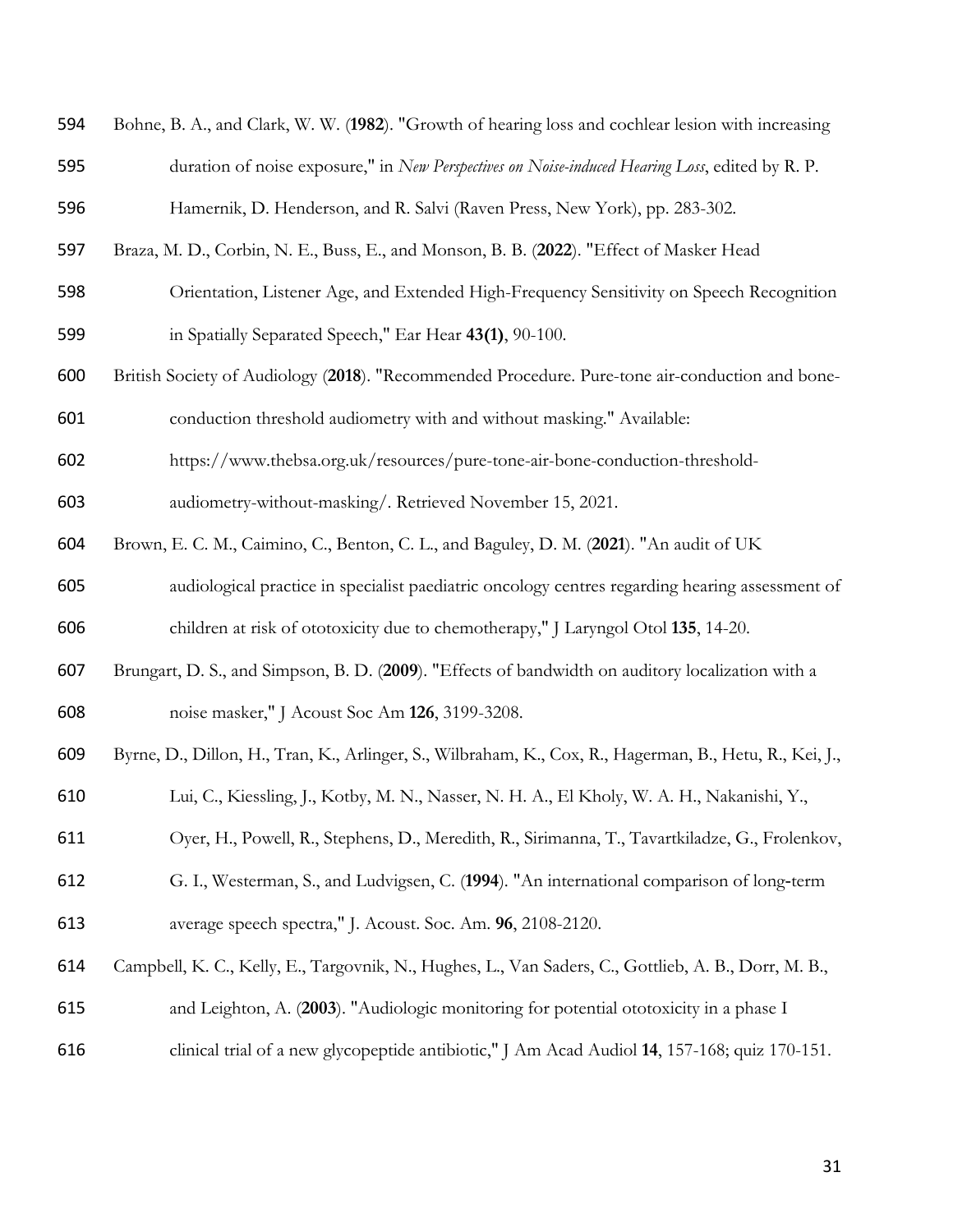- Campbell, K. C. M., and Le Prell, C. G. (**2018**). "Drug-Induced Ototoxicity: Diagnosis and Monitoring," Drug Saf **41**, 451-464.
- Carcagno, S., and Plack, C. J. (**2020**). "Effects of age on electrophysiological measures of cochlear synaptopathy in humans," Hear Res **396**, 108068.
- Chen, Y., Huang, W. G., Zha, D. J., Qiu, J. H., Wang, J. L., Sha, S. H., and Schacht, J. (**2007**).
- "Aspirin attenuates gentamicin ototoxicity: from the laboratory to the clinic," Hear Res **226**, 178-182.
- Cheraghi, S., Nikoofar, P., Fadavi, P., Bakhshandeh, M., Khoie, S., Gharehbagh, E. J., Farahani, S.,
- Mohebbi, A., Vasheghani, M., and Zare, M. (**2015**). "Short-term cohort study on
- sensorineural hearing changes in head and neck radiotherapy," Medical Oncology **32**, 1-7.
- Clark, W. W., Bohne, B. A., and Boettcher, F. A. (**1987**). "Effect of periodic rest on hearing loss and cochlear damage following exposure to noise," J Acoust Soc Am **82**, 1253-1264.
- Colucci, D. (**2016**). "Ultra-High Frequency Sudden Sensorineural Hearing Loss," The Hearing

Journal **69(12)**, **36-38**. doi: 10.1097/01.HJ.0000511131.91864.8e

- Cordeiro, F. P., da Costa Monsanto, R., Kasemodel, A. L. P., de Almeida Gondra, L., and de
- Oliveira Penido, N. (**2018**). "Extended high-frequency hearing loss following the first episode of otitis media," Laryngoscope **128**, 2879-2884.
- Crundwell, G., Gomersall, P., and Baguley, D. M. (**2016**). "Ototoxicity (cochleotoxicity) classifications: A review," Int J Audiol **55**, 65-74.
- Dasgupta, S., Pizer, B., Ratnayake, S., Hayden, J., and O'Hare, M. (**2021**). "Comments on published
- article 'An audit of UK audiological practice in specialist paediatric oncology centres
- regarding hearing assessment of children at risk of ototoxicity due to chemotherapy'by
- Brown et al," The Journal of Laryngology & Otology **135**, 373-374.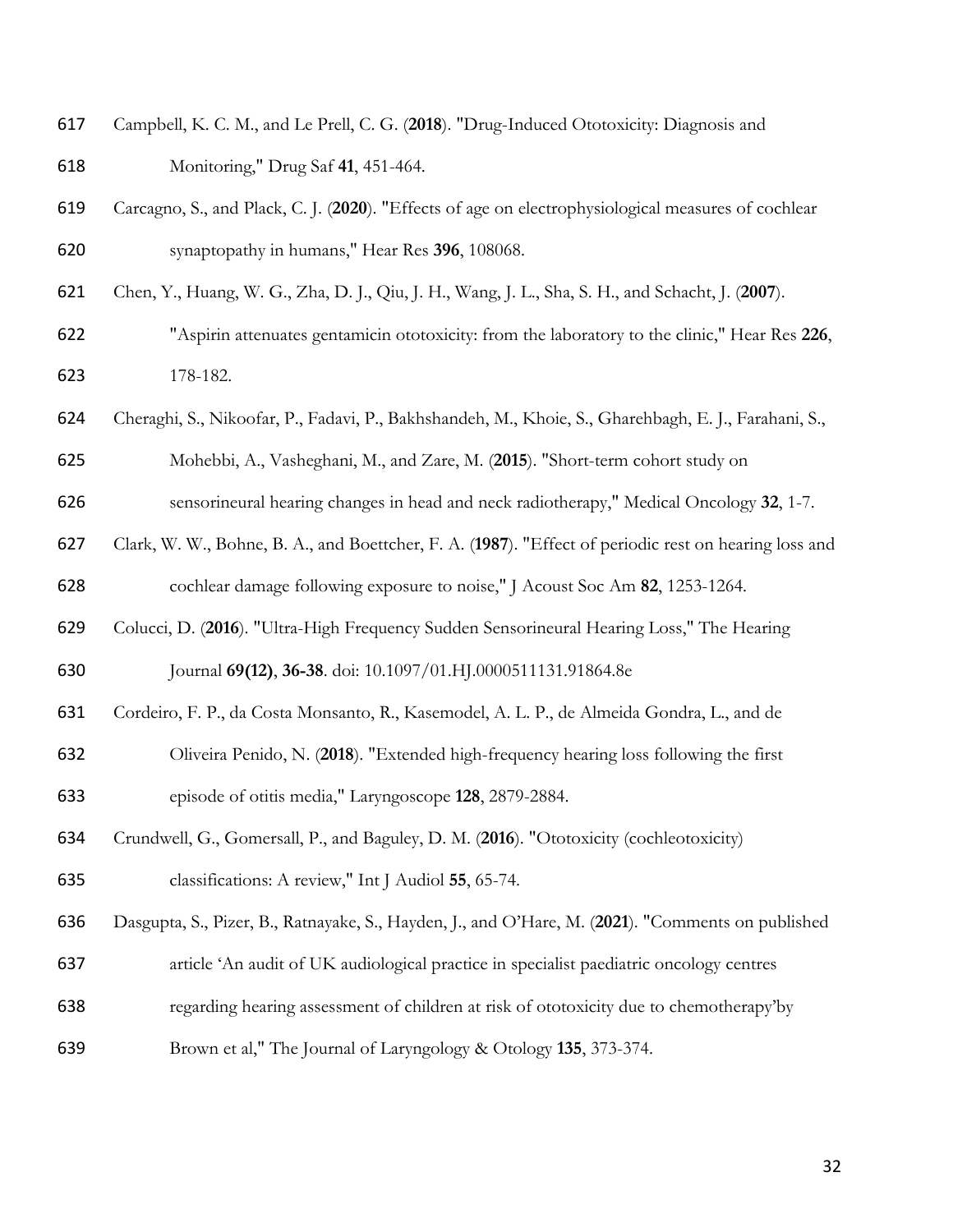| 640 | Dubno, J. R., Eckert, M. A., Lee, F. S., Matthews, L. J., and Schmiedt, R. A. (2013). "Classifying         |
|-----|------------------------------------------------------------------------------------------------------------|
| 641 | human audiometric phenotypes of age-related hearing loss from animal models," J Assoc                      |
| 642 | Res Otolaryngol 14, 687-701.                                                                               |
| 643 | Duinkerken, C. W., de Weger, V. A., Dreschler, W. A., van der Molen, L., Pluim, D., Rosing, H.,            |
| 644 | Nuijen, B., Hauptmann, M., Beijnen, J. H., Balm, A. J. M., de Boer, J. P., Burgers, J. A.,                 |
| 645 | Marchetti, S., Schellens, J. H. M., and Zuur, C. L. (2021). "Transtympanic Sodium                          |
| 646 | Thiosulfate for Prevention of Cisplatin-Induced Ototoxicity: A Randomized Clinical Trial,"                 |
| 647 | Otol Neurotol 42, 678-685.                                                                                 |
| 648 | Fausti, S. A., Henry, J. A., Helt, W. J., Phillips, D. S., Frey, R. H., Noffsinger, D., Larson, V. D., and |
| 649 | Fowler, C. G. (1999). "An individualized, sensitive frequency range for early detection of                 |
| 650 | ototoxicity," Ear Hear 20, 497-505.                                                                        |
| 651 | Frank, T. (2001). "High-frequency (8 to 16 kHz) reference thresholds and intrasubject threshold            |
| 652 | variability relative to ototoxicity criteria using a Sennheiser HDA 200 earphone," Ear Hear                |
| 653 | 22, 161-168.                                                                                               |
| 654 | Füllgrabe, C., Baer, T., Stone, M. A., and Moore, B. C. (2010). "Preliminary evaluation of a method        |
| 655 | for fitting hearing aids with extended bandwidth," Int J Audiol 49, 741-753.                               |
| 656 | Galarza-Delgado, D. A. V. G., M.J. Riega Torres, J. Soto-Galindo, G.A. Mendoza Flores, L. Trevino          |
| 657 | Gonzalez, J.L. (2018). "Early hearing loss detection in rheumatoid arthritis and primary                   |
| 658 | Sjögren syndrome using extended high frequency audiometry," Clinical Rheumatology 37,                      |
| 659 | 367-373.                                                                                                   |
| 660 | Garinis, A. C., Cross, C. P., Srikanth, P., Carroll, K., Feeney, M. P., Keefe, D. H., Hunter, L. L.,       |
| 661 | Putterman, D. B., Cohen, D. M., Gold, J. A., and Steyger, P. S. (2017). "The cumulative                    |
| 662 | effects of intravenous antibiotic treatments on hearing in patients with cystic fibrosis," J Cyst          |
| 663 | Fibros 16, 401-409.                                                                                        |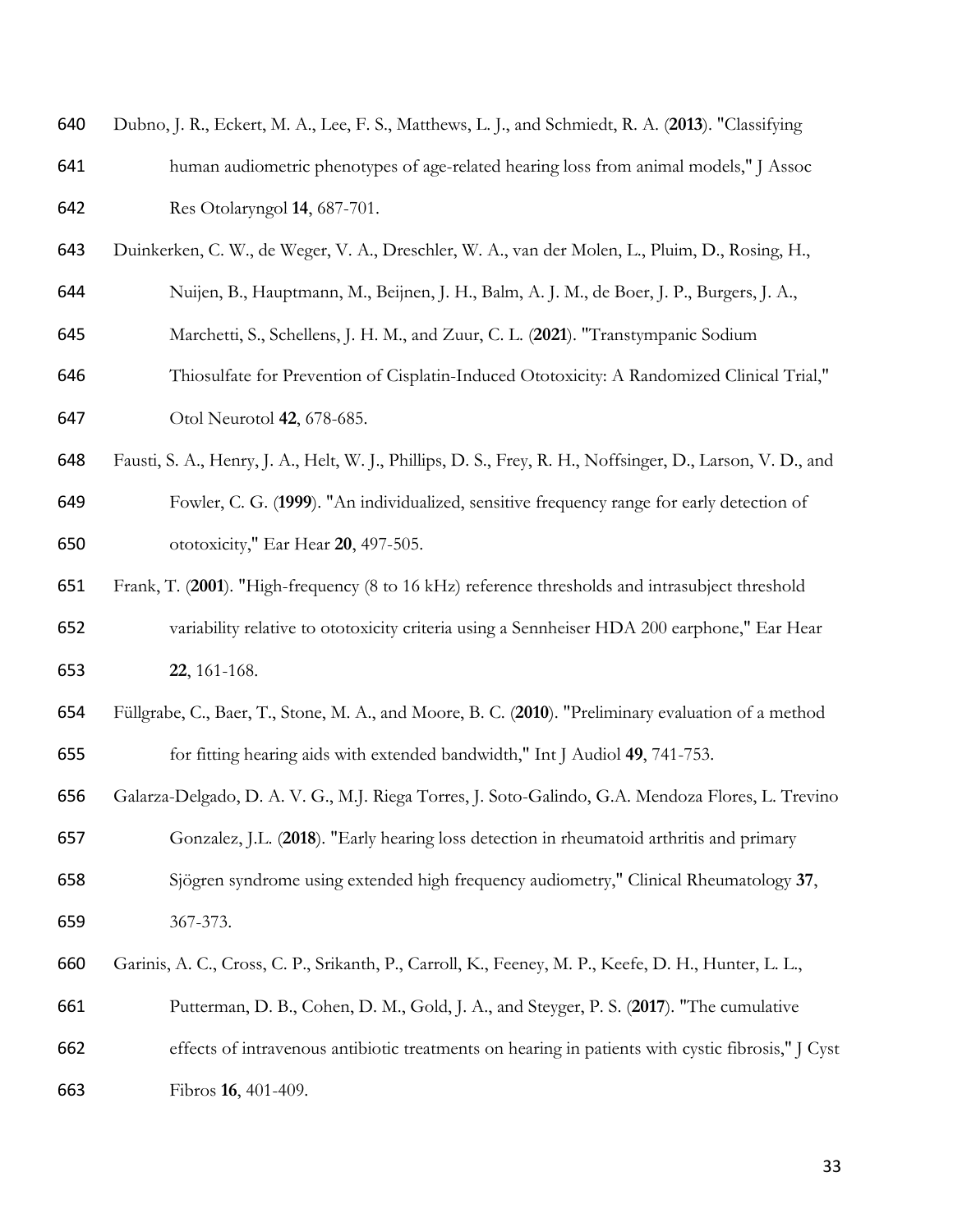| 664 | Guest, H., Dewey, R. S., Plack, C. J., Couth, S., Prendergast, G., Bakay, W., and Hall, D. A. (2018).   |
|-----|---------------------------------------------------------------------------------------------------------|
| 665 | "The Noise Exposure Structured Interview (NESI): An instrument for the comprehensive                    |
| 666 | estimation of lifetime noise exposure," Trends Hear 22, 2331216518803213.                               |
| 667 | Guest, H., Munro, K. J., Prendergast, G., Howe, S., and Plack, C. J. (2017). "Tinnitus with a normal    |
| 668 | audiogram: Relation to noise exposure but no evidence for cochlear synaptopathy," Hear                  |
| 669 | Res 344, 265-274.                                                                                       |
| 670 | Hallmo, P. (1997). "Extended high-frequency audiometry in traumatic tympanic membrane                   |
| 671 | perforations," Scand Audiol 26, 53-59.                                                                  |
| 672 | Health Professions Council of South Africa (2018). "Audiological Management of Patients on              |
| 673 | Treatment that includes Ototoxic Medications. Guidelines." Available at:                                |
| 674 | https://www.hpcsa.co.za/Uploads/SLH/Guidelines%20for%20Audiological%20Managem                           |
| 675 | ent%20of%20Patients%20on%20Treatment%20that%20includes%20Ototoxic%20Medicati                            |
| 676 | ons.pdf                                                                                                 |
| 677 | Hunter, L. L., Margolis, R. H., Rykken, J. R., Le, C. T., Daly, K. A., and Giebink, G. S. (1996). "High |
| 678 | frequency hearing loss associated with otitis media," Ear Hear 17, 1-11.                                |
| 679 | Hunter, L. L., Monson, B. B., Moore, D. R., Dhar, S., Wright, B. A., Munro, K. J., Motlagh Zadeh,       |
| 680 | L., Blankenship, C. M., Stiepan, S. M., and Siegal, J. H. (2020). "Extended high frequency              |
| 681 | hearing and speech perception implications in adults and children," Hear. Res. 397, 107922.             |
| 682 | doi.org/10.1016/j.heares.2020.107922                                                                    |
| 683 | ISRCTNregistry (2020). "A phase III trial of intensity-modulated proton beam therapy versus             |
| 684 | intensity-modulated radiotherapy for multi-toxicity reduction in oropharyngeal cancer,"                 |
| 685 | Available: https://www.isrctn.com/ISRCTN16424014, (date last viewed: 15-Nov.-2021).                     |
| 686 | doi.org/10.1186/ISRCTN16424014                                                                          |
|     |                                                                                                         |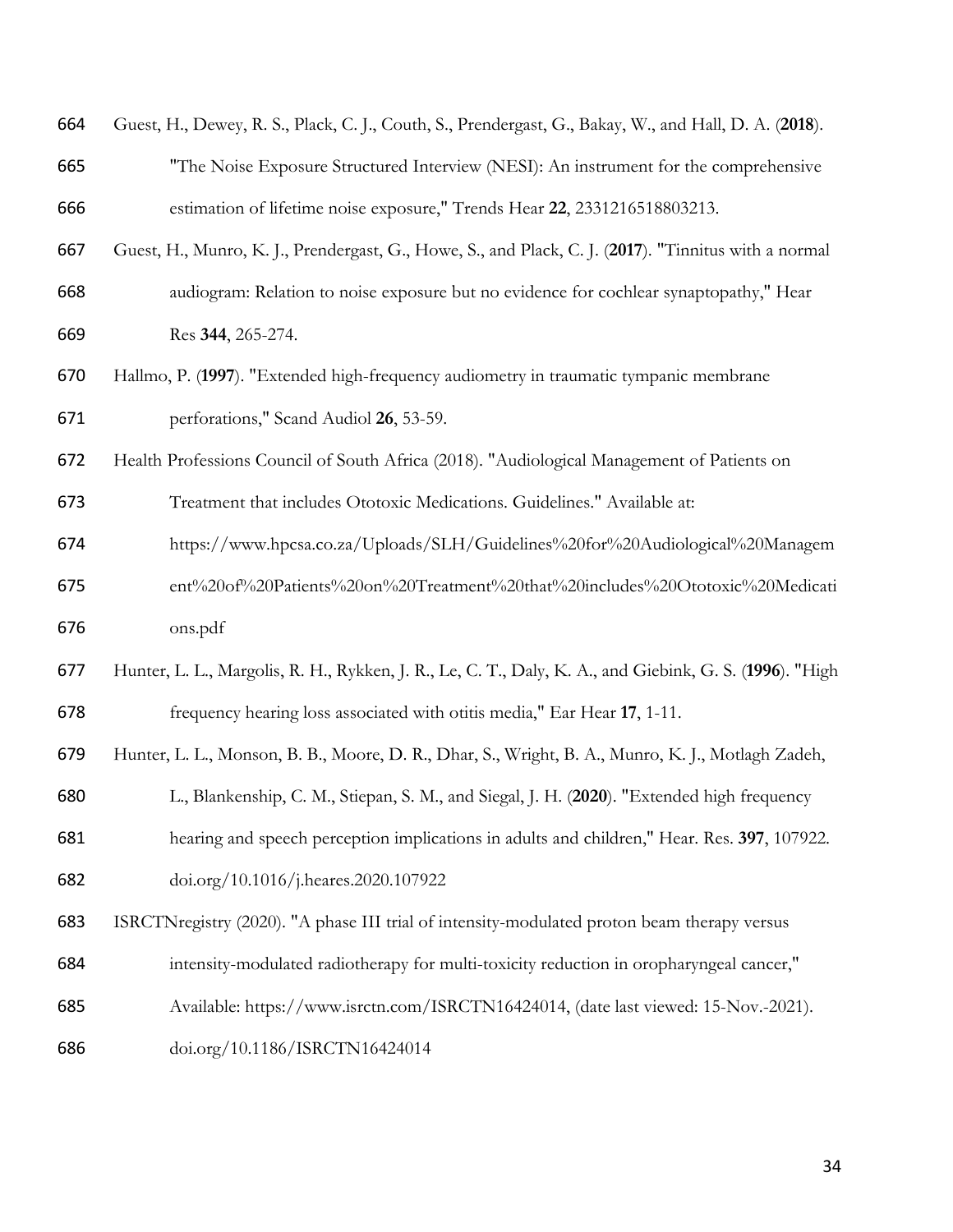- Jereczek-Fossa, B. A., Zarowski, A., Milani, F., and Orecchia, R. (**2003**). "Radiotherapy-induced ear toxicity," Cancer Treat Rev **29**, 417-430.
- Jiang, M., Karasawa, T., and Steyger, P. S. (**2017**). "Aminoglycoside-Induced Cochleotoxicity: A Review," Front Cell Neurosci **11**, 308.
- Jilek, M., Suta, D., and Syka, J. (**2014**). "Reference hearing thresholds in an extended frequency range as a function of age," J Acoust Soc Am **136**, 1821-1830.
- John, A. B., and Kreisman, B. M. (**2017**). "Equivalence and test-retest reproducibility of
- conventional and extended-high-frequency audiometric thresholds obtained using pure-tone and narrow-band-noise stimuli," Int J Audiol **56**, 635-642.
- Khan, A., Mubdi, N., Budnick, A., Feldman, D. R., Williams, S. W., Patel, S., and Tonorezos, E. S.
- (**2020**). "The experience of hearing loss in adult survivors of childhood and young adult cancer: A qualitative study," Cancer **126**, 1776-1783.
- Kimlinger, C., McCreery, R., and Lewis, D. (**2015**). "High-frequency audibility: the effects of audiometric configuration, stimulus type, and device," J Am Acad Audiol **26**, 128-137.
- Knight, K. R., Kraemer, D. F., Winter, C., and Neuwelt, E. A. (**2007**). "Early changes in auditory
- function as a result of platinum chemotherapy: use of extended high-frequency audiometry and evoked distortion product otoacoustic emissions," J Clin Oncol **25**, 1190-1195.
- Konrad-Martin, D., Gordon, J. S., Reavis, K. M., Wilmington, D. J., Helt, W. J., and Fausti, S. A.
- (**2005**). "Audiological Monitoring of Patients Receiving Ototoxic Drugs," Perspectives on Hearing and Hearing Disorders: Research and Diagnostics **9**, 17-22.
- Konrad-Martin, D., James, K. E., Gordon, J. S., Reavis, K. M., Phillips, D. S., Bratt, G. W., and
- Fausti, S. A. (**2010**). "Evaluation of audiometric threshold shift criteria for ototoxicity
- monitoring," J Am Acad Audiol **21**, 301-314; quiz 357.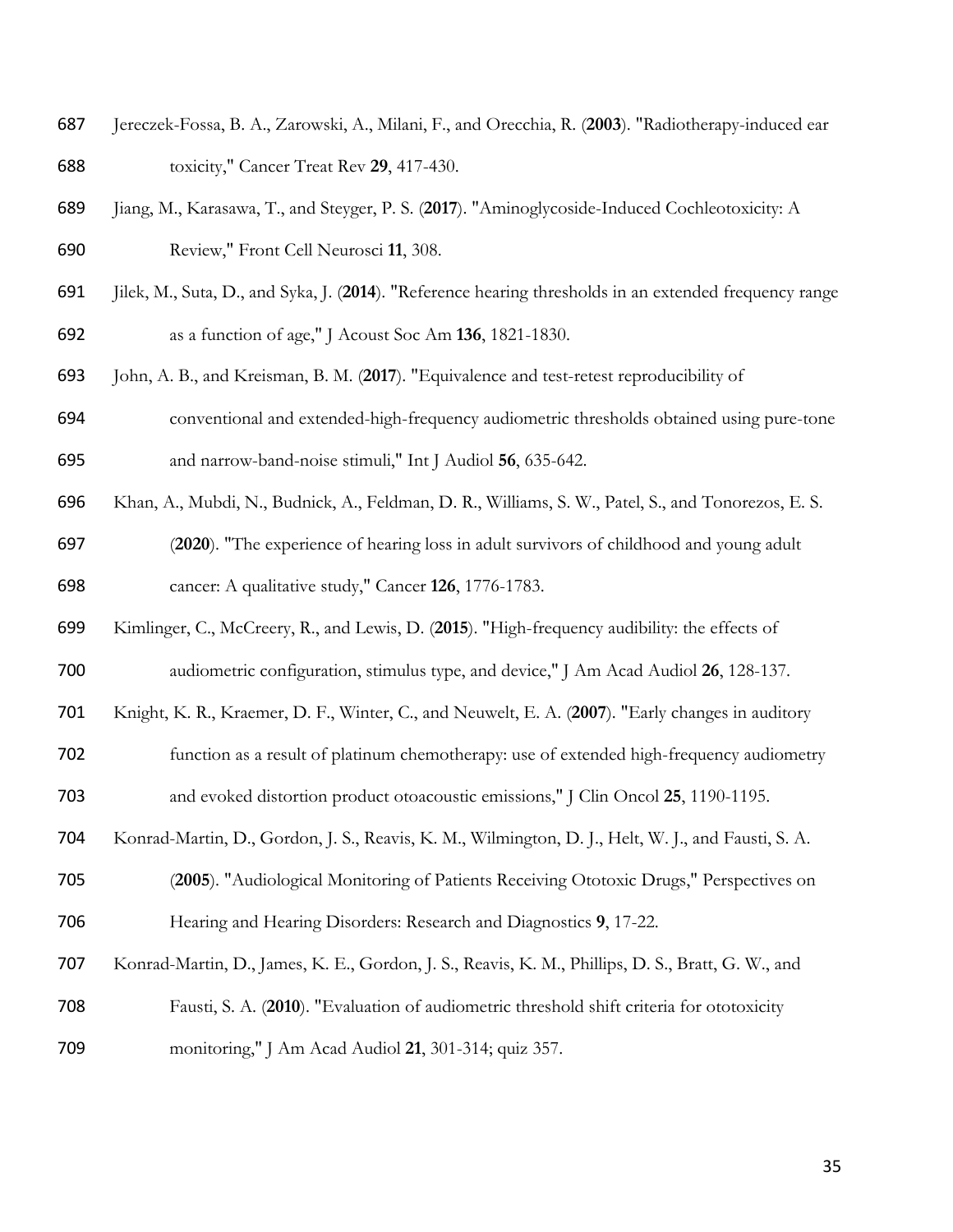| 710 | Konrad-Martin, D., Poling, G. L., Garinis, A. C., Ortiz, C. E., Hopper, J., O'Connell Bennett, K.,    |
|-----|-------------------------------------------------------------------------------------------------------|
| 711 | and Dille, M. F. (2018). "Applying U.S. national guidelines for ototoxicity monitoring in             |
| 712 | adult patients: perspectives on patient populations, service gaps, barriers and solutions," Int J     |
| 713 | Audiol 57, S3-S18.                                                                                    |
| 714 | Kucur, C., Kucur, S. K., Gozukara, I., Seven, A., Yuksel, K. B., Keskin, N., and Oghan, F. (2013).    |
| 715 | "Extended high frequency audiometry in polycystic ovary syndrome," The Scientific World               |
| 716 | Journal 2013.                                                                                         |
| 717 | Kujawa, S. G., and Liberman, M. C. (2009). "Adding insult to injury: cochlear nerve degeneration      |
| 718 | after "temporary" noise-induced hearing loss," J Neurosci 29, 14077-14085.                            |
| 719 | Kujawa, S. G., and Liberman, M. C. (2015). "Synaptopathy in the noise-exposed and aging cochlea:      |
| 720 | Primary neural degeneration in acquired sensorineural hearing loss," Hear Res 330, 191-199.           |
| 721 | Laitila, P., Karma, P., Sipila, M., Manninen, M., and Rakho, T. (1997). "Extended high frequency      |
| 722 | hearing and history of acute otitis media in 14-year-old children in Finland," Acta                   |
| 723 | Otolaryngol Suppl 529, 27-29.                                                                         |
| 724 | Lapsley Miller, J. A., Reed, C. M., Robinson, S. R., and Perez, Z. D. (2018). "Pure-Tone Audiometry   |
| 725 | With Forward Pressure Level Calibration Leads to Clinically-Relevant Improvements in                  |
| 726 | Test-Retest Reliability," Ear Hear 39, 946-957.                                                       |
| 727 | Lasso de la Vega, M., Villarreal, I. M., López Moya, J., and García-Berrocal, J. R. (2017). "Extended |
| 728 | high frequency audiometry can diagnose sub-clinic involvement in a seemingly normal                   |
| 729 | hearing systemic lupus erythematosus population," Acta oto-laryngologica 137, 161-166.                |
| 730 | Le Prell, C. G., Spankovich, C., Lobarinas, E., and Griffiths, S. K. (2013). "Extended high-frequency |
| 731 | thresholds in college students: effects of music player use and other recreational noise," J          |
| 732 | Am Acad Audiol 24, 725-739.                                                                           |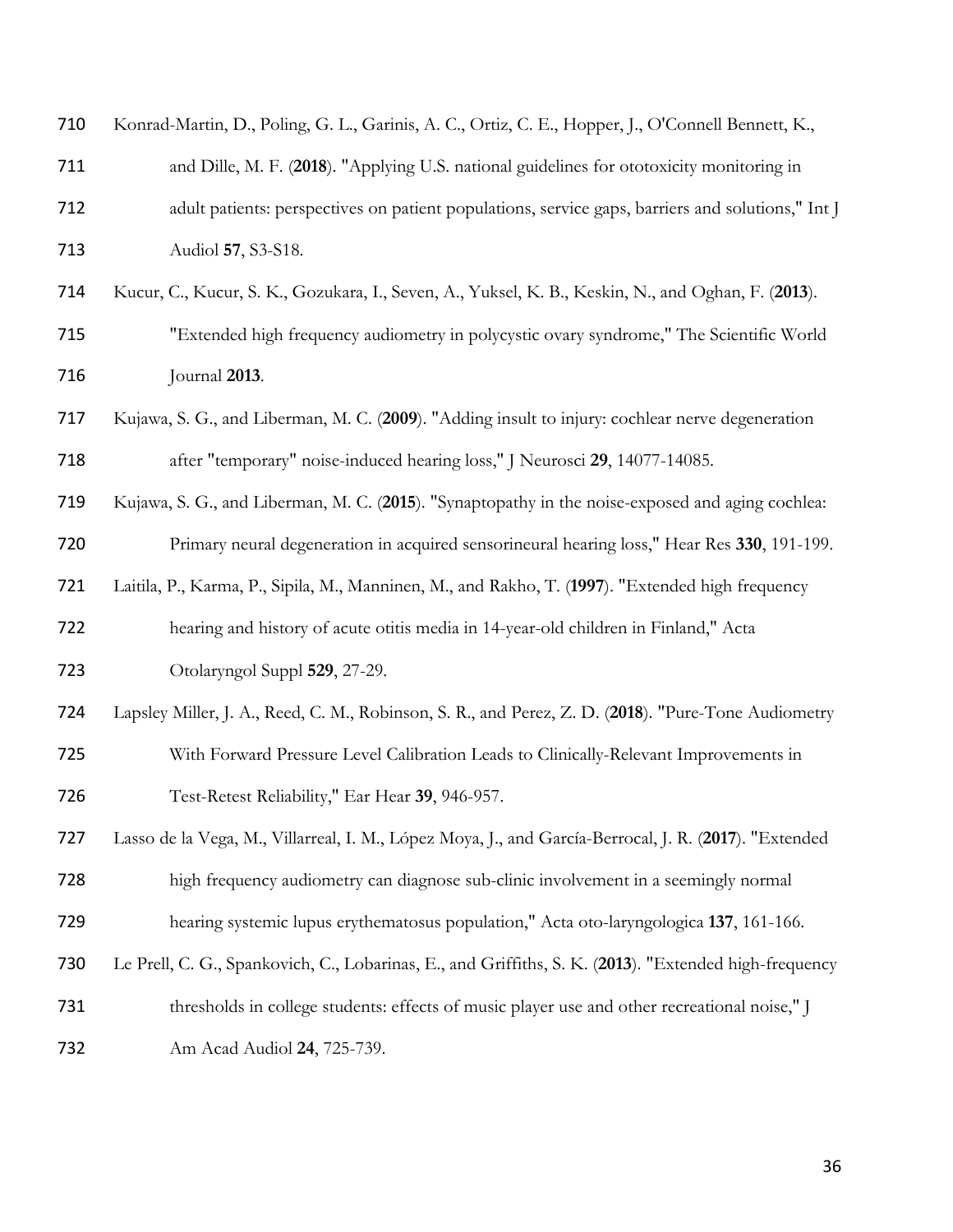| 733 | Lee, J., Dhar, S., Abel, R., Banakis, R., Grolley, E., Lee, J., Zecker, S., and Siegel, J. (2012).       |
|-----|----------------------------------------------------------------------------------------------------------|
| 734 | "Behavioral hearing thresholds between 0.125 and 20 kHz using depth-compensated ear                      |
| 735 | simulator calibration," Ear Hear 33, 315-329.                                                            |
| 736 | Lee, S. H., Choi, S. K., Lim, Y. J., Chung, H. Y., Yeo, J. H., Na, S. Y., Kim, S. H., and Yeo, S. G.     |
| 737 | (2015). "Otologic manifestations of acoustic neuroma," Acta Oto-Laryngologica 135, 140-                  |
| 738 | 146.                                                                                                     |
| 739 | Levy, S. C., Freed, D. J., Nilsson, M., Moore, B. C., and Puria, S. (2015). "Extended High-Frequency     |
| 740 | Bandwidth Improves Speech Reception in the Presence of Spatially Separated Masking                       |
| 741 | Speech," Ear Hear 36, e214-224.                                                                          |
| 742 | Liberman, M. C., Epstein, M. J., Cleveland, S. S., Wang, H., and Maison, S. F. (2016). "Toward a         |
| 743 | Differential Diagnosis of Hidden Hearing Loss in Humans," PLoS One 11, e0162726.                         |
| 744 | Lobarinas, E., Salvi, R., and Ding, D. (2013). "Insensitivity of the audiogram to carboplatin induced    |
| 745 | inner hair cell loss in chinchillas," Hear Res 302, 113-120.                                             |
| 746 | Maccà, I., Scapellato, M. L., Carrieri, M., Maso, S., Trevisan, A., and Bartolucci, G. B. (2015). "High- |
| 747 | frequency hearing thresholds: effects of age, occupational ultrasound and noise exposure,"               |
| 748 | Int Arch Occup Environ Health 88, 197-211.                                                               |
| 749 | Margolis, R. H., Saly, G. L., and Hunter, L. L. (2000). "High-frequency hearing loss and wideband        |
| 750 | middle ear impedance in children with otitis media histories," Ear Hear 21, 206-211.                     |
| 751 | McBride, D. I., and Williams, S. (2001). "Audiometric notch as a sign of noise induced hearing loss,"    |
| 752 | Occup Environ Med 58, 46-51.                                                                             |
| 753 | Mishra, S. K., Saxena, U., and Rodrigo, H. (2021). "Extended High-frequency Hearing Impairment           |
| 754 | Despite a Normal Audiogram: Relation to Early Aging, Speech-in-noise Perception,                         |
| 755 | Cochlear Function, and Routine Earphone Use," Ear Hear. doi:                                             |
| 756 | 10.1097/AUD.0000000000001140                                                                             |
|     |                                                                                                          |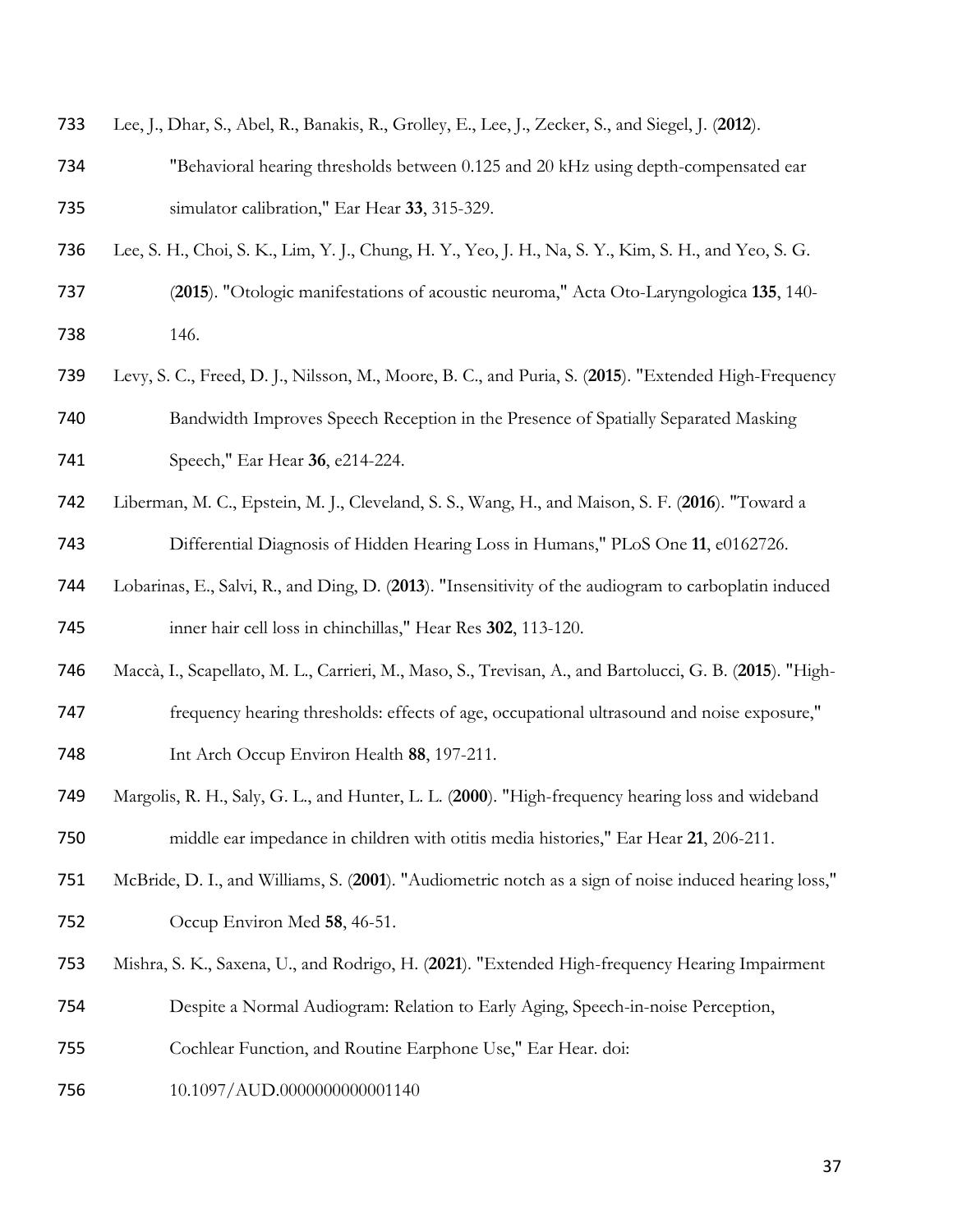| 758 | high-frequency energy in the human voice," Front Psychol 5, 587.                                   |
|-----|----------------------------------------------------------------------------------------------------|
| 759 | Monson, B. B., Hunter, E. J., and Story, B. H. (2012a). "Horizontal directivity of low- and high-  |
| 760 | frequency energy in speech and singing," J Acoust Soc Am 132, 433-441.                             |
| 761 | Monson, B. B., Lotto, A. J., and Story, B. H. (2012b). "Analysis of high-frequency energy in long- |
| 762 | term average spectra of singing, speech, and voiceless fricatives," J Acoust Soc Am 132,           |
| 763 | 1754-1764.                                                                                         |
| 764 | Monson, B. B., Rock, J., Schulz, A., Hoffman, E., and Buss, E. (2019). "Ecological cocktail party  |
| 765 | listening reveals the utility of extended high-frequency hearing," Hear Res 381, 107773.           |
| 766 | Moore, B. C., and Tan, C. T. (2003). "Perceived naturalness of spectrally distorted speech and     |
| 767 | music," J Acoust Soc Am 114, 408-419.                                                              |
| 768 | Moore, B. C. J., Glasberg, B. R., and Stone, M. A. (2010). "Development of a new method for        |
| 769 | deriving initial fittings for hearing aids with multi-channel compression: CAMEQ2-HF,"             |
| 770 | International Journal of Audiology 49, 216-227.                                                    |
| 771 | Motlagh Zadeh, L., Silbert, N. H., Sternasty, K., Swanepoel, W., Hunter, L. L., and Moore, D. R.   |
| 772 | (2019). "Extended high-frequency hearing enhances speech perception in noise," Proc Natl           |
| 773 | Acad Sci U S A 116, 23753-23759.                                                                   |
| 774 | Mujica-Mota, M., Waissbluth, S., and Daniel, S. J. (2013). "Characteristics of radiation-induced   |
| 775 | sensorineural hearing loss in head and neck cancer: A systematic review," Head & neck 35,          |
| 776 | 1662-1668.                                                                                         |
| 777 | National Cancer Institute (2017). "Common Terminology Criteria for Adverse Events (CTCAE) -        |
| 778 | Version 5.0." Available:                                                                           |
| 779 | https://ctep.cancer.gov/protocoldevelopment/electronic_applications/docs/CTCAE_v5_                 |
| 780 | Quick_Reference_8.5x11.pdf, (date last viewed: 15-Nov.-2021).                                      |

Monson, B. B., Hunter, E. J., Lotto, A. J., and Story, B. H. (**2014**). "The perceptual significance of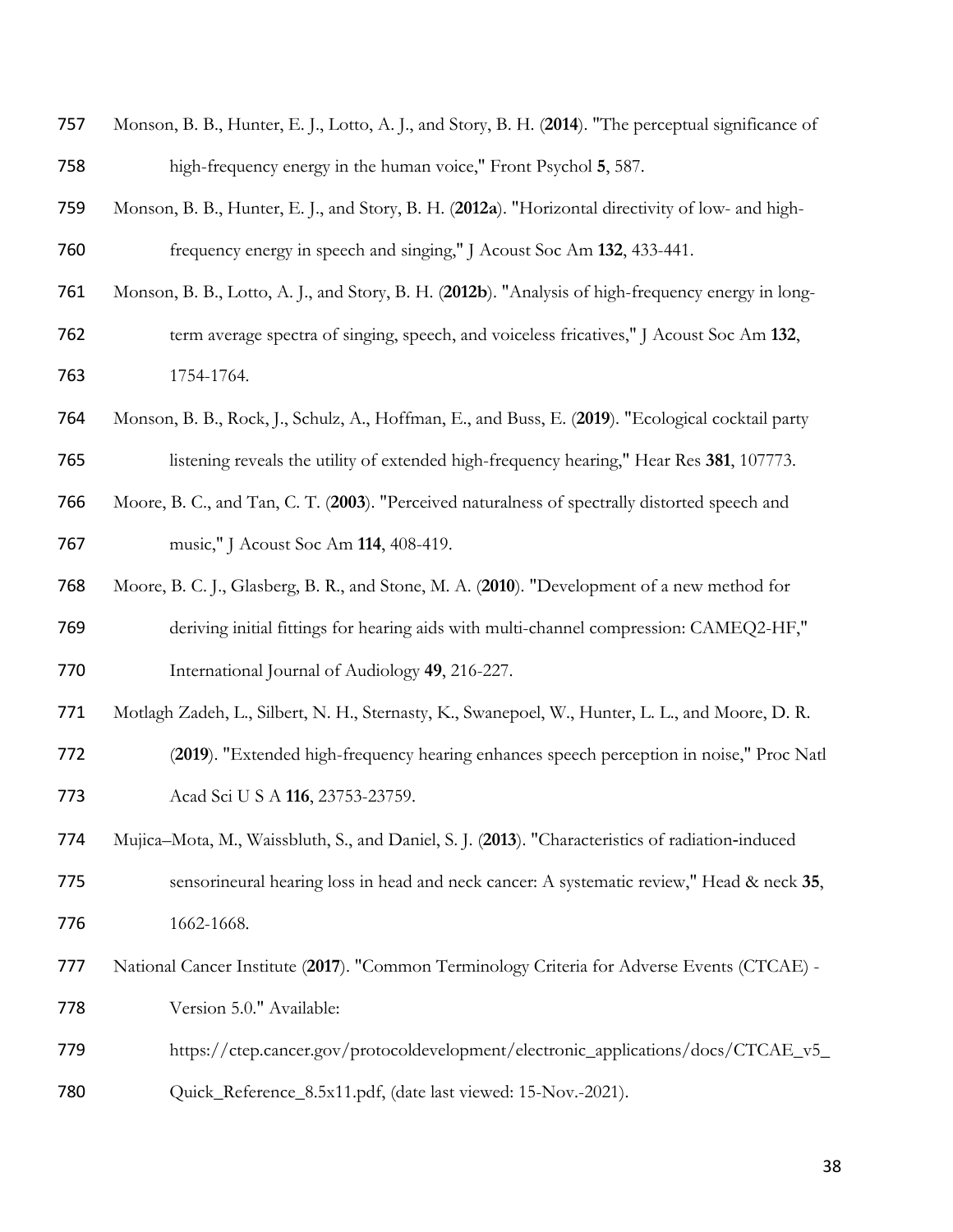- Otte, R. J., Agterberg, M. J., Van Wanrooij, M. M., Snik, A. F., and Van Opstal, A. J. (**2013**). "Age-
- related hearing loss and ear morphology affect vertical but not horizontal sound-localization performance," J Assoc Res Otolaryngol **14**, 261-273.
- Peek, N. F. A. W., Nell, M. J., Brand, R., Jansen-Werkhoven, T., van Hoogdalem, E. J., Verrijk, R.,
- Vonk, M. J., Wafelman, A. R., Valentijn, A. R. P. M., Frijns, J. H. M., Hiemstra, P. S.,
- Drijfhout, J. W., Nibbering, P. H., and Grote, J. J. (**2020**). "Ototopical drops containing a
- novel antibacterial synthetic peptide: Safety and efficacy in adults with chronic suppurative otitis media," PLOS ONE **15**, e0231573.
- Peng, J. H., Tao, Z. Z., and Huang, Z. W. (**2007**). "Risk of damage to hearing from personal
- listening devices in young adults," J Otolaryngol **36**, 181-185.
- Prendergast, G., Guest, H., Munro, K. J., Kluk, K., Leger, A., Hall, D. A., Heinz, M. G., and Plack,
- C. J. (**2017**). "Effects of noise exposure on young adults with normal audiograms I: Electrophysiology," Hear Res **344**, 68-81.
- Pryce, H., and Wainwright, D. (**2008**). "Help-seeking for medically unexplained hearing difficulties:
- A qualitative study," International Journal of Therapy and Rehabilitation **15**, 343-349.
- Rodríguez Valiente, A., Roldán Fidalgo, A., Villarreal, I. M., and García Berrocal, J. R. (**2016**).
- "Extended High-frequency Audiometry (9000–20000Hz). Usefulness in Audiological
- Diagnosis," Acta Otorrinolaringologica (English Edition) **67**, 40-44.
- Rodríguez Valiente, A., Trinidad, A., García Berrocal, J. R., Górriz, C., and Ramírez Camacho, R.
- (**2014**). "Extended high-frequency (9–20 kHz) audiometry reference thresholds in 645
- healthy subjects," International Journal of Audiology **53**, 531-545.
- Ruckenstein, M. J. (**2004**). "Autoimmune inner ear disease," Curr Opin Otolaryngol Head Neck Surg **12**, 426-430.
- Rybak, L. P., and Ramkumar, V. (**2007**). "Ototoxicity," Kidney Int **72**, 931-935.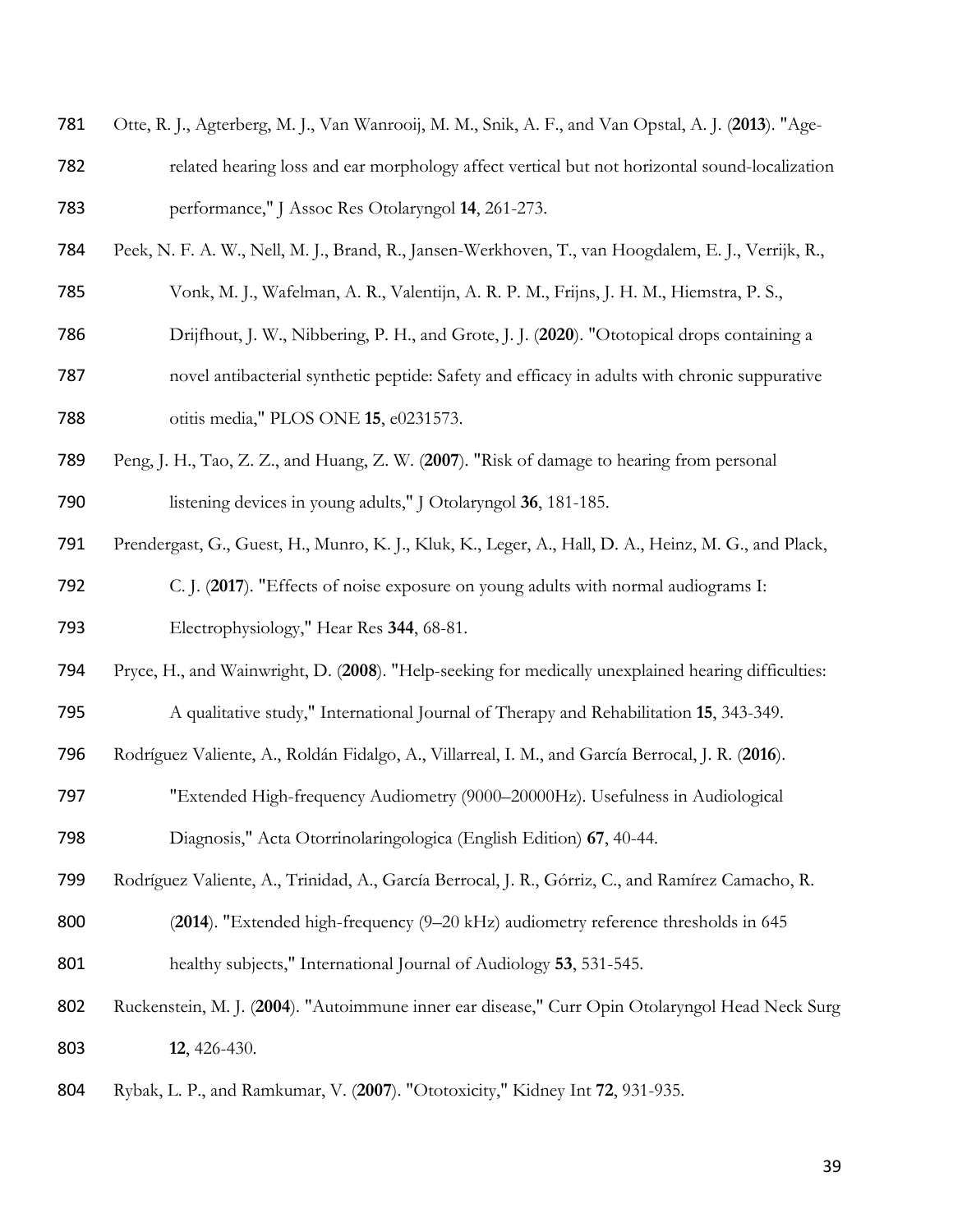| 805 | Rybak, L. P., Whitworth, C. A., Mukherjea, D., and Ramkumar, V. (2007). "Mechanisms of cisplatin- |
|-----|---------------------------------------------------------------------------------------------------|
| 806 | induced ototoxicity and prevention," Hear Res 226, 157-167.                                       |

- Ryding, M., Konradsson, K., Kalm, O., and Prellner, K. (**2002**). "Auditory consequences of recurrent acute purulent otitis media," Ann Otol Rhinol Laryngol **111**, 261-266.
- Schmuziger, N., Probst, R., and Smurzynski, J. (**2004**). "Test-retest reliability of pure-tone thresholds
- 810 from 0.5 to 16 kHz using Sennheiser HDA 200 and Etymotic Research ER-2 earphones," Ear Hear **25**, 127-132.
- Schot, L. J., Hilgers, F. J., Keus, R. B., Schouwenburg, P. F., and Dreschler, W. A. (**1992**). "Late effects of radiotherapy on hearing," Eur Arch Otorhinolaryngol **249**, 305-308.
- Souza, N. N., Dhar, S., Neely, S. T., and Siegel, J. H. (**2014**). "Comparison of nine methods to estimate ear-canal stimulus levels," J Acoust Soc Am **136**, 1768-1787.
- Stelmachowicz, P. G., Beauchaine, K. A., Kalberer, A., and Jesteadt, W. (**1989**). "Normative
- thresholds in the 8- to 20-kHz range as a function of age," J Acoust Soc Am **86**, 1384-1391.
- Sulaiman, A. H., Husain, R., and Seluakumaran, K. (**2014**). "Evaluation of early hearing damage in
- personal listening device users using extended high-frequency audiometry and otoacoustic emissions," Eur Arch Otorhinolaryngol **271**, 1463-1470.
- Trine, A., and Monson, B. B. (**2020**). "Extended High Frequencies Provide Both Spectral and

 Temporal Information to Improve Speech-in-Speech Recognition," Trends Hear **24**, 2331216520980299.

- Vaisberg, J., Folkeard, P., Levy, S., Dundas, D., Agrawal, S., and Scollie, S. (**2021**). "Sound Quality Ratings of Amplified Speech and Music Using a Direct Drive Hearing Aid: Effects of Bandwidth," Otology & Neurotology **42(2)**, 227-234.
- Wei, W., Heinze, S., Gerstner, D. G., Walser, S. M., Twardella, D., Reiter, C., Weilnhammer, V.,
- Perez-Alvarez, C., Steffens, T., and Herr, C. E. W. (**2017**). "Audiometric notch and extended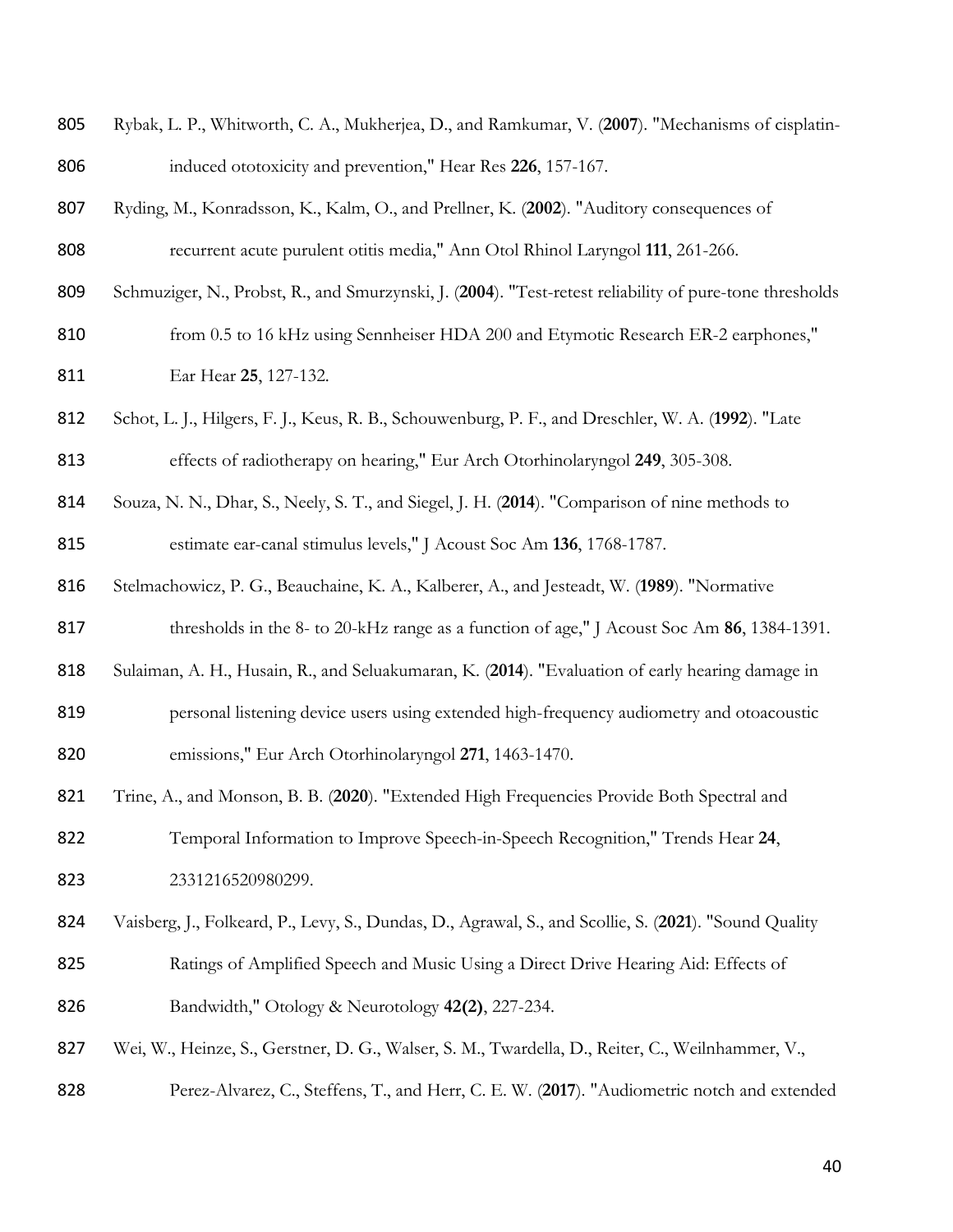- high-frequency hearing threshold shift in relation to total leisure noise exposure: An exploratory analysis," Noise Health **19**, 263-269.
- Withnell, R. H., and Gowdy, L. E. (**2013**). "An analysis of the acoustic input impedance of the ear," Journal of the Association for Research in Otolaryngology : JARO **14**, 611-622.
- World Health Organization (**2021a**). "International Clinical Trials Registry Platform (ICTRP),"
- 834 Available: https://www.who.int/clinical-trials-registry-platform. Retrieved November 15 2021.
- World Health Organization (**2021b**). "World report on hearing," (World Health Organization,
- Geneva). Available: file://nask.man.ac.uk/home\$/Downloads/9789240020481-
- eng%20(2).pdf, (date last viewed: 15-Nov.-2021).
- Wu, P. Z., Liberman, L. D., Bennett, K., de Gruttola, V., O'Malley, J. T., and Liberman, M. C.
- (**2018**). "Primary Neural Degeneration in the Human Cochlea: Evidence for Hidden Hearing Loss in the Aging Ear," Neuroscience **407**, 8-20.
- Wu, P. Z., O'Malley, J. T., de Gruttola, V., and Liberman, M. C. (**2021**). "Primary Neural
- 843 Degeneration in Noise-Exposed Human Cochleas: Correlations with Outer Hair Cell Loss
- and Word-Discrimination Scores," J Neurosci **41**, 4439-4447.
- Yeend, I., Beach, E. F., and Sharma, M. (**2019**). "Working Memory and Extended High-Frequency
- Hearing in Adults: Diagnostic Predictors of Speech-in-Noise Perception," Ear Hear **40**, 458-
- 847 467.
- 
-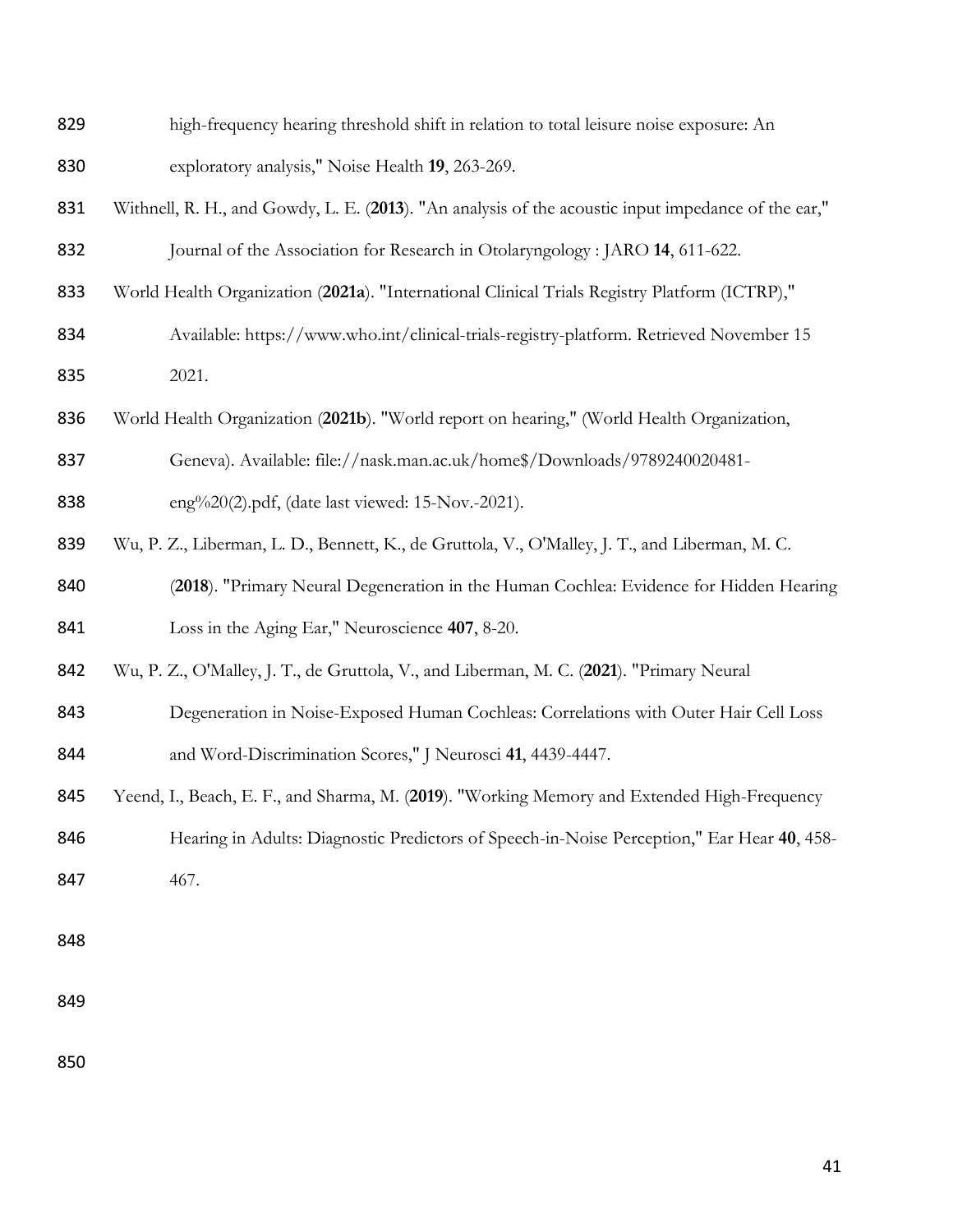# 851 TABLE I. Reported uses of EHF audiometry, excluding monitoring ototoxic effects of medical

## 852 treatment.

| Use of EHF audiometry                                                                                                                 | Country/countries                                                                                | Further detail provided                                                                                                                                                                                                                    |
|---------------------------------------------------------------------------------------------------------------------------------------|--------------------------------------------------------------------------------------------------|--------------------------------------------------------------------------------------------------------------------------------------------------------------------------------------------------------------------------------------------|
| During tinnitus assessment and<br>rehabilitation appointments.                                                                        | Australia<br>India<br>New Zealand<br>Romania<br>Spain<br>Taiwan<br>Trinidad and Tobago<br>Turkey | Used to pitch-match high frequency tinnitus<br>that is outside the conventional testing range<br>[Australia].                                                                                                                              |
| In cases of self-reported hearing<br>difficulty, where thresholds in the<br>conventional frequency range are<br>within normal limits. | Australia<br>Romania<br>Turkey                                                                   | EHF audiometry can form part of the test<br>battery within an auditory processing disorder<br>clinic, or it is performed ad hoc when patients<br>report speech-in-noise hearing difficulties or a<br>sensation of unilateral hearing loss. |
| To monitor the hearing of patients<br>with certain (unnamed) neurological<br>or urological diagnoses, or<br>cytomegalovirus (CMV).    | Australia<br>Jamaica                                                                             | Only performed on patients with CMV once<br>reliable thresholds at conventional frequencies<br>have been determined [Australia].                                                                                                           |
| Where patients report a history of<br>noise exposure.                                                                                 | India<br>Trinidad and Tobago                                                                     |                                                                                                                                                                                                                                            |
| In cases of asymmetric hearing, and<br>vestibular complaints.                                                                         | Romania                                                                                          | Performed on patients whose symptoms are<br>suggestive of unilateral vestibulopathy.                                                                                                                                                       |
| In cases of sudden hearing loss.                                                                                                      | Israel                                                                                           |                                                                                                                                                                                                                                            |
| When requested by parents.                                                                                                            | Australia                                                                                        | Requests reported to be exclusively from<br>parents of children who are being enrolled in a<br>Tomatis sound therapy program.                                                                                                              |